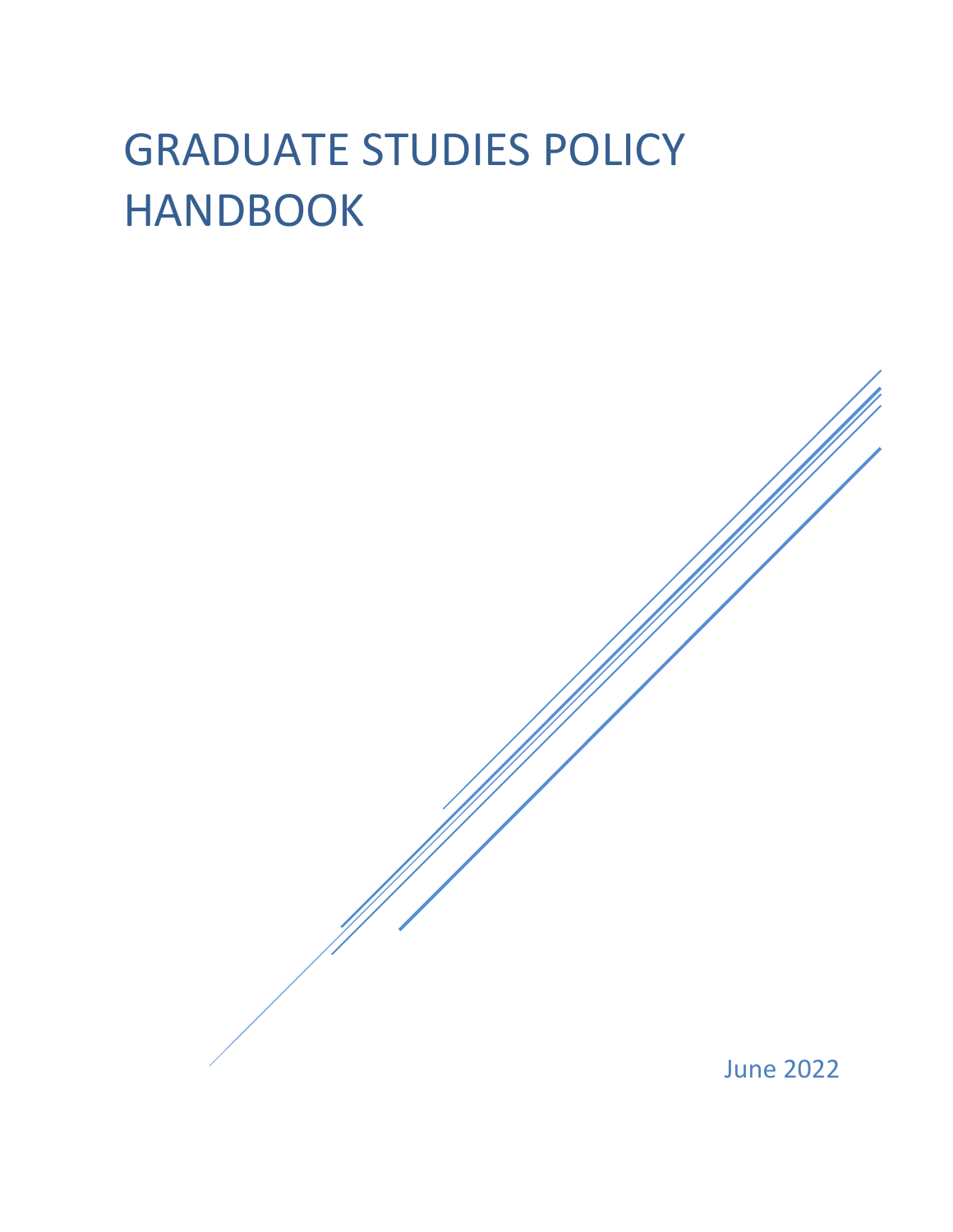# **Graduate Studies Policy Handbook**

**TABLE OF CONTENTS** 

| Some departments may require a higher English proficiency test score. CAE, E3PT, IELTS, and<br>TOEFL scores must be less than two years old at the time of enrollment.  13 |  |
|----------------------------------------------------------------------------------------------------------------------------------------------------------------------------|--|
|                                                                                                                                                                            |  |
|                                                                                                                                                                            |  |
|                                                                                                                                                                            |  |
|                                                                                                                                                                            |  |
|                                                                                                                                                                            |  |
|                                                                                                                                                                            |  |
|                                                                                                                                                                            |  |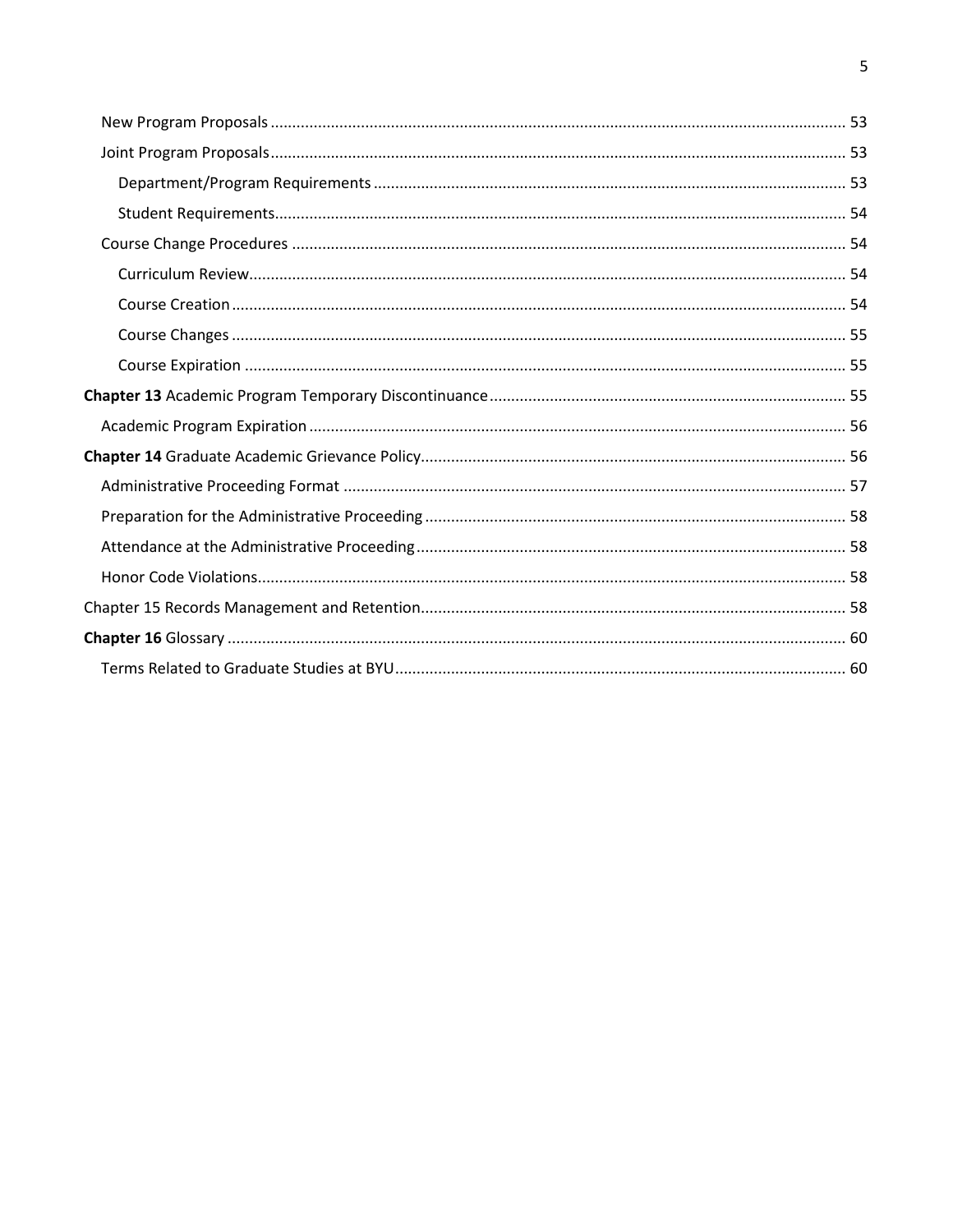# <span id="page-6-0"></span>**Chapter 1** Introduction

# <span id="page-6-1"></span>The Mission of Graduate Studies

Graduate Studies supports BYU's mission "to assist students in their quest for perfection and eternal life" by providing the leadership and services that enable graduate students to pursue high-quality advanced study, independent research, creative works, and professional training. The role of Graduate Studies is to:

- A. Establish and maintain policies and procedures that ensure the quality and integrity of BYU's graduate programs;
- B. Provide funding resources to graduate departments to support graduate students as they pursue their scholarly aspirations;
- C. Monitor the progress of graduate students from admission to graduation;
- D. Provide training and support for all graduate programs.

# <span id="page-6-2"></span>Principles of Graduate Education at BYU

Graduate education is distinguished by advanced systematic study and experience in depth—depth in knowledge, understanding, scholarly competence, inquiry, and discovery. Graduates are equipped to teach and transmit knowledge within their disciplines, to conduct research and produce creative works, to apply their learning in the everyday world, and ultimately to extend service to their disciplines and to humanity.

Although diversity in focus, methodology, and implementation is expected across the spectrum of graduate programs at BYU, strong programs are characterized by selective admission of highly qualified students, a graduate faculty committed to excellence, and rigorous programs of study conducted in a context of faith.

A few fundamental principles characterize all strong graduate programs and emerge from and complement [The Mission of Brigham Young University](https://aims.byu.edu/byu-mission-statement) and [The Aims of a BYU Education.](https://aims.byu.edu/aims-of-a-byu-education) These principles are listed below.

1. Mastery of the subject matter. Graduate education facilitates mastery over the content and skills of the discipline at a level appropriate to the degree sought.

2. Critical thinking. Graduate education develops and refines critical thinking skills, including a thorough knowledge of the assumptions of the discipline and an understanding of viable alternative assumptions.

3. Theoretical understanding. Graduate education provides an understanding of the theoretical bases of the field of study. It grounds application and performance in theory.

4. Proficiency in research and/or creative activities. Graduate education develops proficiencies that advance the knowledge and activities of the discipline. These proficiencies include good writing skills, as well as the ability to present original insights and creative expressions.

5. Spiritual discernment and moral integrity. Graduate education facilitates the growth of integrity and wisdom and the integration of faith into the pursuit of knowledge within the discipline.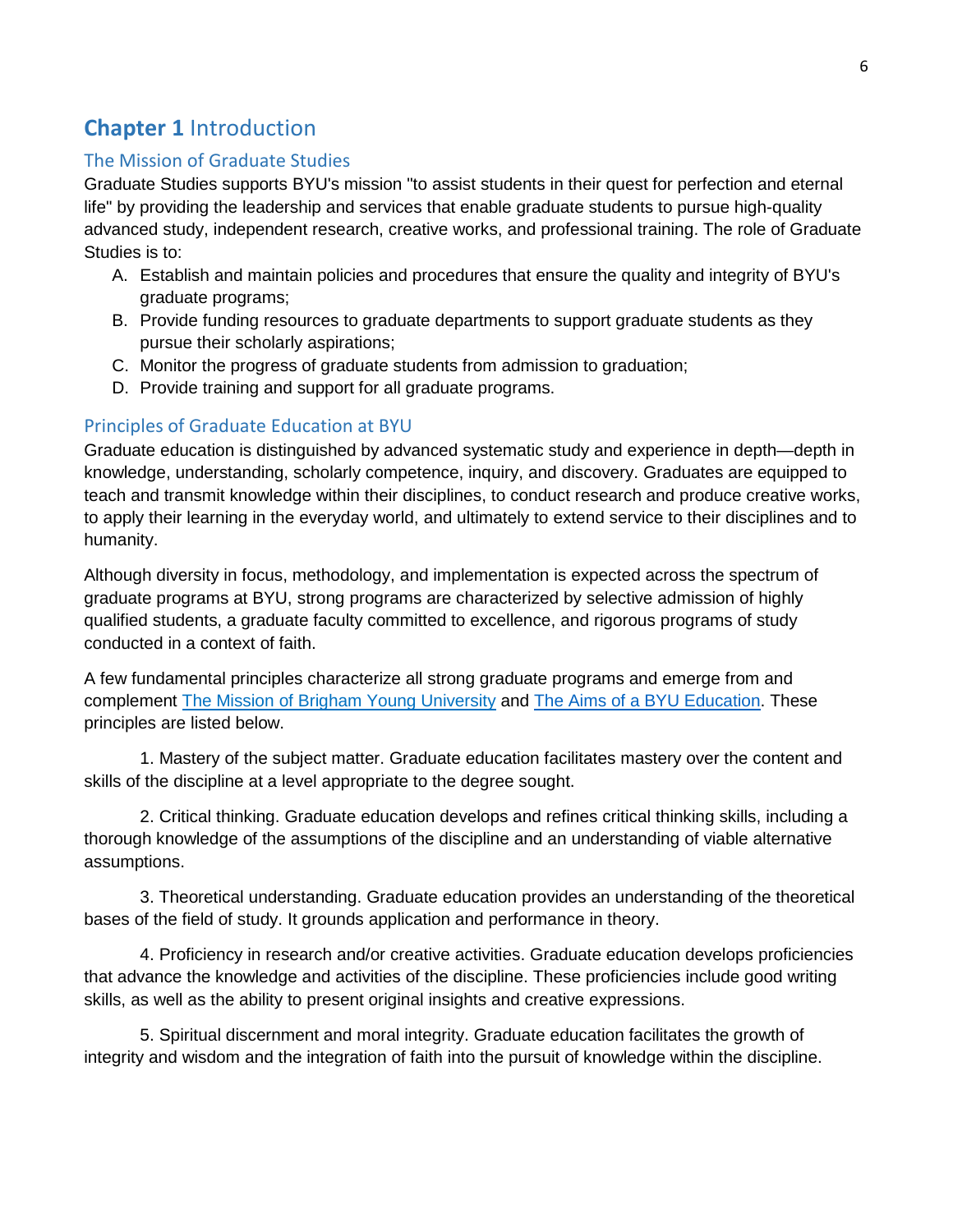6. Service orientation. Graduate education instills responsibility to return the special benefits of graduate training to the larger community.

7. Wide representation of perspectives. Graduate education presents an intellectually and culturally rich encounter with the discipline. Study and inquiry are conducted in a context sensitive to ethnic and cultural diversity.

Although the implementation of these principles is primarily the responsibility of departments and colleges, the university Graduate Council and the Dean of Graduate Studies provide guidance and support.

# <span id="page-7-0"></span>**Chapter 2** Administrative Roles

# <span id="page-7-1"></span>The Graduate Council

Chaired by the Dean of Graduate Studies, the Graduate Council establishes and maintains standards of quality in graduate education at BYU. The Council evaluates proposals for new programs and current program changes. Additionally, the Council formulates policy governing graduate study. Decisions of this body are presented as recommendations to the Associate Academic Vice President for Graduate Studies and Research and the Academic Vice President (as needed). Membership in the Council originates with the Dean of Graduate Studies and includes one associate dean from each college. All Council members also serve on the Graduate Curriculum Council reviewing course and program requests. The Council meets regularly during fall and winter semesters.

# <span id="page-7-2"></span>Graduate Studies

Graduate Studies, located at 105 FPH, oversees all procedures for BYU graduate programs, including graduate admissions, advising on policy and procedure, clearing students for graduation, facilitating graduate student evaluations, and monitoring graduate student progress.

Graduate Studies represents and advocates for the interests of programs and students to other support offices at BYU. Additionally, Graduate Studies serves as a clearinghouse for questions, problems, exceptions to policy, and requests for policy changes.

Graduate Studies receives all applications for admission to graduate study. Graduate Studies records the credentials pertaining to each application, assesses the English competency of all non-native English-speaking applicants, notifies all applicants of admission decisions, and maintains records on all admitted students. The administrative procedures (as well as tracking of student progress after admission and graduation) are performed in AIM, BYU's student information system. The AIM system enforces University and Graduate Studies policies while allowing departments to customize according to their individual requirements. Graduate Studies is responsible for the design, upgrade, and maintenance of the AIM system for Graduate Studies administration.

Graduate Studies sends various reports to departments throughout the year, including correspondence summaries, lists of admitted students by semester, directory reports of address information, graduate faculty committee assignments, GPA lists, lists of students who are reaching their time limit, degree posting lists, lists of applicant files that may be purged, and other reports.

Graduate Studies program administrators oversee admissions and advisement respectively. They are familiar with all policies and procedures related to graduate study, as well as the use of the student information system. They provide assistance to departments and students relating to admissions,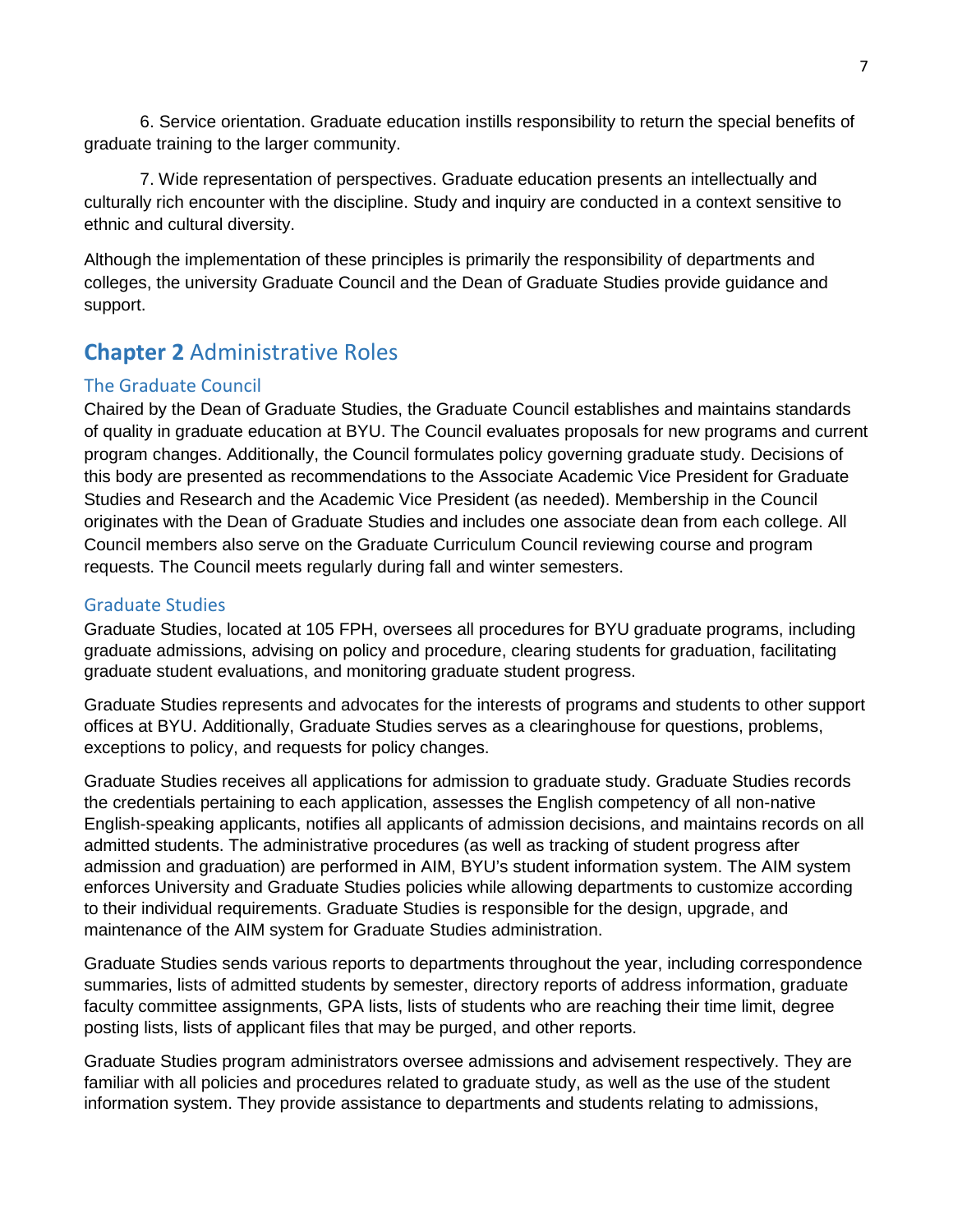student progress through graduate programs, and the requirements necessary for graduation. These administrators are also available to train new department graduate coordinators and staff.

#### <span id="page-8-0"></span>Graduate Administration at the Department Level

#### <span id="page-8-1"></span>Graduate Coordinator

Each department appoints a graduate faculty member to the position of graduate coordinator to oversee the graduate programs of the department. Graduate Coordinators must have graduate faculty status. In the absence of the coordinator, the department chair may act as the coordinator. Graduate coordinators work closely with Graduate Studies personnel to keep abreast of Graduate Studies policy and procedures regarding graduate study. They must work directly with faculty and students to ensure that graduate programs comply with university guidelines, departmental requirements, and recognized graduate standards.

#### <span id="page-8-2"></span>Graduate Program Manager

Graduate Program Managers work under the direction of a graduate coordinator to handle many of the procedures concerning graduate programs. Graduate Program Managers and coordinators actively track progress of prospective applicants and students from the time that an application is submitted until an admitted student graduates. Graduate Program Managers are responsible for maintaining records on graduate applicants and students and for using or dispersing reports sent to their department by Graduate Studies. They are often required to respond to questions about the application process, as well as the department graduate program policies and procedures.

# <span id="page-8-3"></span>**Chapter 3** Admission Policies

#### <span id="page-8-4"></span>Non-Discrimination Statement

As an educational institution sponsored by and affiliated with The Church of Jesus Christ of Latter-day Saints ("Church"), Brigham Young University gives preference to applicants for admission who are members of the Church in good standing. However, the university does not unlawfully discriminate against applicants for admission based on race, color, national origin, religion, sex, age, disability, genetic information, or veteran status, who (1) meet the admission requirements, (2) agree to abide by the [Church Educational System Honor Code,](https://policy.byu.edu/view/index.php?p=26) including the Dress and Grooming Standards, and (3) are otherwise qualified based upon available space.

In compliance with applicable disability laws, the application for admission does not inquire about applicants' disabilities. In the admission process, applicants do not receive additional consideration, nor are they penalized for having a disability. Contact the University Accessibility Center (UAC), located in 1520 WSC (801 422-2767), for questions or concerns relating to disabilities.

Inquiries regarding this statement and/or its application may be directed to the Equal Opportunity Office at (801) 422-5895 during office hours (8 a.m. – 5 p.m. weekdays). Inquiries regarding sex discrimination and sexual misconduct may be directed to the Title IX Coordinator at (801) 422- 2130 during office hours (8 a.m. – 5 p.m. weekdays). Individuals may also contact the university's 24 hour hotline at 1-888-238-1062 or visit [www.ethicspoint.com.](http://www.ethicspoint.com/)

#### <span id="page-8-5"></span>Diversity Statement

*"The Mission of Brigham Young University – founded, supported, and guided by The Church of Jesus Christ of Latter-day Saints – is to assist individuals in their quest for perfection and eternal life. That*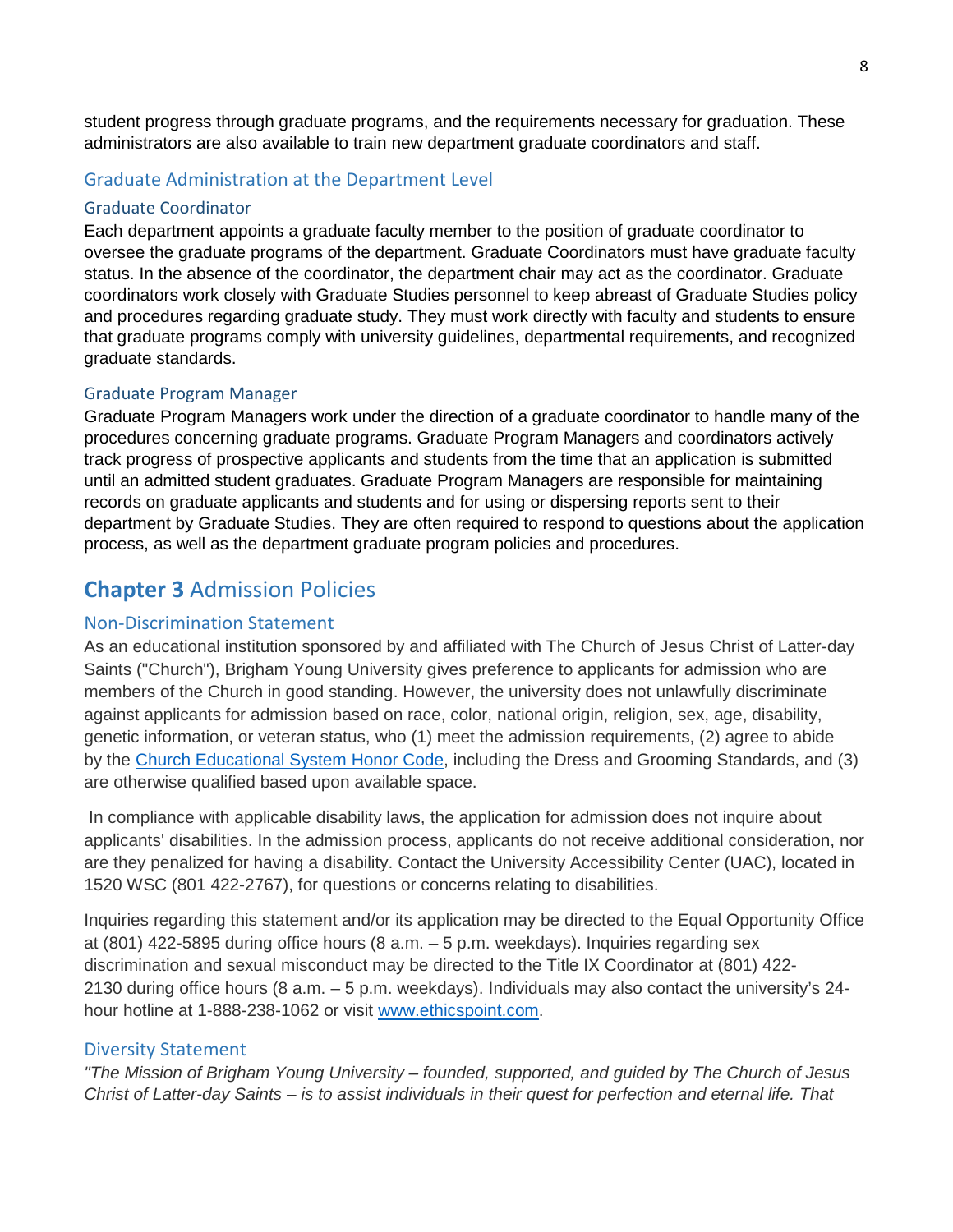*assistance should provide a period of intensive learning in a stimulating setting where a commitment to excellence is expected and the full realization of human potential is pursued.*

To this end, the University seeks qualified students of various talents and backgrounds, including geographic, educational, cultural, ethnic, and racial, who relate together in such a manner that they are "no more strangers and foreigners, but fellow citizens with the saints, and of the household of God." It is the University's judgment that providing educational opportunities for a mix of students who share values based on the gospel of Jesus Christ and come from a variety of backgrounds and experiences is an important educational asset to BYU*.*"<https://multicultural.byu.edu/what-we-do>

Graduate Departments should employ recruitment strategies which create a diverse pool of applicants who meet departmental and university academic qualifications. Admission decisions should be based on academic merit only.

#### <span id="page-9-0"></span>Honor Code Requirement:

Applicants should have a current ecclesiastical endorsement to be admitted to BYU, and they must continue to abide by the [Honor Code,](https://policy.byu.edu/view/index.php?p=26) including the [Dress and Grooming Standards,](https://policy.byu.edu/view/index.php?p=26&s1165) whether on or off campus after admission. Unless granted an exception, an applicant who currently has membership restrictions, or a withdrawal of membership from the Church is not admissible until the issue is resolved with the applicant<sup>1</sup>s authorized ecclesiastical leader. The University ultimately reserves the right to make the admission decision. See the University<sup>1</sup>s [Admission Policy.](https://policy.byu.edu/view/index.php?p=163)

# <span id="page-9-1"></span>Recruitment

Departments are responsible for graduate student recruitment. Each department is expected to have an active recruitment program to attract excellent students from undergraduate and graduate programs at other universities. Departments should not rely solely on an applicant pool of their own undergraduates, but should aim to have a student cohort in which half of the master's students or two-thirds of the doctoral students have earned undergraduate degrees from a university other than BYU.

Graduate Studies hosts the Graduate Studies Recruiting Council and invites all interested parties to attend. These meetings are typically held each month throughout the fall and early winter semesters. Graduate Studies attends several recruiting fairs throughout the year and helps departments to host virtual fairs. Departments can contact Institutes and organize recruitment events themselves but all events should be coordinated with Graduate Studies with local authority approval to hold the event. Departments must contact Graduate Studies to inform them of the recruiting activity.

#### <span id="page-9-2"></span>**Inquiries**

Online inquiries regarding graduate studies are handled jointly by Graduate Studies and individual departments. Prospective applicants may navigate to the [Graduate Studies website](http://gradstudies.byu.edu/) and click on the 'Applying' link to see Request Information link and complete an online form. Each inquiry is acknowledged through email. All departments should configure a series of automatic emails that will be sent from Slate to prospective students who request information about the department's programs from Graduate Studies. Departments may also contact Graduate Studies for assistance in setting up automatic emails in Slate or other Slate training. There is a short inquiry form that prospects can complete from any of the program pages found on the Graduate Studies website. This form also populates Slate and emails are then sent accordingly.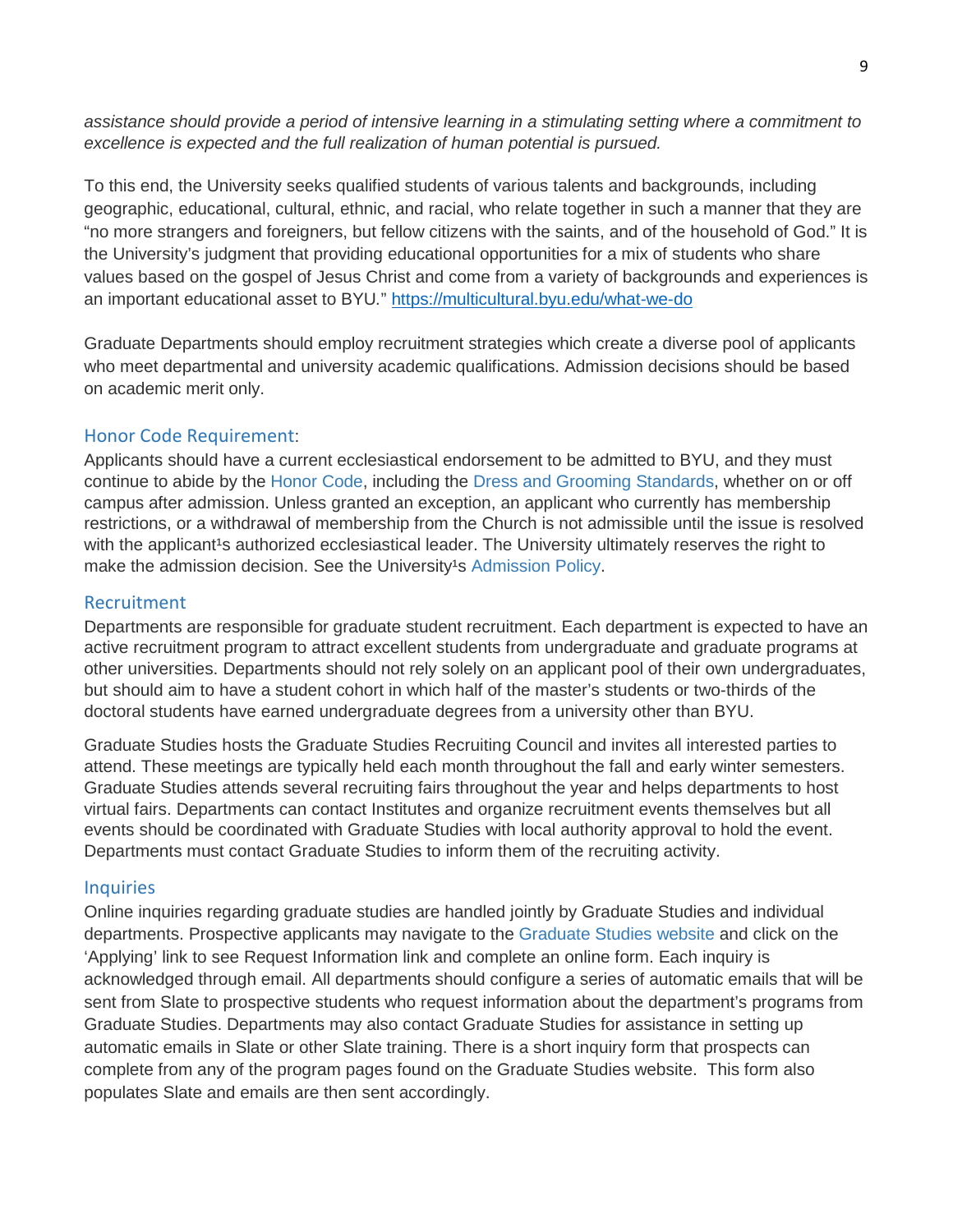#### <span id="page-10-0"></span>Applications

All applicants (excluding applicants to the Juris Doctorate of Law program) apply online through the [Graduate Studies website](http://gradstudies.byu.edu/)*.* The J. Reuben Clark Law School uses a separate application.

Graduate Studies uses Slate, a third party vendor, for online applications. Applicants click Apply Now from the Applying page on the Graduate Studies website, and set up an account by providing his or her name, email address, birth date, and a password. Applicants may fill out the application at their leisure and edit it as many times as necessary until submitted.

#### <span id="page-10-1"></span>Admissions Targets and Ceilings

Each program has identified a target number of graduate students for whom the department has the resources to offer a graduate experience of rigor and quality. BYU has assigned each program an admission ceiling related to this target number.

If the target number of graduate students for a particular program needs to be increased significantly, department and college representatives should send a memo to the Admissions Administrator to demonstrate that resources are adequate to support additional graduate students and that a larger graduate program in the area would enhance the mission of the department and the university. This will be reviewed with the Graduate Dean. Small increases in the target for one admission cycle can be requested by contacting the Admissions Administrator in Graduate Studies.

#### <span id="page-10-2"></span>Application Deadlines

Each department is encouraged to establish its own application deadlines for each semester and term of entry, but the selected deadlines should conform to national best practices in graduate admissions for their discipline. The following deadlines are suggested: February 1, Fall Semester; September 15, Winter Semester; January 15, Spring Term; and February 15, Summer Term.

Departments are urged to restrict entry semesters to one, or at most two, to increase the likelihood of selecting a strong class of graduate students. Deadlines should be early enough to allow time for application details to be reviewed and processed, for the department to give full and fair consideration, for response to be timely, and for the student to accept (or decline) an offer of admission. Departments who admit international applicants should have deadlines early enough to allow those in international countries sufficient time to obtain a visa.

Departments should submit application deadline changes to Graduate Studies early enough for deadlines to be listed accurately on the Graduate Studies website and Catalog. The Graduate Admission Administrator sends out requests for annual admission updates each March. Departments requesting changes to deadlines and program names after the admission update deadline will incur a \$500 processing fee.

#### <span id="page-10-3"></span>Application Requirements

An applicant seeking admission to a program leading to a doctoral or master's degree must meet university and departmental requirements as outlined in the Checklist found at the Graduate Studies website and in the Graduate Catalog program pages. Prospective students can find individual department requirements on program websites. Admission to graduate study is highly selective and is granted to a specific program for a specific semester or term. At a minimum, applicants who wish to be considered for admission must complete the following steps: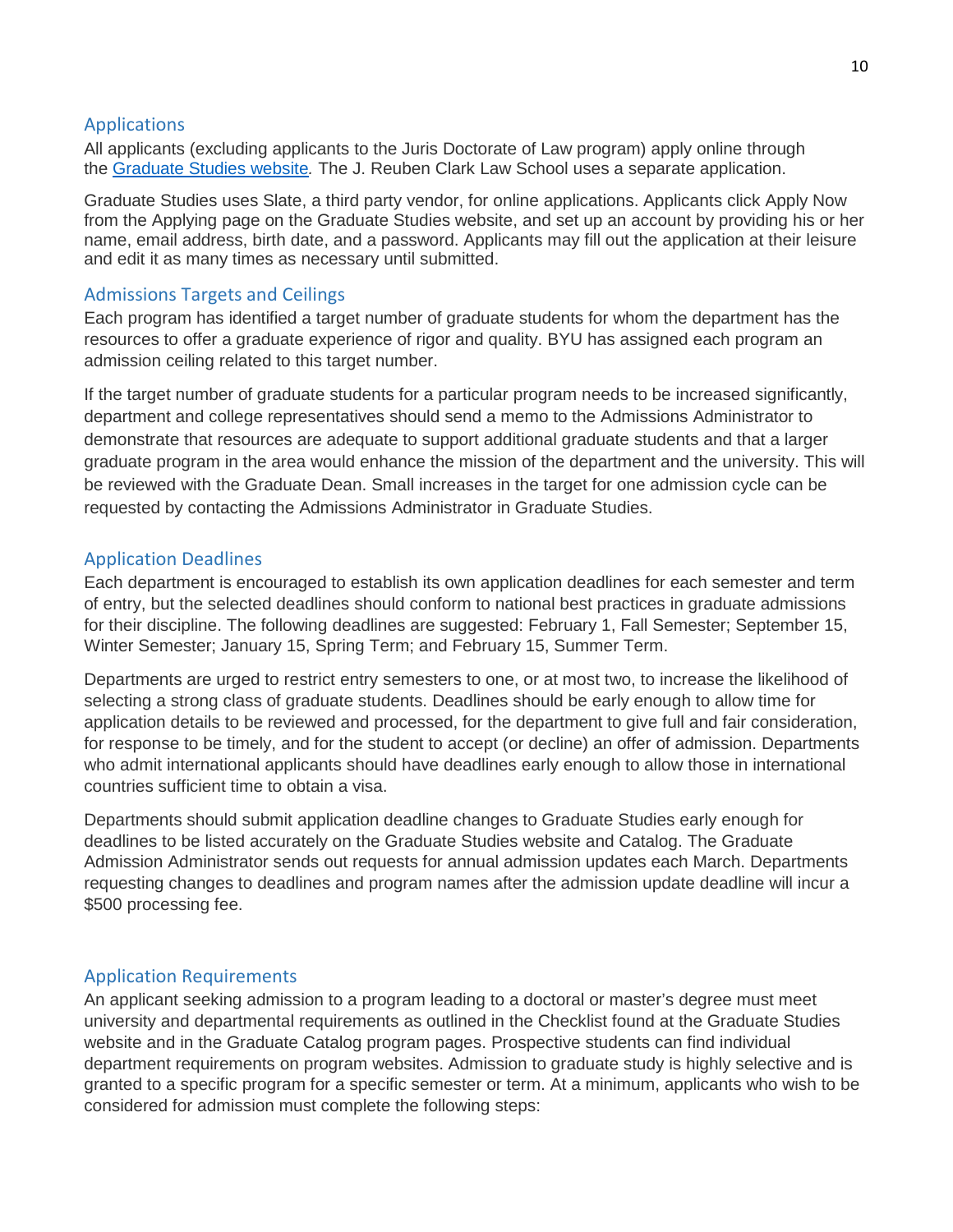- 1. Submit a complete online application before the application deadline. An application is considered complete upon receipt of the online application with fee paid, uploaded PDFs of unofficial transcripts from each school attended, and a completed ecclesiastical endorsement. Applicants applying concurrently to more than one program must complete a separate online application for each program and pay a separate fee for each application, but they need submit only one Ecclesiastical Endorsement. Applicants should use *[endorse.byu.edu](http://endorse.byu.edu/)* to request an endorsement.
- 2. Receive a four-year baccalaureate degree or equivalent from a regionally accredited U.S. university or international university BEFORE the expected semester of entry.
- 3. Applicants must report their final GPA. This should include transfer coursework applied towards the undergraduate degree. Applicants must have a minimum 3.0 GPA on a 4.0 scale (a scholastic average of "B" for international degrees). The minimum GPA for an international undergraduate degree will be derived from the overall scholastic average of all of the courses counted towards the bachelor's degree. All international credentials will be evaluated using the credential evaluation agency approved by Graduate Studies. The agency will verify the authenticity of the documents and provide a U.S. degree equivalency, a course-by-course report, and an official GPA for each degree earned.
- 4. All transcripts uploaded to the online application are considered unofficial. If applicants are recommended for admission, they will then be asked to submit OFFICIAL transcripts. U.S. transcripts must be sent directly from the educational institution in a sealed envelope, with a certification stamp across the seal to Graduate Studies. Graduate Studies also accepts etranscripts sent officially by other universities. Admitted students may not register until an official transcript is received. For U.S. applicants, Graduate Studies must receive an official transcript showing that the degree has been conferred. Applicants who have earned or are earning their bachelor's degree from BYU (Provo) do not need to send official transcripts, if BYU was the last school they attended.
- 5. Satisfy specified departmental requirements before the application deadline, including national examinations (such as the GRE), letters of recommendation, and essay responses including the statement of intent or other supplemental materials. Separate statements of intent and letters of recommendation are required for each program to which an applicant applies.
- 6. Each application requires a non-refundable application fee. Occasionally departments may wish to pay the fee for an exceptional applicant whose application is otherwise complete. To do so, the department sends OGS Form 1 to the Graduate Admissions Administrator in Graduate Studies. Once the payment has been cleared on the applicant record in Slate, the applicant will move out of the 'Awaiting Payment' bin and proceed through to the next stage of the admissions process.

#### <span id="page-11-0"></span>International Applicants

7. Credential Evaluation Report. With the exception of a few graduate programs, the credential evaluation is not required until the department recommends the applicant for admission by placing an admit decision in Slate. An applicant whose degree is awarded outside of the United States should send all transcripts, mark sheets, and degree certificates, as well as accompanying English translations, to the approved credential evaluation agencies which will be listed in their recommendation for admission letter: Successful completion and receipt of the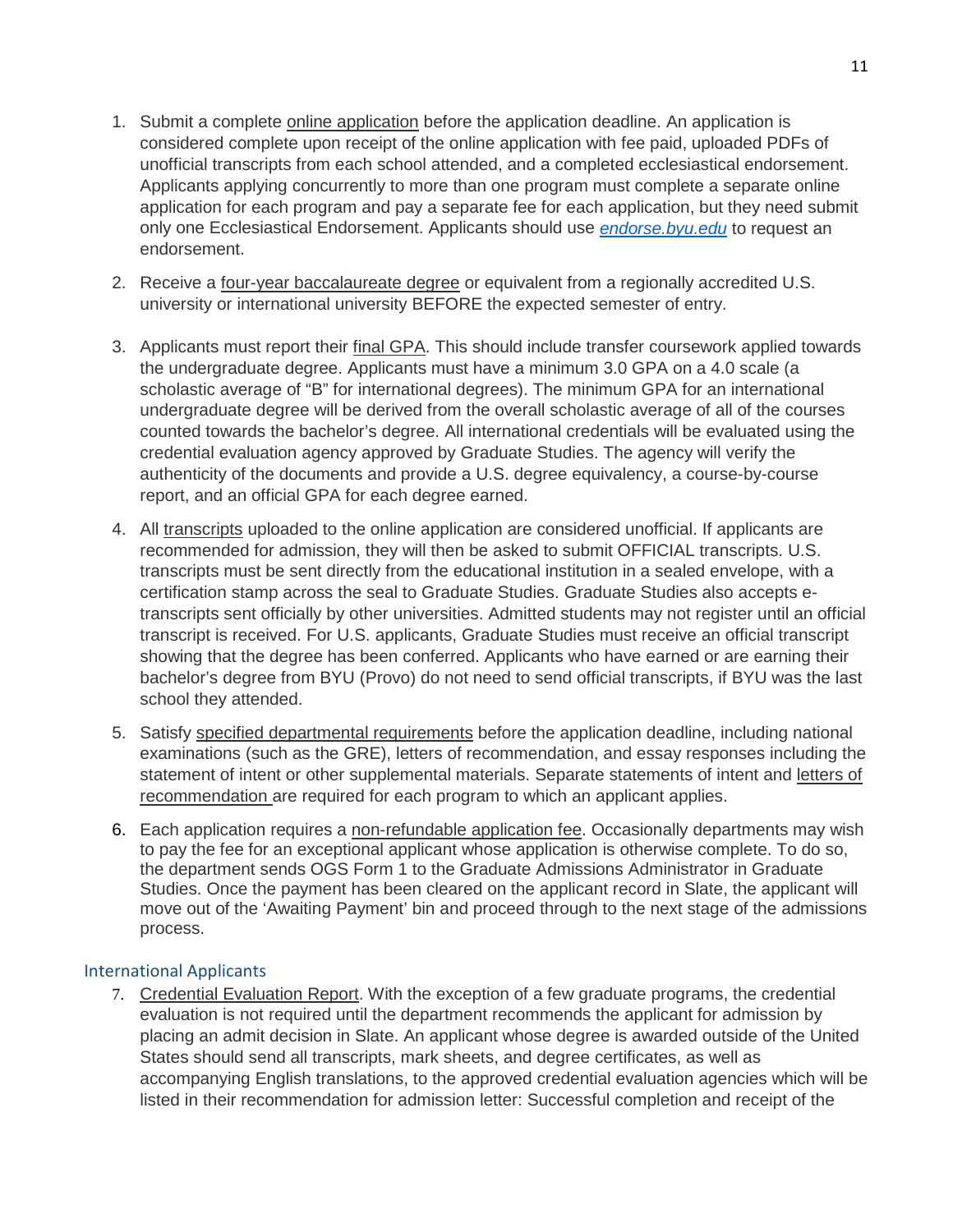credential evaluation report will clear the GPA and bachelor's degree admission requirements. Reports are sent electronically. Applicants should request that an electronic report be sent directly to Graduate Studies.

Applicants in the following programs are required to send the evaluations as part of the application process: Computer Science, MBA, Statistics.

8. Satisfy the minimum score requirements for **English proficiency as outlined:** 

| Minimum Scores on English Proficiency Tests |                                                                                                      |  |
|---------------------------------------------|------------------------------------------------------------------------------------------------------|--|
| <b>IELTS</b>                                | Total band score of 7.0 (minimum band score of 6.0 in each module)                                   |  |
| TOEFL (Paper-Based)                         | 580                                                                                                  |  |
| <b>TOEFL IBT</b>                            | Total 85 (minimum score of 22 in Speaking; minimum score of 21 in Listening,<br>Reading and Writing) |  |
| <b>CAE</b>                                  | 180 or C minimum                                                                                     |  |
| E3PT                                        | Total 79 (minimum speaking, reading, and listening scores of 21, and minimum<br>writing score of 16) |  |

Please note: Some departments require higher minimum scores. Score reports must be sent directly to BYU from the testing agency. Student copies are unacceptable. Generally, all applicants are required to demonstrate an acceptable level of English language proficiency in order to satisfy the university requirements for graduate admission, unless an applicable exemption or waiver applies.

Only applicants who are citizens of the following countries (or those applicants who have received their bachelor's degree or higher, from said countries, within the previous 24 months of the intended start date of their respective graduate program) are 'exempt' from this requirement.

| Australia                 | <b>Barbados</b> | <b>Belize</b>     | <b>Bermuda</b>          |
|---------------------------|-----------------|-------------------|-------------------------|
| <b>Botswana</b>           | Canada          | Cook Islands      | England                 |
| Grenada                   | Guyana          | Ireland, Northern | Ireland, Republic of    |
| Jamaica                   | Lesotho         | Malta             | New Zealand             |
| South Africa, Republic of | Scotland        | Sierra Leone      | Singapore               |
| <b>St Kitts and Nevis</b> | St Lucia        | Swaziland         | <b>United States of</b> |
|                           |                 |                   | America                 |
| Wales                     | Zambia          |                   |                         |

All other applicants are either required to 1) obtain the required minimum English language proficiency scores for the E3PT, IELTS, or TOEFL tests; or 2) obtain an English language proficiency 'waiver' from their respective Graduate Program, in order to be eligible for graduate admission.

Applicants should note that the university retains the right to require any applicant to provide evidence of their English language proficiency, regardless of whether an exemption or waiver applies. In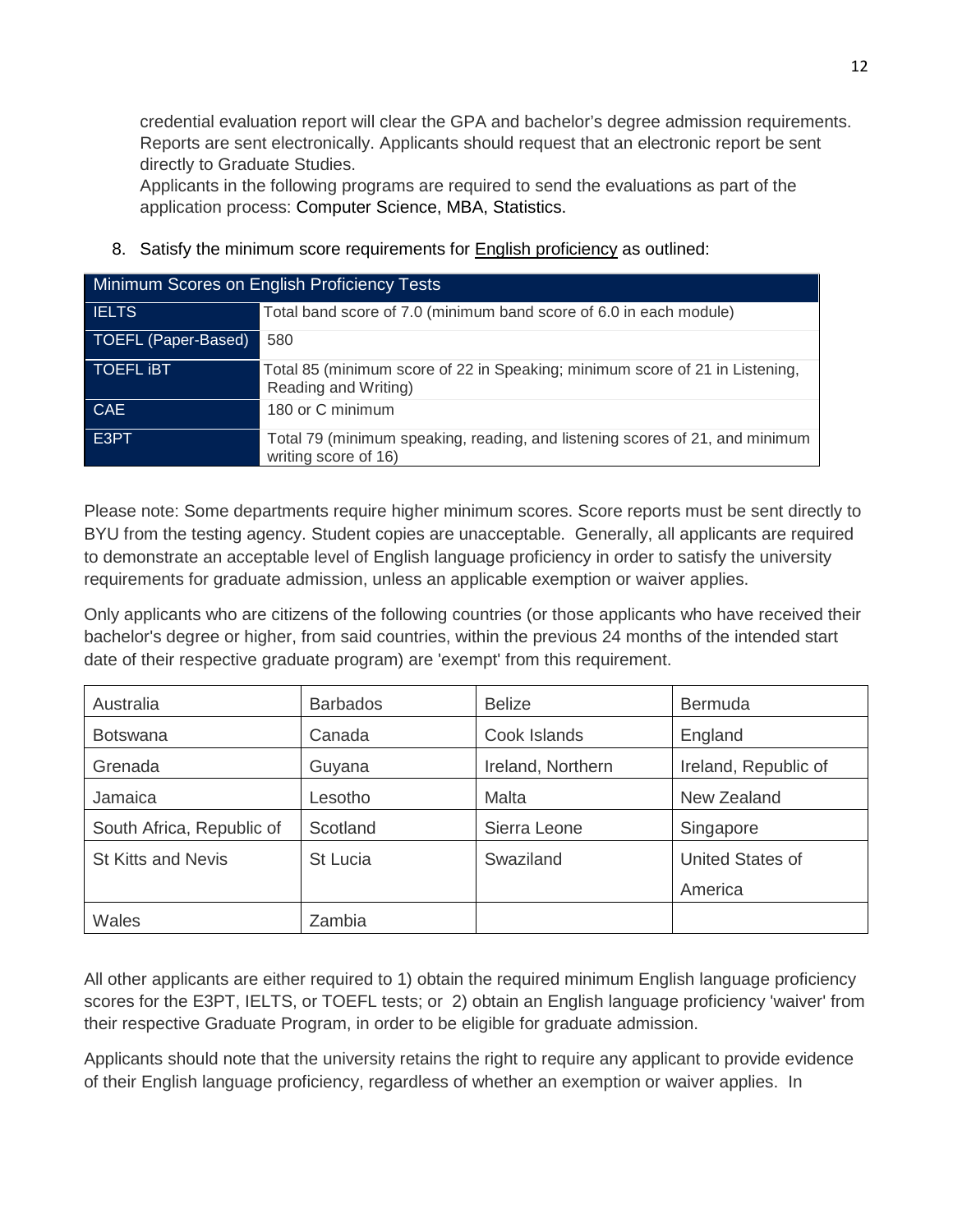addition, U.S. Legal Permanent Residents (LPR's or Greencard Holders) are not exempt from the English language proficiency requirement, unless they qualify for an exemption or waiver.

# <span id="page-13-0"></span>Acceptable English Proficiency Tests

The CAE, E3PT, IELTS, and TOEFL tests are designed to measure a candidate's ability to communicate in English in an academic or professional setting. The tests cover four language skills listening, reading, writing, and speaking.

Cambridge Assessment English (CAE) tests for and establishes proof of high-level achievement in English and the ideal qualification to prepare you for university or professional life. Applicants applying to graduate school are required to successfully pass the C1 Advanced test. Information regarding the CAE C1 Advanced test is available [here.](https://www.cambridgeenglish.org/exams-and-tests/advanced/)

The English3 Proficiency Test (E3PT) measures general and academic English proficiency. The E3PT is offered online anywhere in the world and can be completed at any time. Test takers will need working webcam, microphone, and speakers, a reliable internet connection, and a quiet and well-lit room. Information regarding the E3PT is available [here.](https://english3.com/english3-proficiency-test-taker.php)

IELTS is jointly managed by the British Council, the University of Cambridge ESOL Examinations, and IDP: IELTS Australia. There are two types of reading and writing modules: Academic and General Training. Candidates applying for admission to a graduate program at BYU are required to take the Academic reading and writing modules of the test. Information regarding the IELTS is available at [www.ielts.org.](http://www.ielts.org/)

The TOEFL test measures English language proficiency in reading, listening, writing, and speaking. The test is administered by Educational Testing Service. Information regarding the TOEFL is available at [www.toefl.org.](http://www.toefl.org/) *BYU does not accept the TOEFL ITP test as an English proficiency exam for graduate school.*

<span id="page-13-1"></span>*Some departments may require a higher English proficiency test score. CAE, E3PT, IELTS, and TOEFL scores must be less than two years old at the time of enrollment.* Note: Graduate departments may still require an English exam even if an applicant meets the criteria for an exemption.

Upon official notification of admission to the university, all international applicants will receive further instructions from the International Student and Scholars Office (ISSS) regarding the process to obtain their respective visa documentation to enter the US or change visa status.

# <span id="page-13-2"></span>Post-Baccalaureate Studies Applicants

Prospective applicants for BYU graduate programs should not register for classes on a postbaccalaureate studies basis in hopes of subsequent admission to a graduate program. Students who have earned a baccalaureate degree and wish to take classes at BYU without being admitted to a graduate program must apply through the undergraduate admission application. Questions about postbaccalaureate studies applications should be directed to the BYU Undergraduate Admissions Office.

# <span id="page-13-3"></span>Joint Programs

Students applying for a joint graduate degree program are subject to the following requirements:

• Students can apply and participate only in formally approved joint programs.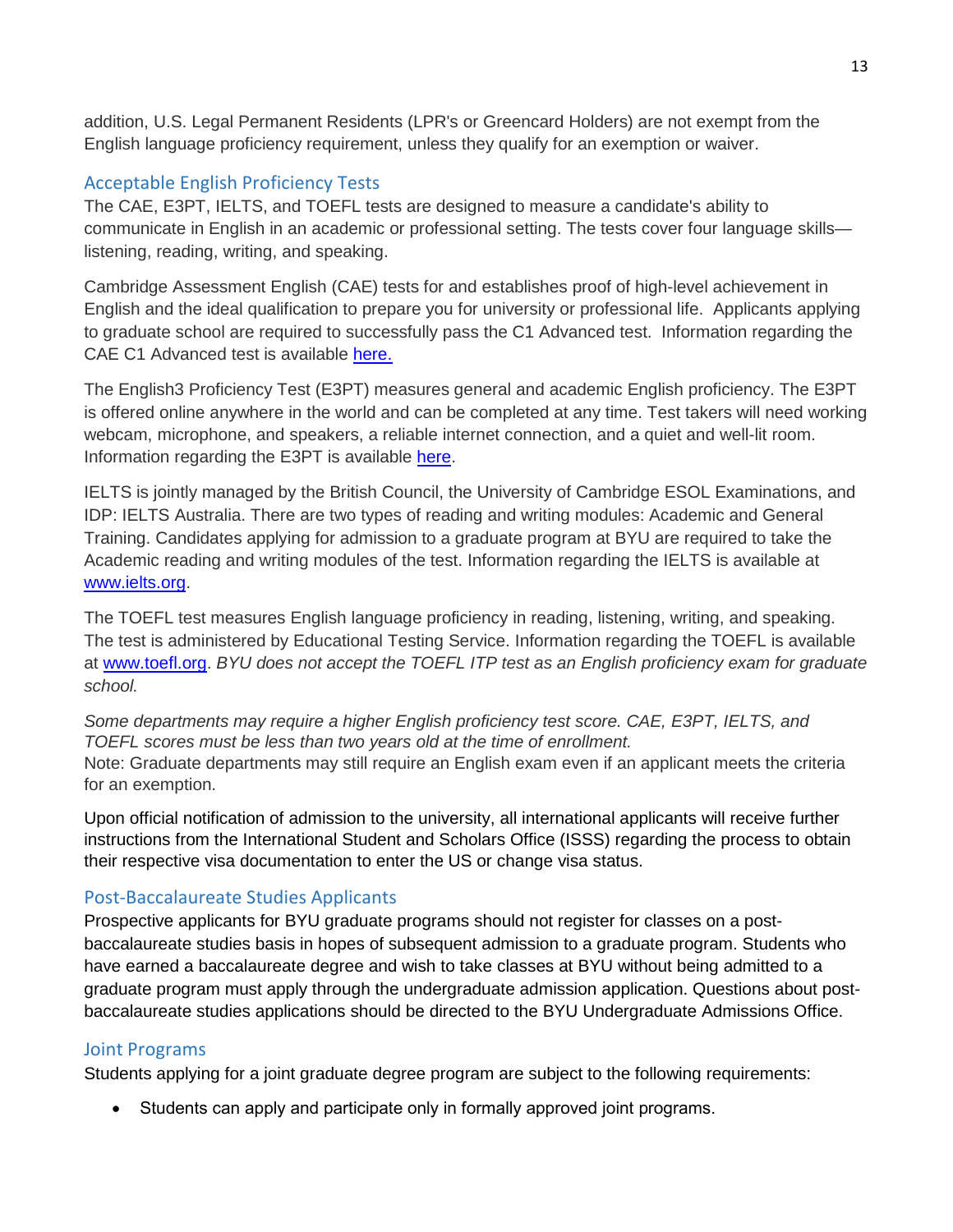- When both degree programs require a culminating graduate experience, the student must complete a separate experience for each degree.
- Standard restrictions on time spent in the program will apply. Admitted students are not required to finish both degrees at the same time, although it may be required by the departments as part of the joint graduate degree program agreement.
- International students should carefully examine federal immigration requirements and obtain any special permissions that may be needed to participate in joint programs.

# <span id="page-14-0"></span>**Chapter 4** Decision Process

# <span id="page-14-1"></span>Admissions Standards and Practices

Departments should have clearly stated and effectively communicated admissions standards that are reviewed regularly and revised as needed. High expectations should include several criteria, such as the undergraduate GPA, entrance examination scores, and professional experience. Applicants should only be admitted when all or virtually all prerequisite requirements have been met; provisional admittance may be granted if an applicant shows exceptional promise.

Departments should be consistent in applying their admission standards, as well as timely in making admission decisions. The decisions are made by a faculty admissions committee including input from all authorized members invited to participate in the admission process. Only as many students as can be effectively guided through a rigorous and carefully advised program should be admitted. Departments should consider their admission target number (AIM screen GSC04) and the studentfaculty ratio in the emphasis area applicants wish to pursue.

# <span id="page-14-2"></span>Role of Graduate Studies

# <span id="page-14-3"></span>Recommending Admission

Graduate Studies receives and checks the university requirements for each application. Each applicant selects a term of entry in the application. On some AIM screens, a five-digit, year/term code displays indicating the year and semester (or term) of a student's entry into a program. The first four digits refer to the year, and the last digit represents the semester or term. Semesters and terms are coded as follows:

 $1 =$  Winter;  $3 =$  Spring;  $4 =$  Summer;  $5 =$  Fall

In this system, a code of 20205 indicates Fall 2020 Semester.

Applicants self-report a final GPA. Upon receipt of the foreign credential evaluation, the GPA is updated for applicants with foreign degrees.

The Ecclesiastical Endorsement is required of all applicants and completed endorsements are matched to an applicant's file each morning. Once all university requirements have been met (such as GPA, receipt of unofficial transcripts, bachelor's degree, and Ecclesiastical Endorsement), an official Admit decision may be entered in Slate for non-international applicants by the department. International applicants must submit a test of English proficiency and, if recommended for admission, a credential evaluation. An official decision of admission will not be finalized until all university requirements have been cleared.

Note: Departments may recommend an applicant for admission but ONLY Graduate Studies can issue an official offer of admission letter online in Slate.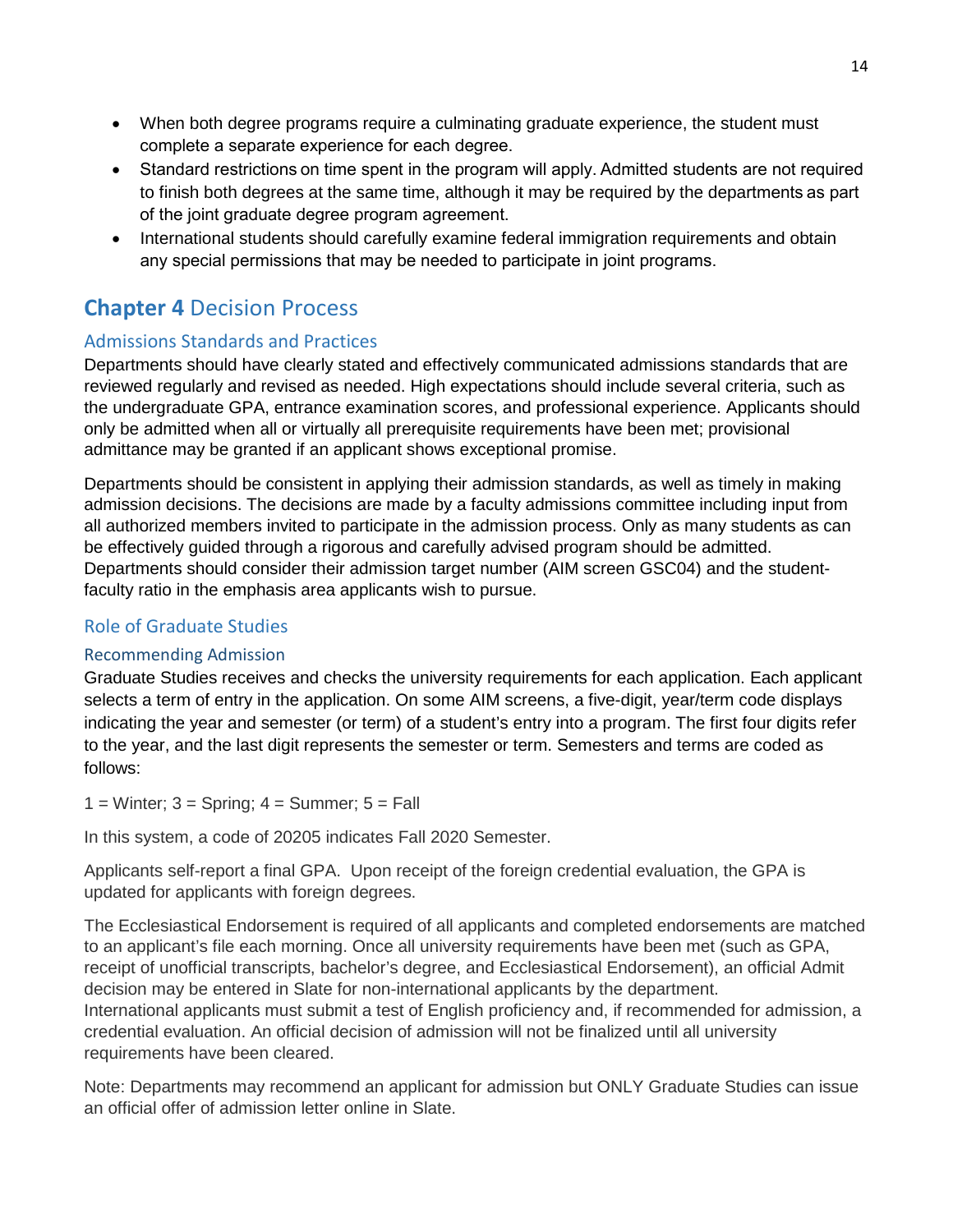#### <span id="page-15-0"></span>Recommending Denial of Admission

In most cases, Graduate Studies does not intervene in the decision to admit or deny an applicant. Nevertheless, the University may deny an applicant without departmental review for the following reasons including but not limited to:

- The applicant has previously been dismissed from BYU.
- The applicant lacks a prerequisite undergraduate degree.
- An international applicant fails to meet the minimum score required on a test of English.
- An applicant is or has been involved in criminal activity.
- An applicant is unable to complete all requirements of admission.

In such cases Graduate Studies collects more information if necessary and, if sufficient cause for denial exists, sends an appropriate letter to the applicant along with a copy to the department.

# <span id="page-15-1"></span>Role of the Department

The online application data is viewed and reviewed in Slate. Applicant data is exported to AIM after decisions are entered in Slate. Faculty readers can view a PDF of the application, recommendations, and unofficial transcripts in Slate. Departments determine procedures and criteria for evaluating applications and decide whom to admit.

Applicants may be judged on criteria such as academic record, performance on the GRE or other required exams, preparation for advanced study in the field of interest, letters of recommendation, written intentions for graduate study, and scholarly interests matching the department's offerings. Additional materials may be required, such as writing samples, interviews, portfolios of previous work, or other test scores.

Although it is inadvisable to act on an application before it is complete, departments may waive, in unusual cases, any or all department requirements of the application for a particular applicant or recommend an applicant for admission even if university portions are missing. Departments cannot recommend an applicant for admission if the ecclesiastical endorsement is still needed. An official letter of acceptance will not be sent until all the university requirements have been met. It is recommended that a decision to deny not be made on a partial application. Applications that are submitted but not completed by the department/program application deadline should be *Denied* and do not need to be considered. Applications that are started but never submitted for consideration will be purged by Graduate Studies at the end of each admissions cycle.

In corresponding with applicants, departments can continue to express interest or communicate that they intend to recommend the applicant for admission, but departments should refrain from communicating anything that could imply that the applicant has been formally "admitted" until the official admit decision has been released by Graduate Studies. Departments should be very careful to not promise admission if the endorsement is not received.

#### <span id="page-15-2"></span>Slate Application Review

The goal of application Review in Slate is for faculty to review graduate applications entirely online, without having to circulate paper files of applicants. The PDF of application data and uploads are presented for review in Slate, and faculty can add comments and ratings for each applicant.

Each faculty reviewer can enter their ratings and comments and recommendation for admit or deny in the Slate Reader.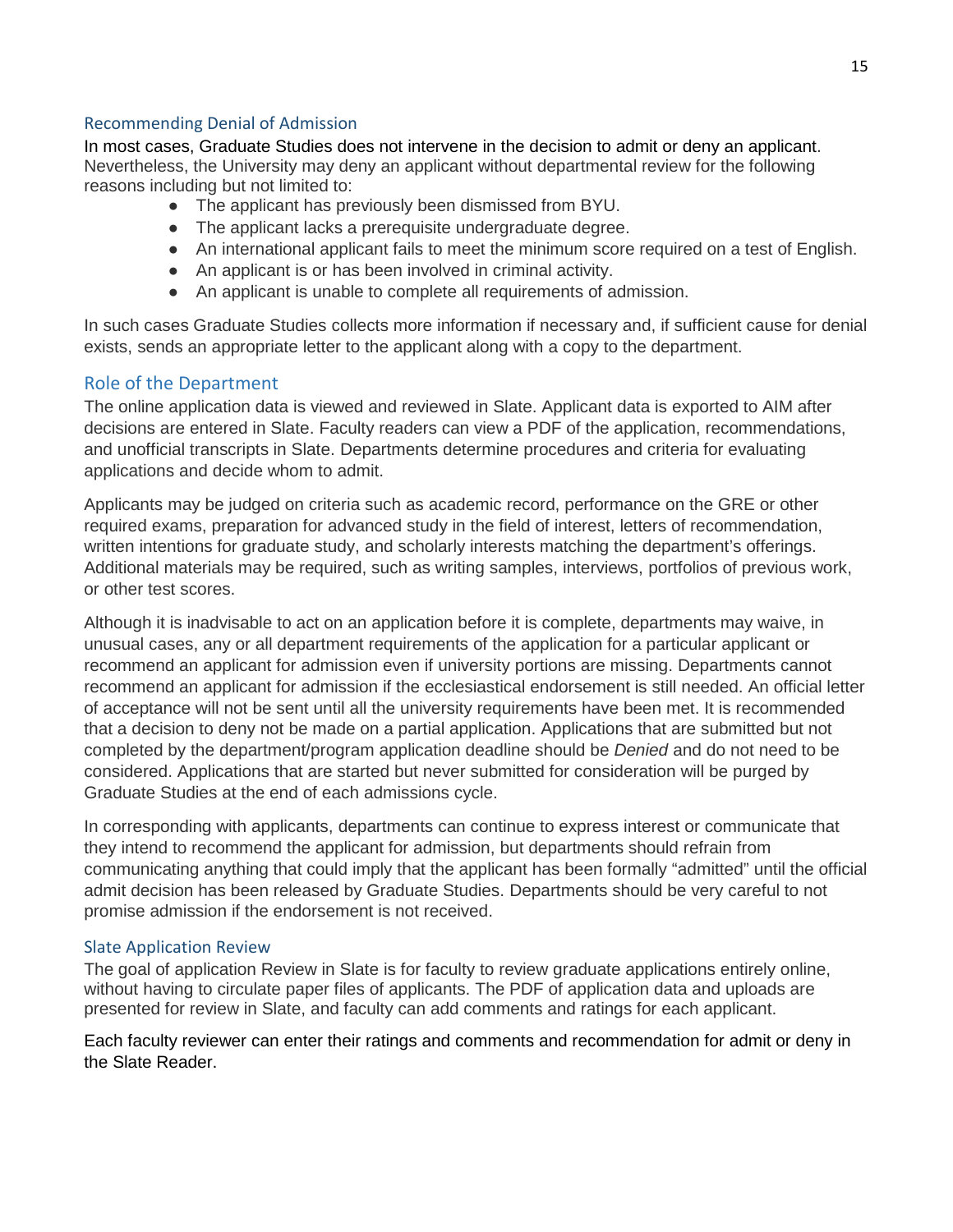#### <span id="page-16-0"></span>Recommending Provisional Admission

An applicant who lacks certain prerequisite courses or academic preparation may be provisionally admitted, wherein the respective graduate department may require that the applicant complete certain requirements (typically during their graduate program) as a condition of admission and/or continued enrollment.

Prerequisite undergraduate classes may be incorporated as a condition of admission provided the applicant is also enrolled in at least 2 credit hours of graduate level classes each semester of enrollment (totaling 6 credit hours of graduate level classes per academic year). Failure to enroll in at least 2 credit hours of graduate level classes will result in them not satisfying the minimum registration requirement and they will be subject to termination from their program.

Conversely, graduate departments are discouraged from requiring newly admitted graduate students (who have already completed at least their undergraduate degree) from having to complete any prerequisite classes at BYU, PRIOR to officially starting their graduate program.

Departments may require newly admitted graduate students to complete entrance exams like the GRE etc, during their program of study as a condition of their provisional admission, provided the condition is clearly articulated. Departments cannot however, require newly admitted graduate students to RETAKE entrance exams as a condition of their provisional admission. Graduate programs are solely responsible for enforcing the conditions of the provisional admit. Applicants with a GPA below 3.0 *may* also be provisionally admitted.

If the applicant's GPA is below 2.5, the department must submit a petition for exception, providing substantive evidence that the student can succeed in a graduate program as determined by the admissions committee. Graduate Studies must grant approval of said petition before the student can be officially admitted.

#### <span id="page-16-1"></span>Application Statuses Defined

#### <span id="page-16-2"></span>**Reader Bins**

**Awaiting submission**: Holding bin for unsubmitted applications.

**Awaiting payment, materials, or endorsement**: Holding bin for submitted applications that are missing the application fee or other university requirement

**Submitted to Review:** Application is ready for review by graduate program manager to be assigned to respective faculty admission committee review bins

**Complete – Send to Grad:** Holding bin for completed applications that are waiting to be assigned by the Graduate Program Managers to "Committee Reivew" bins comprising the respective faculty/admission committee members.

**Notified – Waitlisted:** Holding bin for applications that have been waitlisted and processed as such until they are either admitted or denied.

**Notified – Conditional Admit**: Holding bin for applications that have been conditionally admitted and processed as such until the condition/s are satisfied.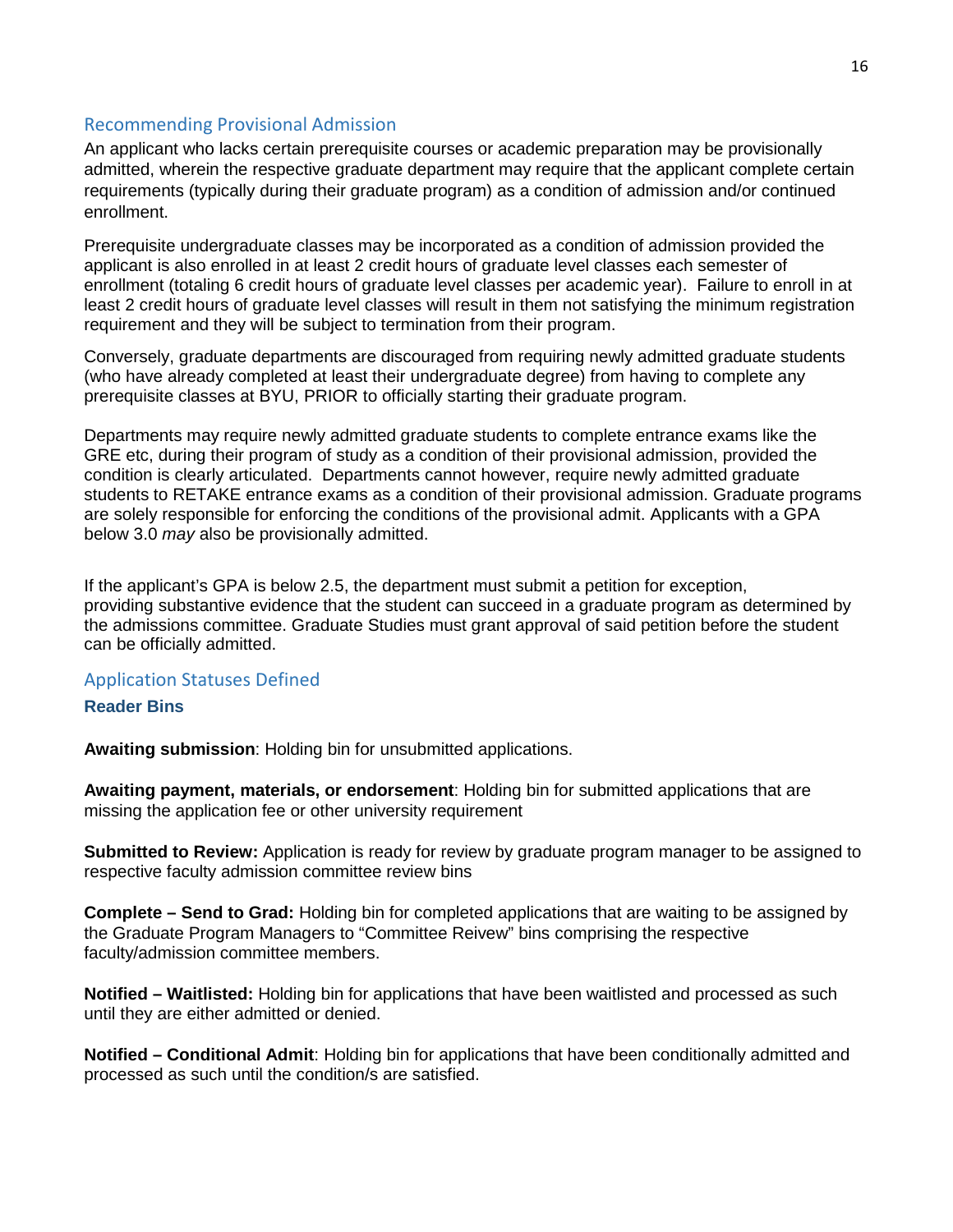#### <span id="page-17-0"></span>**Decisions**

**Withdrawn:** Applications may be designated as withdrawn when 1) the applicant formally notifies the university that they do not wish to pursue the application process further or 2) a department decides to close its admission cycle and subsequently withdraws any submitted applications that are incomplete or late. Departments should immediately change the decision to *withdraw* in Slate and indicate that the withdrawal is applicant initiated for options 1 and department initiated for option 2. Applicants will receive an "Update' notification in their application portal along with the corresponding Withdrawal letter which can be viewed online.

**Conditional Admit:** Conditionally admitted applicants are recommended for admittance based on a condition articulated by the respective graduate program that addresses a deficiency or concern identified by the admissions committee, regarding the applicant, that must be satisfied BEFORE BEGINNING their program of study. Applicants will receive a "recommended for admission, but missing items letter" in their status portal in Slate. The letter will inform the applicant of the department's recommendation and will advise him or her that no official university acceptance can be offered until the condition is satisfied. For applicants with foreign degrees, the foreign credential evaluation is a university condition that must be cleared before they can be officially admitted to the university. Graduate Studies will monitor and clear this university condition once the official electronic copy of the foreign credential evaluation is received. Any other condition/s articulated by the respective graduate program must be monitored and tracked by the graduate department and then communicated to Graduate Studies once the condition is satisfied, at which time the applicant can then be formally admitted to the university.

**Admit:** Admitted applicants receive an email notice to login to their application to view the "update" on their status portal in Slate. Once the admit letter is viewed, they are presented with a "Reply to offer of admission" form where they should indicate accept or decline.

**Provisional Admit:** Provisionally Admitted applicants are admitted based on a condition articulated by the respective graduate program that addresses a deficiency or concern identified by the admissions committee, regarding the applicant, that must be satisfied DURING their program of study. Failure to satisfy the condition in a timely manner is grounds for termination from the program. Applicants receive an email notice to login to their application to view the "update" on their status portal in Slate. Once the admit letter is viewed, they are presented with a "Reply to offer of admission" form where they should indicate accept or decline.

**Waitlist:** Applicant status and online letter indicate the department would be likely to admit them if space becomes available in the program.

**Admit/decline or Provisional Admit/Decline:** Applicant has responded to the offer of admission on their application portal with an 'I decline' on the "Reply to Offer of Admission" form. This status will delete their active program in AIM and remove the registration eligibility for the admit semester. The applicant receives a notification that their offer of admission has been withdrawn. This action will subsequently create space for other applicants to be admitted including any that are on the Waitlist.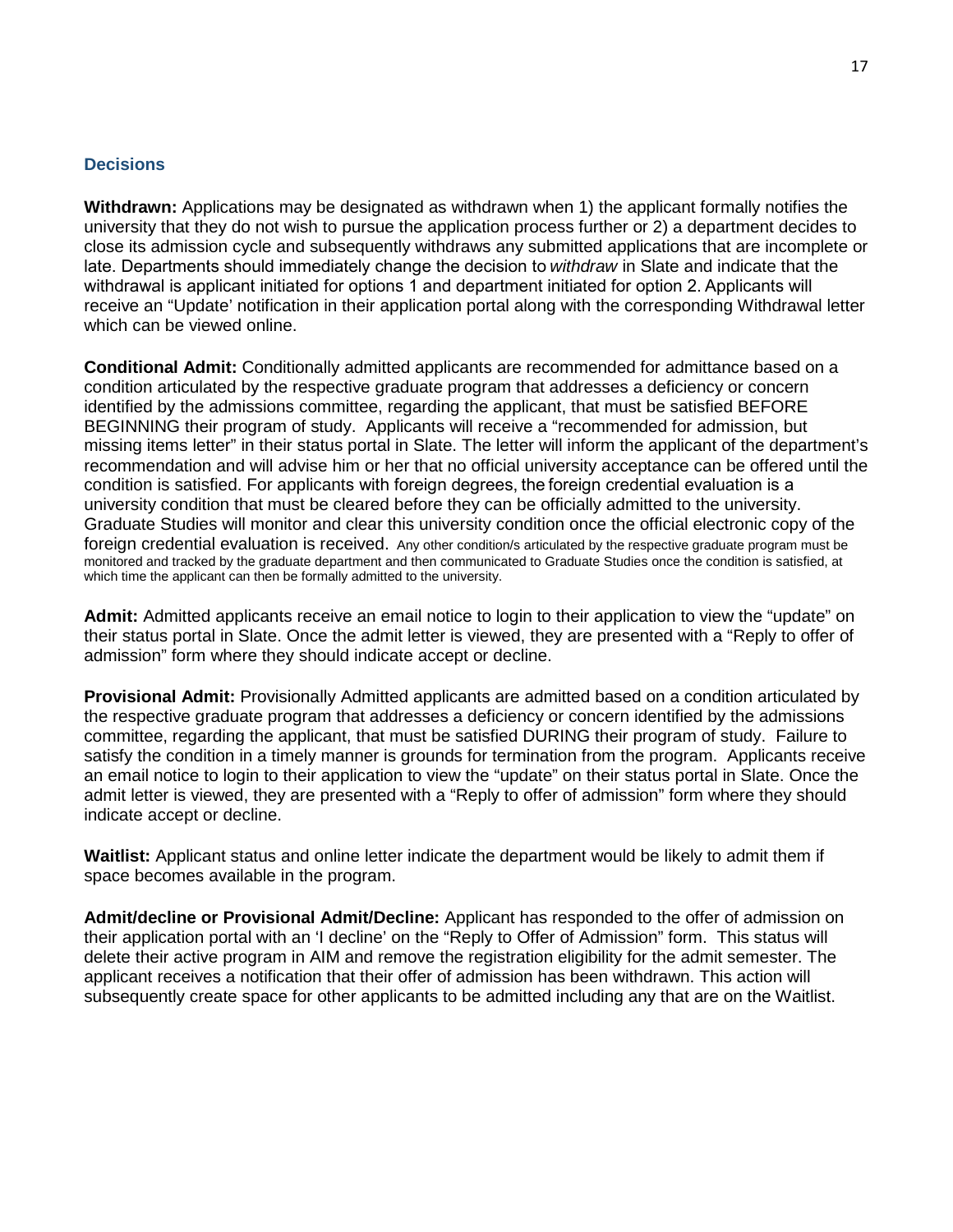# <span id="page-18-0"></span>Special Situations for Applications

#### <span id="page-18-1"></span>Change Application Term

Requests to change the admit term to an earlier start date must be initiated by the respective graduate department on behalf of the admitted student using the GS Online petition for exception. GS will review and approve the request and then make the change in SLATE. Any subsequent request to move the admitted student back to their original admit term will incur a \$500 penalty fee to the graduate department. Please note that students who are admitted for the upcoming Fall semester are permitted to work on campus during the preceding Spring and Summer terms. Any student who is admitted to Spring or Summer term must meet minimum registration requirements ie.enroll in at least 2 credit hours of graduate level classes or they will be dropped from their program for failure to meet minimum registration requirements.

#### <span id="page-18-2"></span>**Deferments**

Admission generally cannot be deferred, but applicants may be reconsidered with a new applicant pool for a subsequent semester or term. Please be aware that application materials have limited validity. To be considered for another semester or term of admission, applicants must submit a new application. The only exceptions are for (1) missionary service, (2) military deployment, (3) medical, or (4) because of international student visa issuance delays which are no fault of the student.

Granting a deferral is for enrollment only, and does not imply the deferral of scholarships, fellowships, or assistantships. Any commitments that have been made to affiliate with a specific faculty adviser, lab, or research project will no longer apply.

All graduate degree programs are subject to a time limit (eight years for a doctoral degree and five years for a master's degree). Time to degree begins with the semester of the student's original acceptance into the program or the first course of the program of study.

#### <span id="page-18-3"></span>Graduate Student Missionary Deferral

Missionary deferments will be granted to graduate students who want to defer their initial enrollment for an LDS Mission. The student must complete a [Graduate Missionary Deferment Form 13A.](https://gradstudies.prod.brigham-young.psdops.com/00000178-f547-d128-affc-f577f8f70000/missionary-deferment-gs-form-13-a)

The deferment form should be submitted to the Graduate Studies office after a mission call, but before entering the MTC, and before the start of the first semester for which the student would have enrolled (otherwise the student will be dropped as a "no-show"). The following conditions must be met:

- Do not attend any college or university between leaving and returning from the mission.
- Receive an honorable release and an ecclesiastical endorsement from the Mission President.
- Return for the semester or term indicated on the Graduate Student Missionary Deferment form, which must comply with the following schedule:

| <b>Return from Mission</b> | Enroll No Later Than   |
|----------------------------|------------------------|
| October – April            | <b>Fall Semester</b>   |
| May - September            | <b>Winter Semester</b> |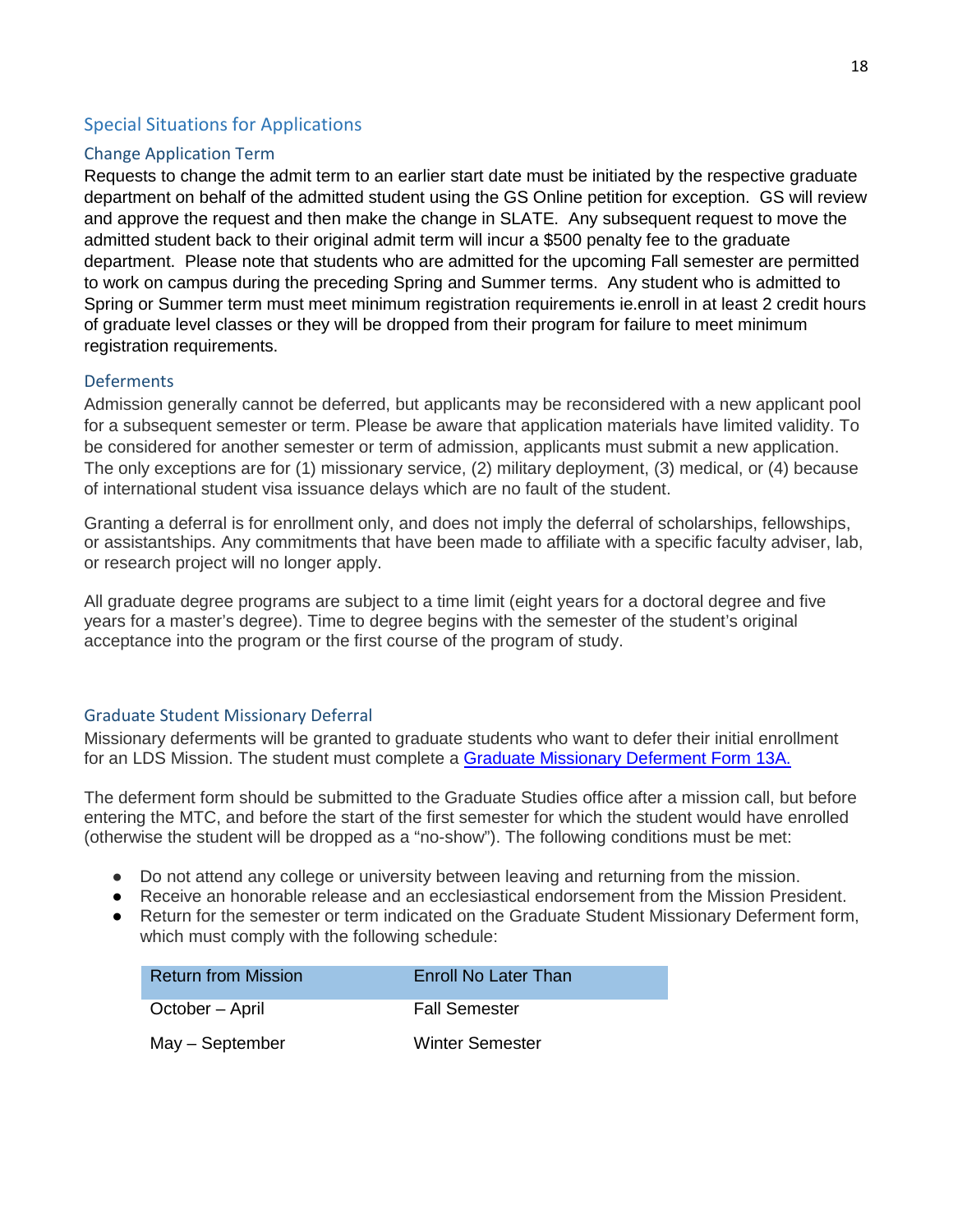# <span id="page-19-0"></span>Graduate Studies Military Deferment

Military deferments will be granted to graduate students who need to defer their initial enrollment because of military deployments that do not extend more than 12 months. The student must complete the [GS Form 13B, Graduate Student Military Deferment form.](https://gradstudies.prod.brigham-young.psdops.com/00000178-f547-d128-affc-f5775d3b0000/military-deferment-gs-form-13-b)

The deferment form should be submitted to Graduate Studies as soon as the deferring student receives orders and before the start of the first semester of expected enrollment (otherwise the student will be dropped as a "no-show"). The following conditions must be met:

- Do not attend any college or university between leaving for and returning from the military assignment.
- Submit a copy of proof of Military Deployment orders.
- Return for the semester or term indicated on the Graduate Student Military Deferment form, which must comply with the following schedule:

| <b>Return from Deployment</b> | Enroll no Later Than   |
|-------------------------------|------------------------|
| October – April               | <b>Fall Semester</b>   |
| May - September               | <b>Winter Semester</b> |

# <span id="page-19-1"></span>Graduate Studies Medical Deferment

Medical deferments will be granted to graduate students who need to defer their initial enrollment because of a medical condition. A deferment will be granted for a condition that substantially prevents the student from physically attending classes before the add/drop deadline of the first semester for which he or she is recommended for admission. A deferment cannot exceed more than 4 semesters (spring & summer terms combined count as 1 semester). The student must complete the GS Form [13C, Graduate Student Medical Deferment form.](https://gradstudies.prod.brigham-young.psdops.com/00000178-f544-d78e-a379-f5c6877f0000/medical-deferment-gs-form-13-c)

The deferment form should be submitted to Graduate Studies before the start of the first semester of expected enrollment (otherwise the student will be dropped as a "no-show"). The following conditions must be met:

- Do not attend any college or university between leaving for medical reasons and returning.
- Submit an official note from a certified physician indicating the medical condition(s) preventing the student from physically attending classes.
- Return for the semester or term indicated on the Graduate Student Medical Deferment form, which must comply with the following schedule:

| End of Medical Deferment | Enroll No Later Than   |
|--------------------------|------------------------|
| October – April          | <b>Fall Semester</b>   |
| May - September          | <b>Winter Semester</b> |

#### <span id="page-19-2"></span>Graduate Studies International Student Visa Deferment

International student visa deferments will be granted to graduate students who need to defer their initial enrollment because of visa issues. A deferment should not exceed more than 4 semesters (spring &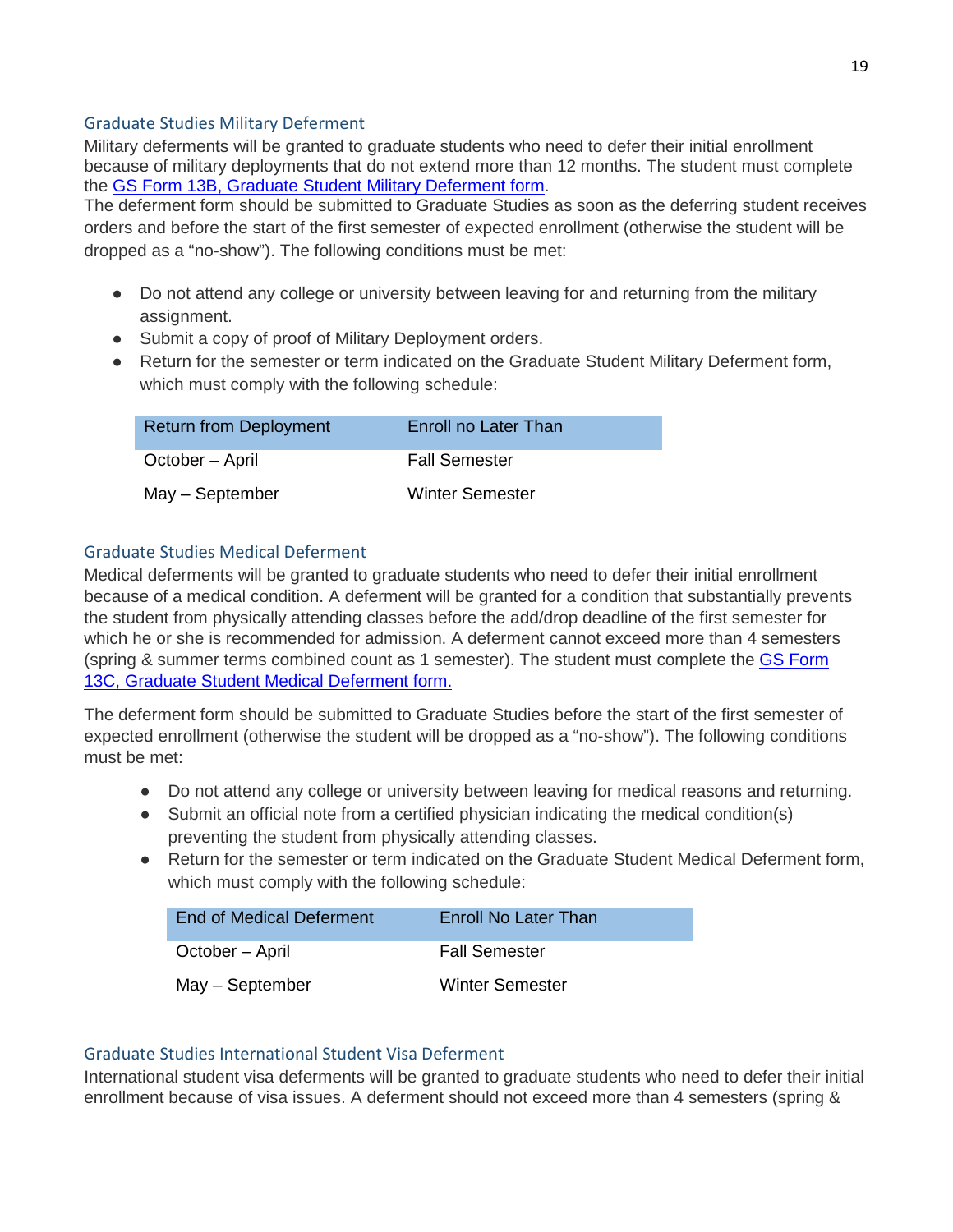summer terms combined count as 1 semester). The student must complete the GS Form 13D, [International Student Visa Deferment form.](https://gradstudies.prod.brigham-young.psdops.com/00000178-f549-d128-affc-f57f32ab0000/covid-19-deferment-gs-form-13-d)

The deferment form should be submitted to Graduate Studies before the start of the first semester of expected enrollment (otherwise the student will be dropped as a "no-show"). The following conditions must be met:

- Do not attend any college or university between leaving for medical reasons and returning.
- Submit an explanation of the visa issue preventing the student from enrolling the semester of admission.
- Return for the semester or term indicated on the Graduate Student Medical Deferment form, which must comply with the following schedule:

| End of International Visa<br>Deferment | <b>Enroll No Later Than</b> |
|----------------------------------------|-----------------------------|
| October - April                        | <b>Fall Semester</b>        |
| May - September                        | Winter Semester             |

# <span id="page-20-0"></span>Applicants Previously Suspended from BYU

Individuals who were previously suspended from BYU for academic reasons but have subsequently received a baccalaureate degree from another university may apply for graduate studies at BYU. The application requirements and the admission process are the same for all applicants. Graduate Studies can help contact the appropriate office to have the suspension hold removed.

#### <span id="page-20-1"></span>Application to Resume Graduate Study

To apply to resume graduate study, students must have completed at least one (two-hour) course with an acceptable grade within the first semester of their graduate study. Students who were dropped from programs for failure to meet the minimum registration requirement and wish to resume their graduate studies may do so with departmental and Graduate Studies approval.

Students should expect that their previous coursework will be re-evaluated and degree requirements may be adjusted to reflect current expectations of the program. Departments make recommendations for resuming a program. The committee may choose to readmit the student with specific provisions or with a change in the Program of Study which addresses any expired coursework that will need to be repeated or revised to ensure currency. This will require the submission of the Online [Petition for](https://gs-petition.sim.byu.edu/)  [Exception](https://gs-petition.sim.byu.edu/) with appropriate approvals and a timeline to completion.

*Note: Resuming a student's program of study DOES NOT extend the time limit for completion of the degree (five years from the semester of entry or the first course that applies to the master's program of study, OR eight years from the semester of entry or the first course that applies to the doctoral program of study).*

# <span id="page-20-2"></span>Full Disclosure and Confidentiality

Submission of incomplete information or falsification of information constitutes grounds for immediate dismissal and loss of all credit earned at BYU. Once the university receives application materials, those materials become university property and are kept in strictest confidence, as required by university policy.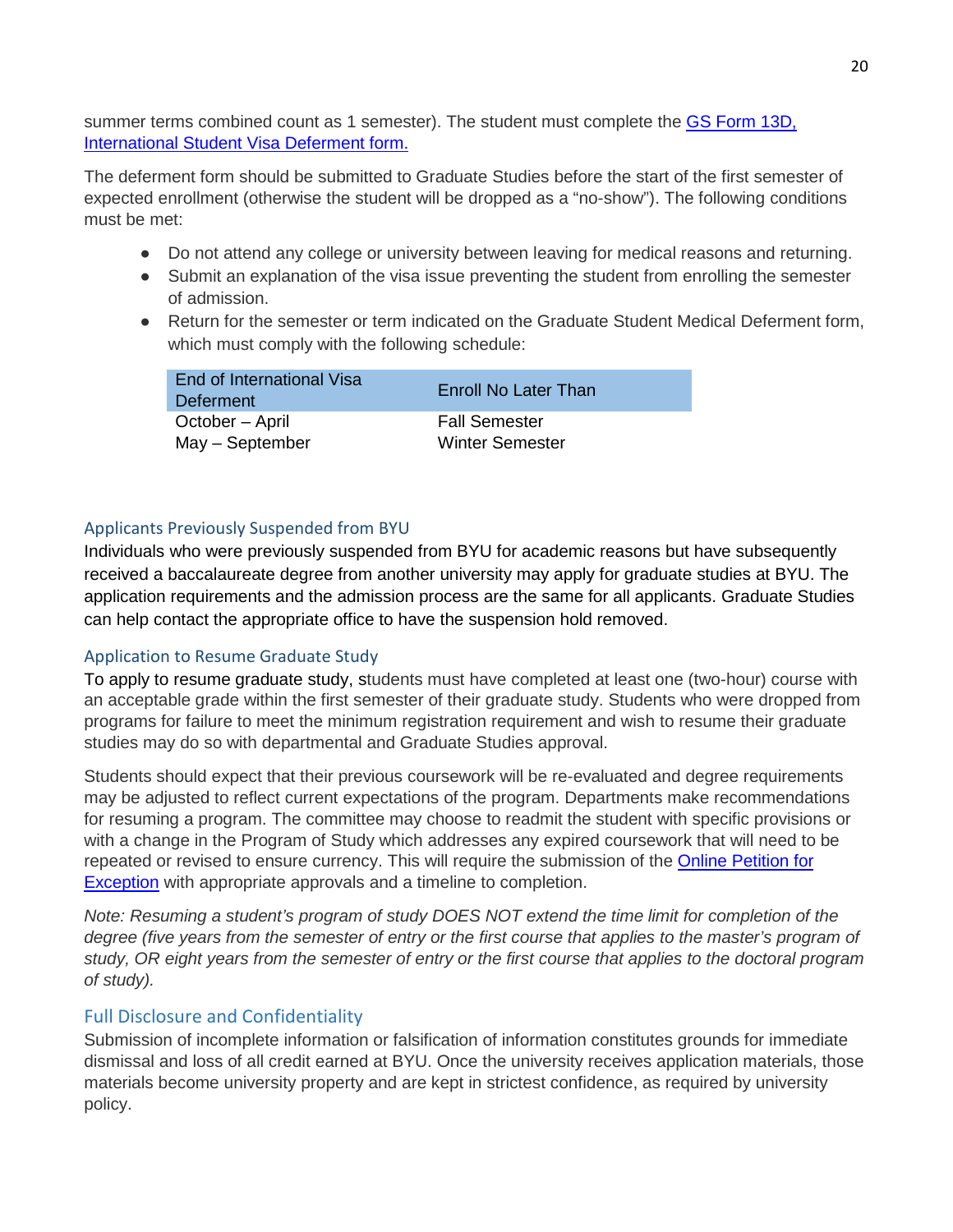#### <span id="page-21-0"></span>Waive or Do Not Waive Right of Access: Recommendations

In the online letter of recommendation request, applicants indicate either that they waive or do not waive their right of access to the form and letter of recommendation. When an applicant waives right of access, the recommender expects that his or her comments will remain confidential and frequently makes more candid observations than would be likely if no such pledge of confidentiality had been made. For this reason, if the applicant has waived the right of access, he or she should never, under any circumstances, be shown, given information contained in, or have released to him or her or a third party a copy of the recommendation.

Under the *Family Educational Rights and Privacy Act of 1974* (FERPA), applicants who have not waived their right of access have the right to see comments written about them only after they have been admitted and have enrolled. This act does not apply to applicants who are not admitted or to admitted applicants who do not enroll. **Admitted** students who did not waive their right of access and wish to view their letters of recommendation may be shown them after submitting a written request to Graduate Studies after the admit semester has begun. Students are not permitted to make copies for their personal use and may only view their documents at Graduate Studies in a controlled environment.

If applicants (in person or by telephone) ask about the status of their application, they must first verify their identity via picture ID and/or their BYU ID Number and birth date. Questions may then be answered with the following restrictions:

- Applicants will not be given information about letters of recommendation (content or ratings).
- Employees should NOT say to an applicant, "You've been admitted."
- Occasionally a friend or relative will telephone or visit Graduate Studies to check on an applicant's status or to look at the application. Giving information to a third party may be a violation of BYU's confidentiality policy (depending on the information given and what guest access they have been granted by the applicant), so university policy requires applicants to email or telephone directly rather than having friends check for them.

# <span id="page-21-1"></span>**Chapter 5** Advisement Policies

# <span id="page-21-2"></span>Matriculation Defined

**Matriculated:** Once a student is admitted to a graduate program, he/she is considered matriculated as of the semester of acceptance. A newly admitted graduate student must complete at least a 2 hour course during their semester or term of acceptance; if they do not complete a 2 hour course their first semester, they are deleted as a graduate student in that program. However, after the first semester, an admitted graduate student is a matriculated student even when they are not enrolled in any coursework as long as they meet the minimum registration requirements. After the first semester, a matriculated student is considered eligible to enroll in classes but does not necessarily need to be enrolled in every semester until he graduates.

**Enrolled**: A graduate student is enrolled effective on the first day of classes for the semester/term of registration if he/she is registered for at least 2 hours of coursework in a semester or 1 hour of coursework in a term.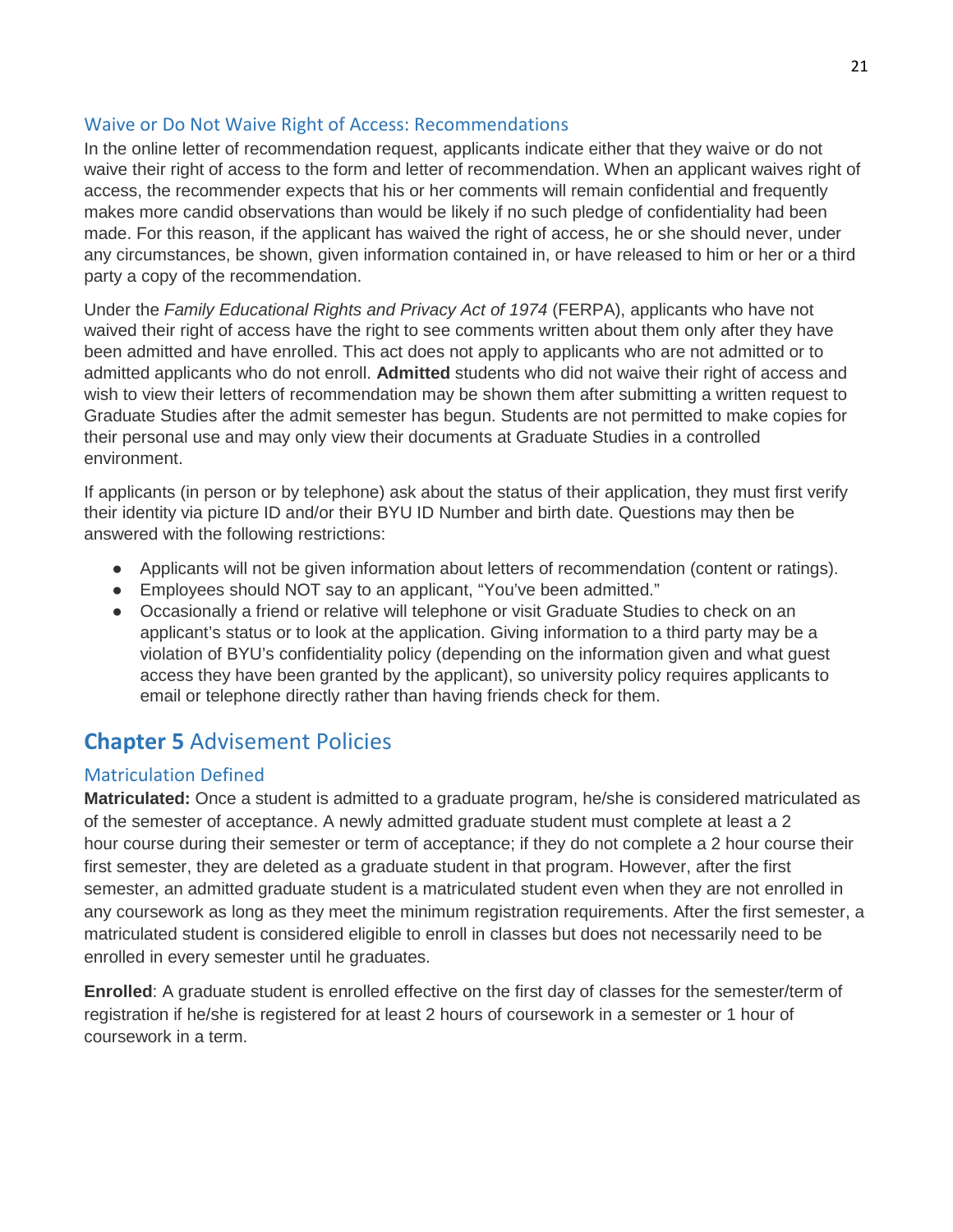# <span id="page-22-0"></span>Degree Requirements

Minimum standards for graduate degrees have been established by the university; department requirements may exceed those standards. Current information about specific program requirements should be published in department graduate student handbooks.

# <span id="page-22-1"></span>Master's Degree

The following requirements must be met:

- 1. At least 30 credit hours (excluding prerequisite courses) must be completed in the master's program after completion of a baccalaureate degree. (See the Credit Policies section for information about credits that may not apply toward a graduate degree.) The Program of Study may not include more than the minimum required thesis hours (6) or project hours (0-6). Only students actively involved in thesis or project research should register for thesis or project credit. A graduate committee or appointed program advisor helps each student prepare a Program of Study.
- 2. Most master's degree programs are designed to be completed within two years. All master's degrees must be completed within five years of the first semester of enrollment in the program or from the first course taken, whichever comes first. Matriculation in a program may be terminated at any time for failure to make satisfactory progress toward the degree.
- 3. To receive a minor, a master's student must:
	- a. Obtain the approval of the department chair or graduate coordinator of the major and minor departments.
	- b. Have the major department add the minor in AIM (*ADV07*).
	- c. Select a graduate faculty member from the minor department in Grad Progress (approved by the department chair or graduate coordinator of the minor department) to serve as a graduate committee member.
	- d. Register for and complete nine semester hours of approved graduate credit in the minor. Graduate Studies trusts the minor committee member to ensure that the student's exposure is sufficient.

#### <span id="page-22-2"></span>Doctoral Degree

The following requirements must be met:

- 1. The student must complete the minimum number of credit hours required by the graduate program. The Program of Study may not include more than the minimum required dissertation credits (18). Registration for dissertation credit and work on the dissertation must be concurrent. Doctoral students may not take all dissertation credit in one term or semester. With graduate committee approval, students may apply up to 36 credit hours of an earned master's degree towards a doctoral degree. The following are the minimum required hours for doctoral degrees:
	- a. For students with no master's degree, the minimum requirement is 54 hours beyond a bachelor's degree; but the 54 hours may not include undergraduate courses (100 to 400 level), other courses needed to fulfill prerequisite and skill requirements, or more than 18 hours of dissertation credit.
	- b. 36 hours earned at BYU for a doctor of philosophy degree, 18 of which are doctoral dissertation credits, if a master's degree has been earned. Note: Transfer credits from other universities may be considered for BYU doctoral programs as long as they exceed the university minimums and they meet the rules for transfer credit.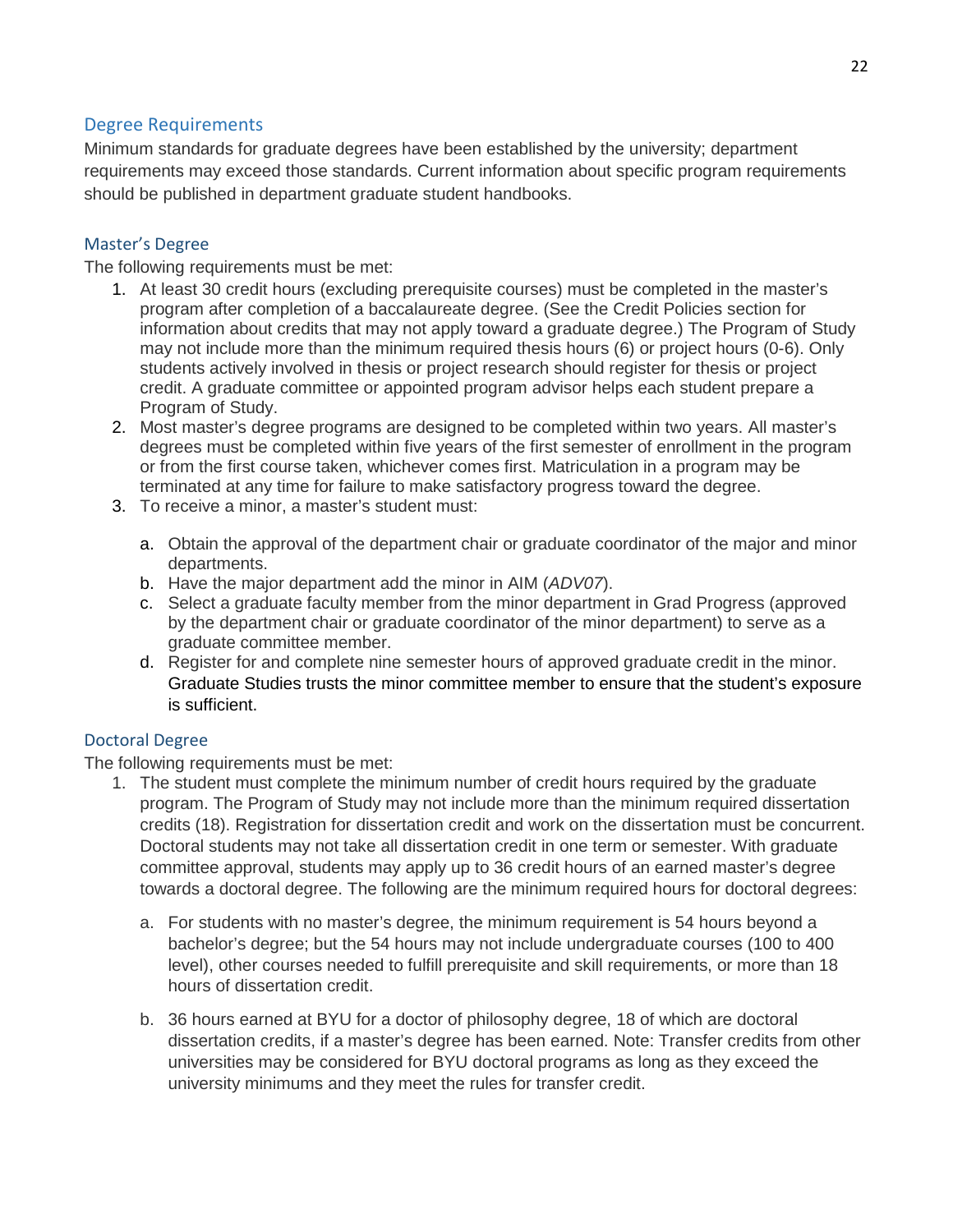- 2. Most doctoral degree programs are designed to be completed within four to five years. All doctoral degrees must be completed within eight years of the first semester of enrollment in the program or from the first course taken, whichever comes first. Matriculation in a program may be terminated at any time for failure to make satisfactory progress toward the degree.
- 3. The student must register for at least two consecutive six-hour semesters on the BYU campus to fulfill the doctoral residency requirement.
- 4. To receive a minor, a doctoral student must:
	- a. Obtain the approval of the department chair or graduate coordinator of the major and minor departments.
	- b. Have the major department add the minor in AIM (*ADV07*).
	- c. Select a graduate faculty member from the minor department in Grad Progress (approved by the department chair or graduate coordinator of the minor department) to serve as a graduate committee member.
	- 1. Register for and complete 12 semester hours of approved graduate credit in the minor. Graduate Studies trusts the minor committee member to ensure that the student's exposure is sufficient.

# <span id="page-23-0"></span>Handbook Requirement

Departments are required to provide all entering graduate students with access to a graduate student handbook describing current policies, requirements, expectations, and procedures that graduate students need to know to successfully complete a degree in the department. The handbook must be accurate, updated annually, made available to students online or given as a hard copy, and ensured reception by sign-off.

This handbook should give details on degree requirements, including coursework, committees, examinations, dissertations, theses, projects, internships, practice, etc., and explain departmentspecific policies and procedures for obtaining advisement, forming a committee, establishing a Program of Study, etc. In addition to the details of the department's graduate offering (i.e., courses, program/track options, etc.), the handbook should contain information on university procedures that students need to be aware of, such as applying for graduation, scheduling final exams, and submitting dissertations or theses.

Departments will specify what constitutes satisfactory, marginal, and unsatisfactory progress in their handbooks and will inform students of the rating process and the consequences of the ratings. The handbook should also specify department and university policies and procedures regarding dismissal and grievances. Another important element of the handbook is a discussion of financial aid opportunities available through the department and the university.

Departments should have formal orientation procedures or seminars to acquaint new students with the expectations and requirements of graduate study in the department and the university. At the time of admission, departments may assign an initial advisor who makes sure new students are well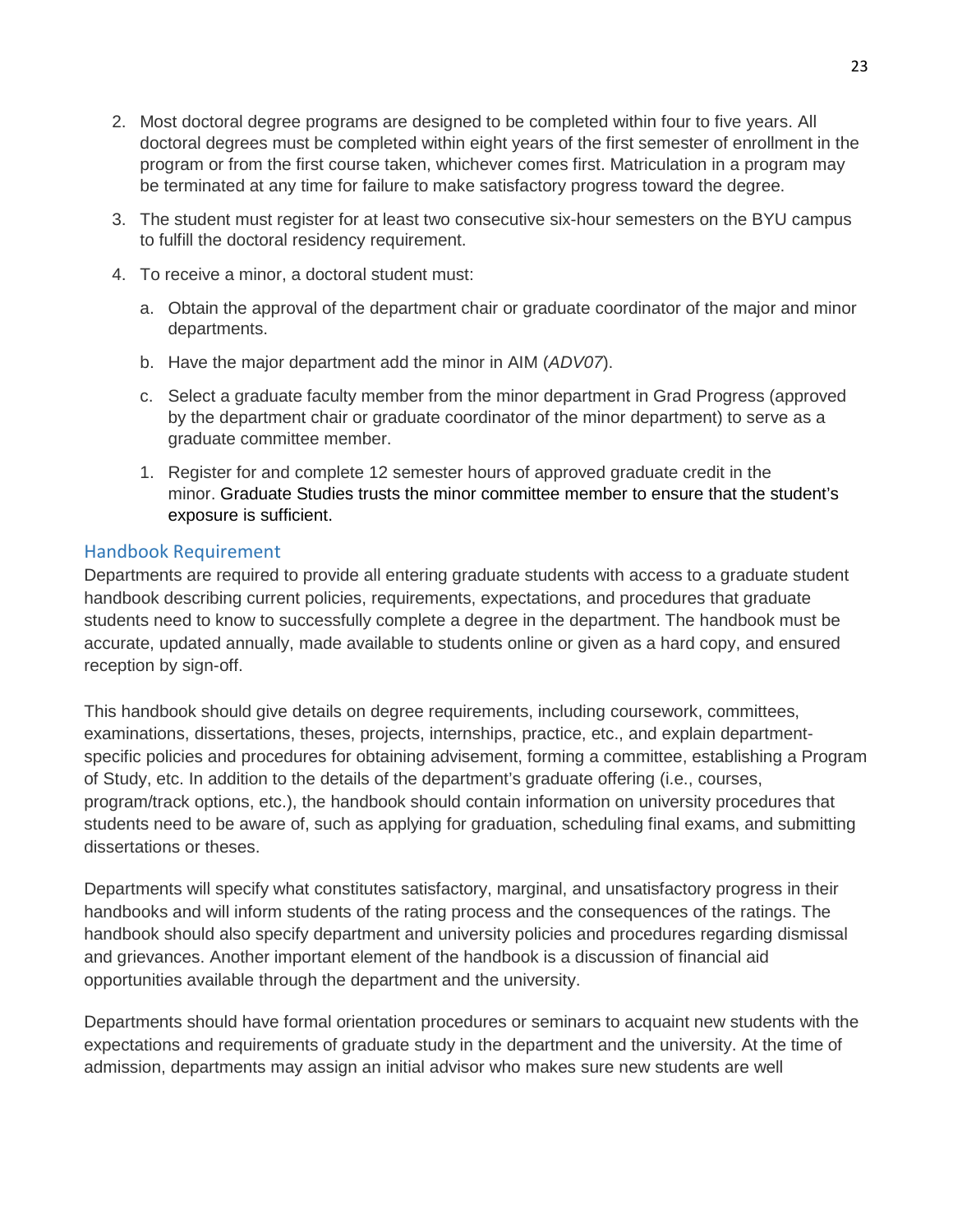informed and assists in selecting a permanent advisor. The permanent advisor should be selected by the end of the student's first semester.

# <span id="page-24-0"></span>Student Progress

#### <span id="page-24-1"></span>Committee Requirements

The following university requirements apply to graduate committees:

- The chair must be from the student's major department. (Students who desire an interdisciplinary experience should see the section on Interdisciplinary Graduate Study.)
- Master's degree committees must consist of at least three members (two members must have graduate faculty status at BYU and one may be petitioned).
- Doctoral committees must consist of at least four members (two members must have graduate faculty status at BYU and two members may be petitioned).
- The committee member can be requested by the student on Grad Progress and faculty members receive an email notification to accept or decline. The Program Manager approves the committee on Grad Progress or ADV08 in AIM. Departments may have additional members; nevertheless, they are intended to be permanent members of the student's committee.
- If a student declares a minor, one member of the committee must be from the minor department.
- When a student/department petitions for a BYU employee without graduate faculty status to serve as a committee member, that person will be added as a 'special member' if approved. Special members do not count towards the number of required committee members (three for masters and four for doctoral), but are always in addition to the required number of committee members.

#### <span id="page-24-2"></span>Program of Study

The Program of Study is a carefully considered plan approved by the graduate committee which identifies the student's major and lists all program and course requirements. It may also include a minor. Prerequisite and skill courses are neither determined nor required by the university, but they are tracked in AIM if entered on the Program of Study. Each Program of Study must meet the minimum university degree requirements (see page 20-21). Necessary changes in a student's program or committee can be made if authorized by the student's committee and department graduate coordinator. After making a change, the department program manager must resubmit the Program of Study or graduate committee for approval. This is done on ADV08 and often occurs when the student submits new courses to be considered on Grad Progress.

Master's degree students should plan their Program of Study under the direction of their graduate committee during their first semester, submitting it no later than the third week of the second semester.

Doctoral students should submit and receive approval of their Program of Study during the first year, with completion no later than the third week of the beginning of the second year of study.

For students who have not submitted a Program of Study, departments may contact Graduate Studies to place a hold that prevents a student from registering for subsequent semesters.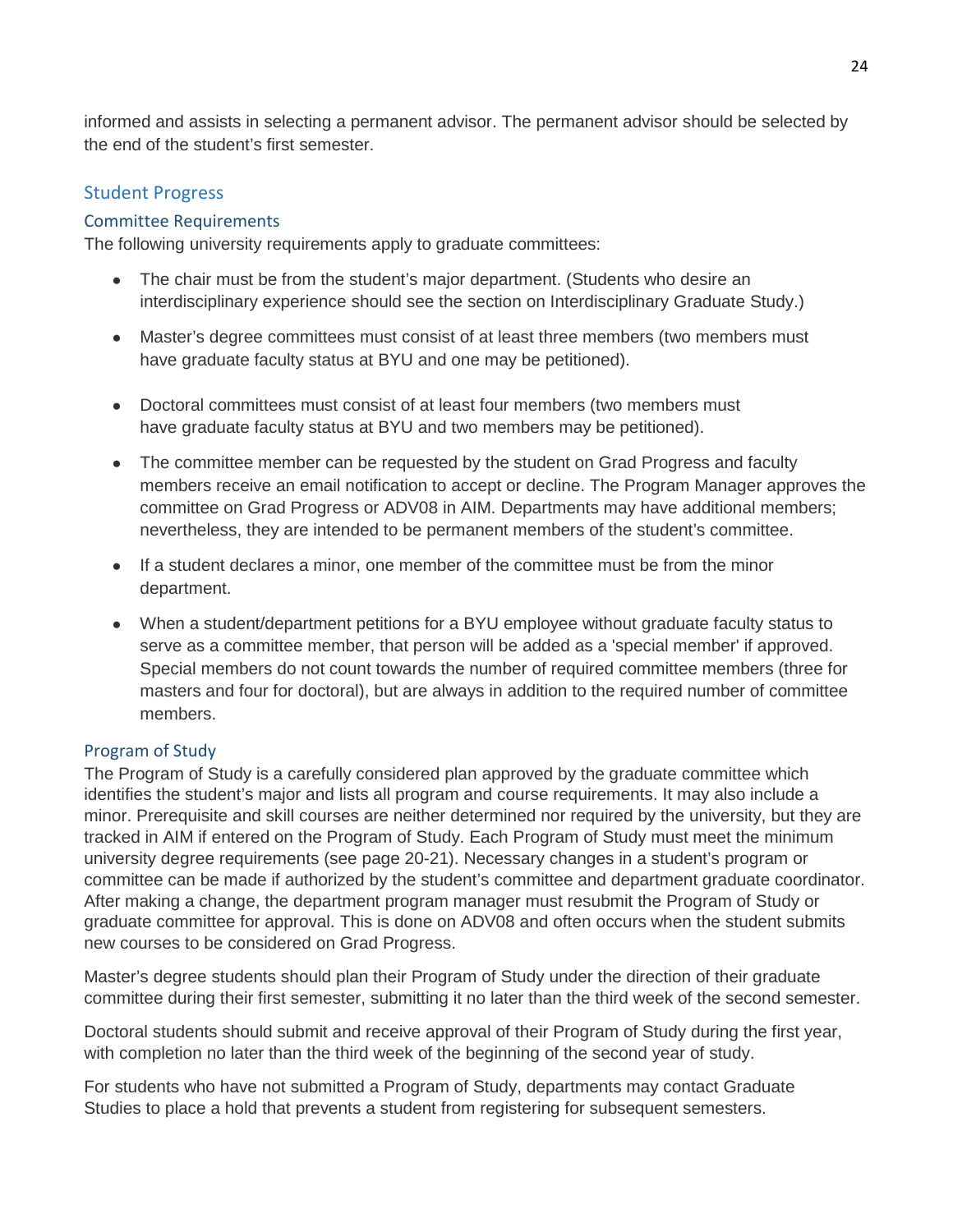Departments should publish and distribute a multi-year schedule of course offerings so graduate students may plan their course of study. Graduate course offerings must be sequenced appropriately and offered with sufficient frequency to prevent delays in degree completion.

# <span id="page-25-0"></span>Graduate Progress webpage

Graduate Progress is an online progress to degree tracking page. This new page will allow students to request committee members, create programs of study, and manage additional graduation requirements without having to get physical signatures. All approvals and notifications are done online and by email. Additionally, students have access to Resources they will need as they complete their program.

- 1. The "Active Students/ Committee Member" tab shows the lists of names and their workflow state.
- 2. After log in, faculty members view a list of all the students on which the faculty member serves as a committee member or chair.
- 3. The "Active Committee Members" list shows any given faculty and the student committees on which they serve. Some faculty listed here will NOT be in the home department.

#### <span id="page-25-1"></span>Progress Report

A progress report lists all course requirements from a student's program of study and summarizes the student's progress including completed classes, current registration, deficient classes, amount of credit hours taken and grade point average. In addition, the report indicates possible problems with academic status, GPA, current registration, prerequisite degrees, courses, minimum registration requirements, and time limit. Students are responsible to work with their departments regarding any needed changes to their program of study. Departments and students may view and print the student's progress report located in Grad Progress for their own records or for distribution

# <span id="page-25-2"></span>Grade-Point Average (GPA) Requirements

Graduate students whose Program of Study GPA falls below 3.0 (prerequisite and skill courses exempt) will not be allowed to graduate and may be dismissed from their graduate programs. Graduate faculty should consult with students whose grades frequently fall in the C range or below about the advisability of continuing graduate study. No *D* credit may apply toward a graduate degree.

#### <span id="page-25-3"></span>Evaluations of Student Progress

Departments should encourage students to complete their degree programs in a timely manner. Graduate students matriculated in programs should continually be enrolled in coursework, be completing internships, and/or be actively involved in scholarly or creative work. Departments must recognize that a student's first responsibility is to his or her own academic program. Other duties, such as teaching assignments, should enhance the graduate education experience, not impede progress toward a degree. The number of courses a graduate student teaches should be strictly limited by departments. Departments are required to formally monitor each graduate student's progress twice during the academic year, at clearly designated times, and inform the student in writing of his or her status.

Number of evaluations required each year according to the semester the student was admitted

| - Fall | 2 evaluations |
|--------|---------------|
| Winter | 1 evaluation  |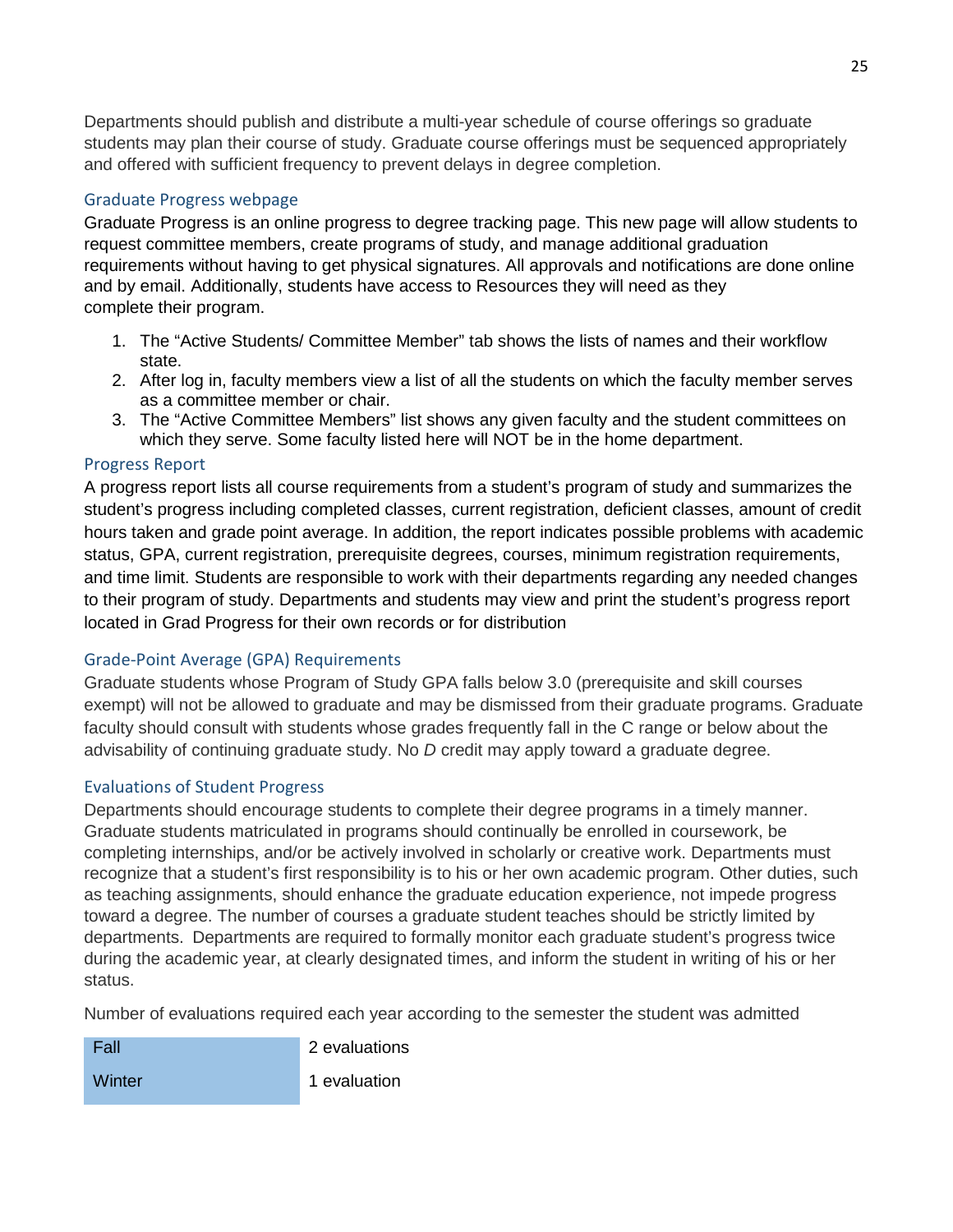Spring or Summer 0 evaluations

If marginal or unsatisfactory progress is noted, the student should be advised in writing what they need to do, when it needs to be accomplished, and whom to contact for help in order to demonstrate satisfactory progress.

Because the Department of Education requires students to maintain satisfactory progress toward completing their degree in order to receive financial aid, students who receive an unsatisfactory rating or do not receive an evaluation will not be eligible to obtain financial aid. Evaluations must be recorded on AIM screen ADV12. Failure to enter evaluations may result in the student being denied federal financial aid.

#### <span id="page-26-0"></span>Evaluation Procedures

Departments must evaluate graduate student progress at least twice each academic year.

a. The graduate faculty or a committee consisting of graduate faculty (at least the student's thesis/dissertation advisory committee or program advisor [for non thesis programs] and the graduate coordinator) discusses the progress of each student.

- b. Each student is rated as making satisfactory, marginal, or unsatisfactory progress.
- c. Students are notified in writing of their progress.
- d. Students making marginal or unsatisfactory progress are informed:
- What they need to do to make satisfactory progress.
- When each task needs to be accomplished.
- What faculty member(s) they should contact for more information or support.
- What will happen if these tasks are not accomplished (e.g., an unsatisfactory rating for the next semester, termination from the program, etc.).

Two unacceptable ratings will have the following consequences:

If a student receives a marginal and an unsatisfactory or two unsatisfactory ratings in succession the university will:

- Terminate the student's program at the conclusion of the semester (NOTE: A report that includes the names of students with two unacceptable evaluations will run September 30th, January 30th, and May 30th. A termination letter will be sent to these students unless Graduate Studies receives a Petition for Exception from the student's department.)
- OR Graduate Studies should receive a Petition for Exception, OGS Form 2 *(*<https://gradstudies.byu.edu/file/ogs-form-2>*)*, from the student's department making a convincing case that the student be given another semester to demonstrate satisfactory progress. A copy of a contract to completion listing student and faculty responsibilities and a timeline must be attached. This document will include the signatures of the student and the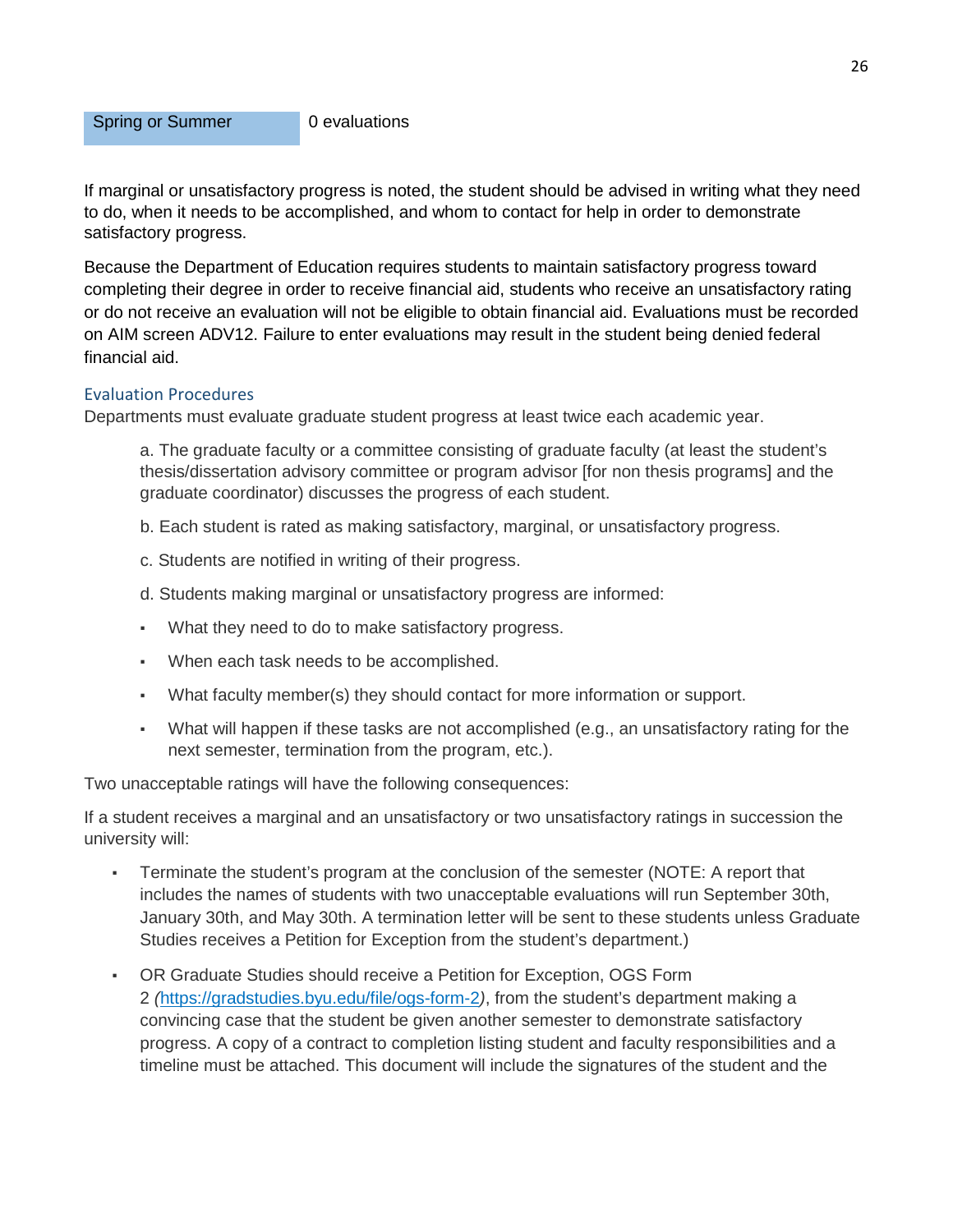student's graduate committee. Note: The completion deadline in AIM will be shortened based on the contract to completion.

If a student receives a marginal rating in one semester and is not making satisfactory progress in the next semester, the student must be rated as making unsatisfactory progress. In other words, a student may not be rated as making marginal progress in two sequential semesters. Failing to correct marginal progress is unsatisfactory.

- Departments will specify what constitutes satisfactory, marginal, and unsatisfactory progress in their handbooks and will inform students of the rating process and the consequences of the ratings.
- In the case of marginal or unsatisfactory progress, communication by certified letter with return receipt is required. The letter should list requirements that the student must fulfill, time deadlines for those requirements, and the faculty whom the student should contact for information or help.

**Marginal** progress may include the following:

- Failure to submit Program of Study.
- Failure to establish a graduate committee
- Registering for thesis hours when little or no work has been done.
- Failure to submit an approved thesis/dissertation prospectus.
- Minimal contact with chair or advisory committee members.
- Prospectus or thesis/dissertation draft not approved.
- Limited progress toward courses and requirements on Program of Study.
- Poor performance in clinical/externship/applied experience.
- Poor performance in research.

**Unsatisfactory** progress may include the following:

- Grade in a course falling below B-.
- Failure to complete Program of Study.
- Failure to establish a graduate committee.
- Failing a course.
- Registering for thesis hours when little or no work has been done.
- Failure to submit an approved thesis/dissertation prospectus.
- Failure of comprehensive exams.
- Minimal or no contact with chair or advisory committee members.
- Prospectus or thesis/dissertation draft not approved.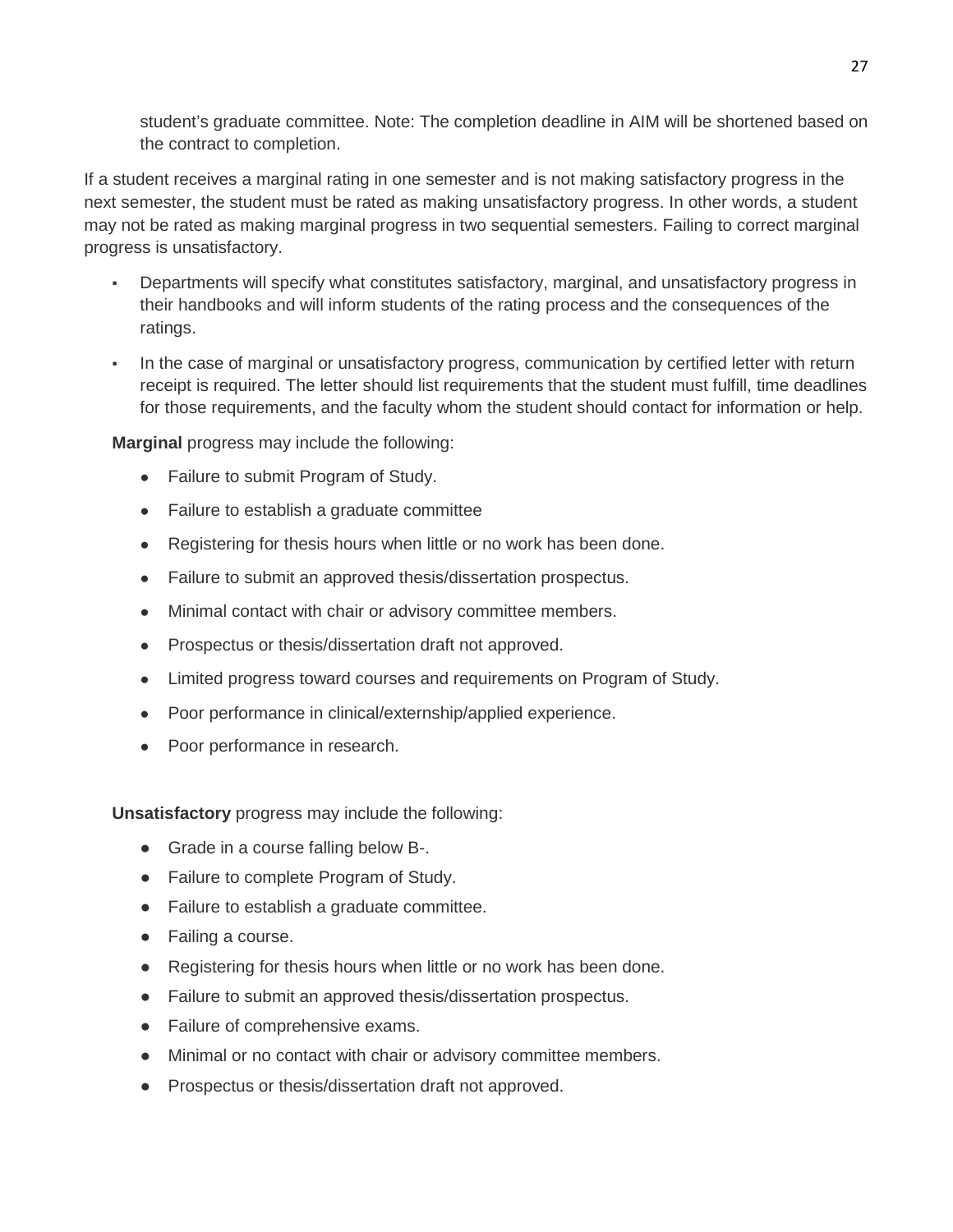- Lacking progress toward courses and requirements on Program of Study.
- Poor performance in clinical/externship/applied experience.
- Rated as marginal in previous review and has not remediated weak areas.
- Concerns about ethical or professional behavior.
- Poor performance in research.
- Failure to resolve any problems or fulfill any requirements indicated in a previous marginal or unsatisfactory review.

# <span id="page-28-0"></span>Time Limit Extensions

Departments and colleges may petition for an extension of up to one year by providing reasonable evidence that extenuating circumstances caused an unavoidable delay in the student's progress toward a degree. To petition for an extension of more than one year but no more than five years, the department and student must write up a contract with a detailed timeline to degree completion. This contract must include impressive documentation that any outdated credits have been updated by courses retaken, by special readings courses in the subjects outdated, or by examinations in each of the courses, and it must be signed by the student and all the members of the graduate committee. No credit outdated by more than five years may apply to a current degree, regardless of circumstances.

# <span id="page-28-1"></span>Leave of Absence

Students must have completed at least two credit hours the semester of admission with acceptable grades to be eligible for a leave of absence. Students may request a leave of absence for the following reasons: medical, military, or mission. While on leave, the student will be excused from minimum registration requirements (which would normally require 6 credit hours per academic year). Also, students on leave will not be required to demonstrate satisfactory progress in the program (which is normally assessed by two evaluations per academic year). However, the 5 year time limit for the master's degree and the 8 year time limit for the doctoral degree will still apply.

Students requesting leave must submit the Leave of Absence: ADV Form 5, (*<https://gradstudies.byu.edu/file/adv-form-5>*). Additionally, students requesting leave will be required to provide the following documentation, depending on the reason for the requested leave:

Medical—letter from doctor or therapist including the amount of leave time recommended by the professional (up to one year at a time).

Military—copy of the military assignment including the length of assignment (up to one year at a time).

Mission—copy of mission call letter including anticipated date of return (up to 8 semesters/terms).

Once Graduate Studies has received and processed the request, the "leave" status will appear in the AIM system on *ADV12* (Graduate Evaluations) and *REG01* (Registration).

# <span id="page-28-2"></span>Application to Resume Graduate Study

Students may apply to resume their graduate program only if they have completed at least one (twohour) course with an acceptable grade within the first semester of their graduate study. Students who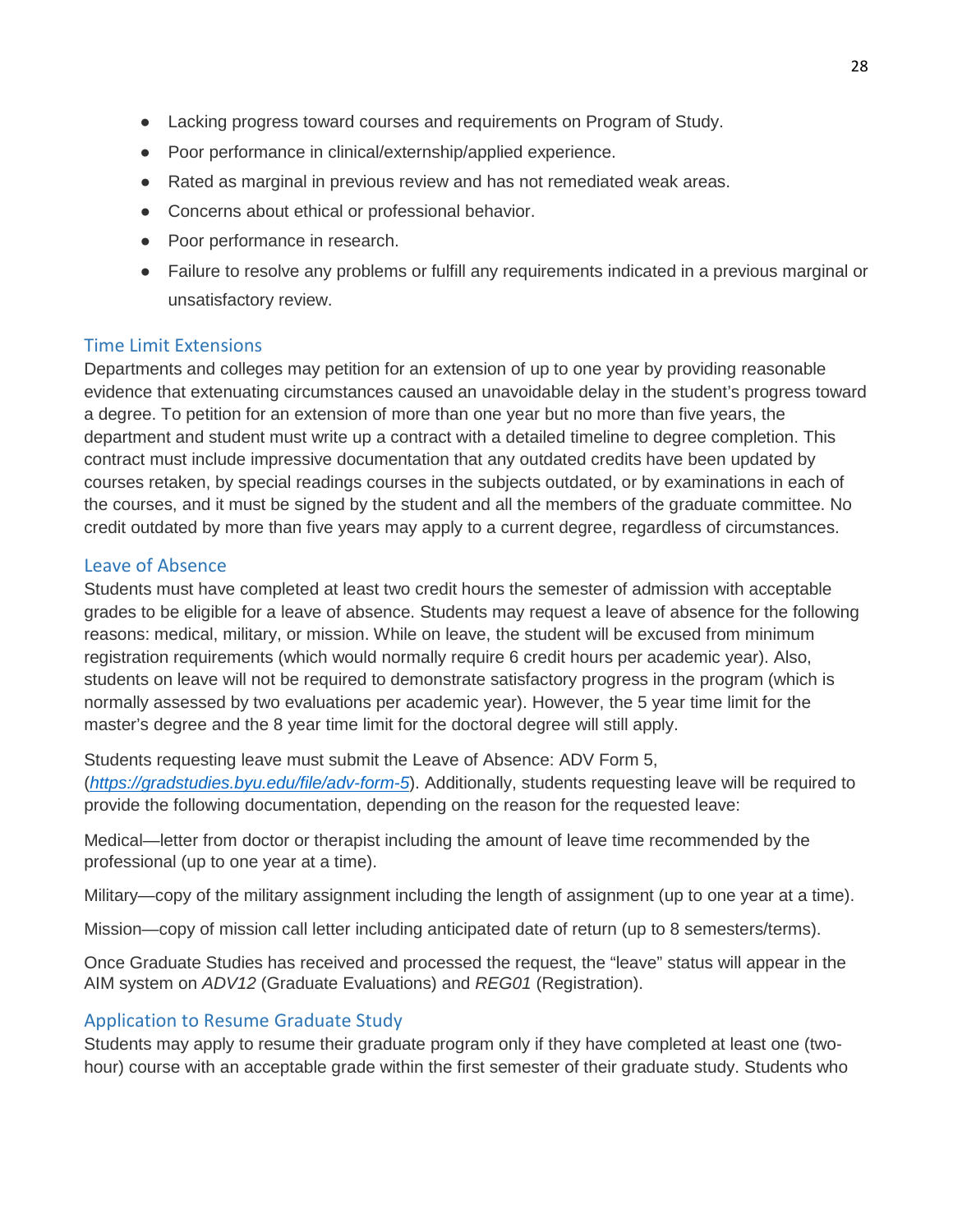were dropped from programs for failure to meet the minimum registration requirement and wish to resume their graduate studies may do so with departmental and Graduate Studies approval.

Students should expect their previous coursework to be re-evaluated and their degree requirements to reflect current expectations of the program as departments make recommendations for resuming a program. The committee may choose to readmit the student with specific provisions or with a change in the Program of Study which addresses any expired coursework that will need to be repeated or revised to ensure currency. This will require the submission of the OGS Form 2, Petition for Exception, with appropriate signatures and a timeline to completion.

# *Note: Resuming a student's program of study DOES NOT extend their time limit for completion of the degree (five years from the semester of entry or the first course that applies to the master's program of study, OR eight years from the semester of entry or the first course that applies to the doctoral program of study).*

Applicants wishing to resume their graduate program must complete the following steps:

- Submit the Application to Resume Graduate Study, GS Form 6 [https://gradstudies.byu.edu/file/gs-form-6.](https://gradstudies.byu.edu/file/gs-form-6)
- Obtain an ecclesiastical endorsement. Use endorse.byu.edu.
- Pay a non-refundable processing fee which will be charged to the student's account once they are approved to resume their program
- International students: Proof of finances must be sent to ISSS before the program can be resumed.
- Register for at least two credit hours in the semester or term of readmission. The semester of readmission determines the credit hours of minimum registration required for the year: 6.0 for Fall Semester, 4.0 for Winter Semester, and 2.0 for Spring/Summer Terms. International students must register for a full course of study (9 hours for a semester or 4.5 hours for a term).

After receipt of the approved Application to Resume Graduate Study, Graduate Studies will process the readmission.

Please note: If a former student wants to return to a previously started program and decides to apply through the online application as a new applicant, no previously earned coursework will apply to the new program if admitted.

# <span id="page-29-0"></span>Joint Degree Programs

There are a few programs at BYU that are approved as joint degree programs. These programs provide students with the opportunity to earn two graduate degrees simultaneously within their course of study at BYU. Joint programs respond to innovations in thought, practice, and technology, preparing graduate students to integrate knowledge from two or more disciplines in order to enhance the student career preparation.

Approved joint programs have a defined agreement on the number of shared credits and which courses can be shared.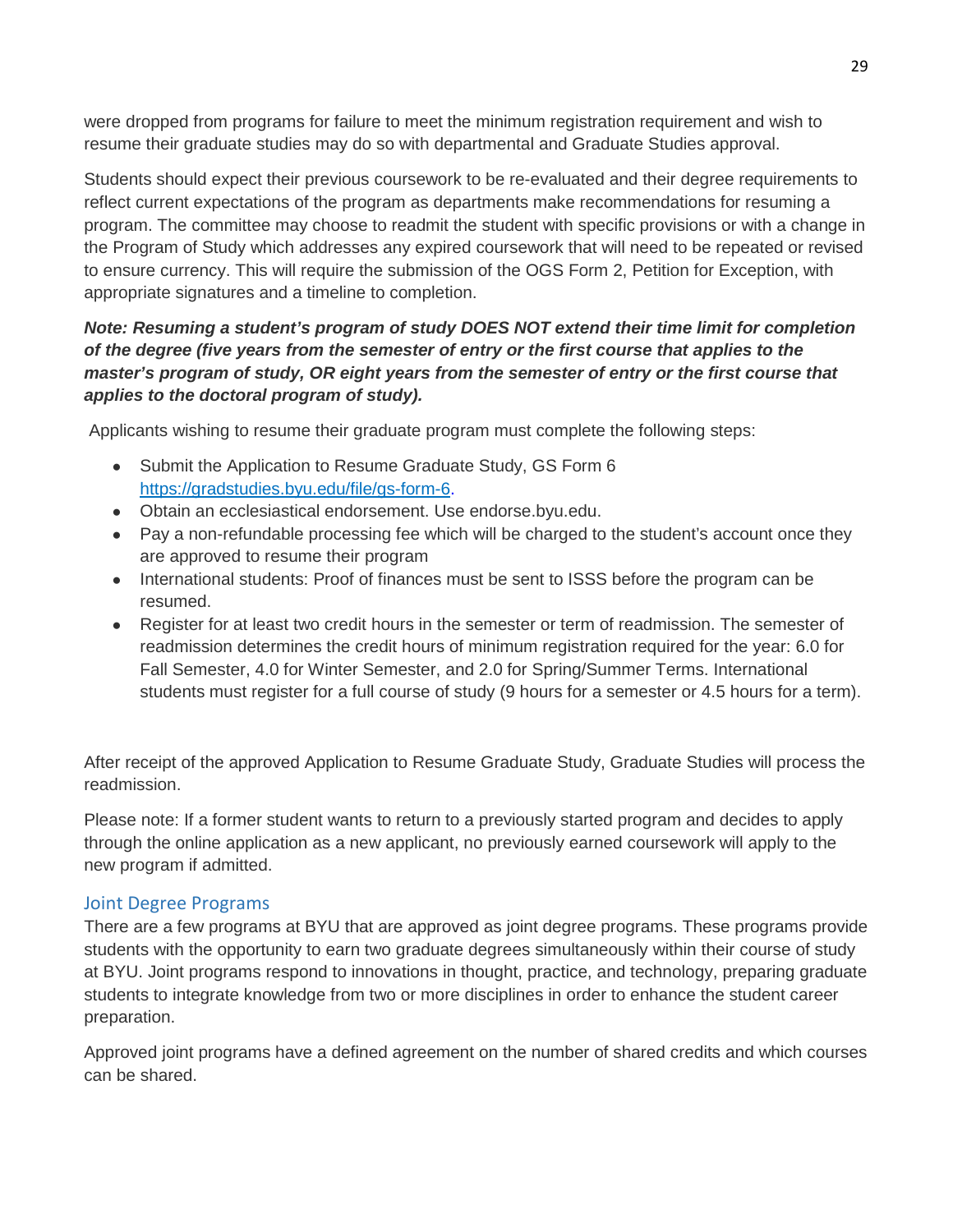Applicants to an approved joint degree program must apply for and be recommended for admission to both programs in order to be eligible for joint degree program status. They must then submit the GS Form 5 (*[https://gradstudies.byu.edu/file/gs-form-5](https://gradstudies.byu.edu/file/gs-form-5%C2%A0)*) to Graduate Studies along with all required signatures from both program representatives attesting to their admission to the joint programs.

# <span id="page-30-0"></span>Concurrent Programs

A student may, with the approval of both programs, be admitted to two graduate degrees and work concurrently towards their completion:

- 1. Departments may admit students to a PhD and either (a) allow or (b) require them to complete the master's degree first.
- 2. Departments may admit students to a master's degree program and then admit them to continue on in a PhD prior to the completion of the master's degree.
- 3. Students may be interested in pursuing two separate master's degrees or two separate doctoral degrees concurrently. If acceptable to both programs and the student makes appropriate progress in both degrees, the student may be enrolled in two programs simultaneously. However, all hours required for each program must be met separately as there may be no double counting of credit on either program of study.

# <span id="page-30-1"></span>Integrated Programs

There are a few integrated master's programs in which students will earn their baccalaureate and master's degrees concurrently. Students in an integrated program will:

- 1. Be admitted as a graduate student at least two semesters prior to graduation.
- 2. Complete a Notification of Integrated or Joint Program Status: GS Form 5

*[\(https://gradstudies.byu.edu/file/gs-form-5\)](https://gradstudies.byu.edu/file/gs-form-5)*.

- 3. Pay at least two semesters (or one full-time semester and two full-time terms) of full-time graduate student tuition.
- 4. Earn no fewer than 150 semester hours for both degrees (120 for the bachelor's degree; 30 for the master's degree).
- 5. Receive both the bachelor's degree and the master's degree simultaneously (the same semester and year/term).
- 6. Once admitted, students will not be allowed to back date their graduate admission to a prior semester/term.
- 7. Graduate Studies cannot consider a prior semester's undergraduate tuition as partial payment for graduate tuition.

#### <span id="page-30-2"></span>Interdisciplinary Graduate Study

Interdisciplinary study involves the combining of two or more academic disciplines through sharing theory, methodology, and applications. A student wishing to engage in interdisciplinary graduate study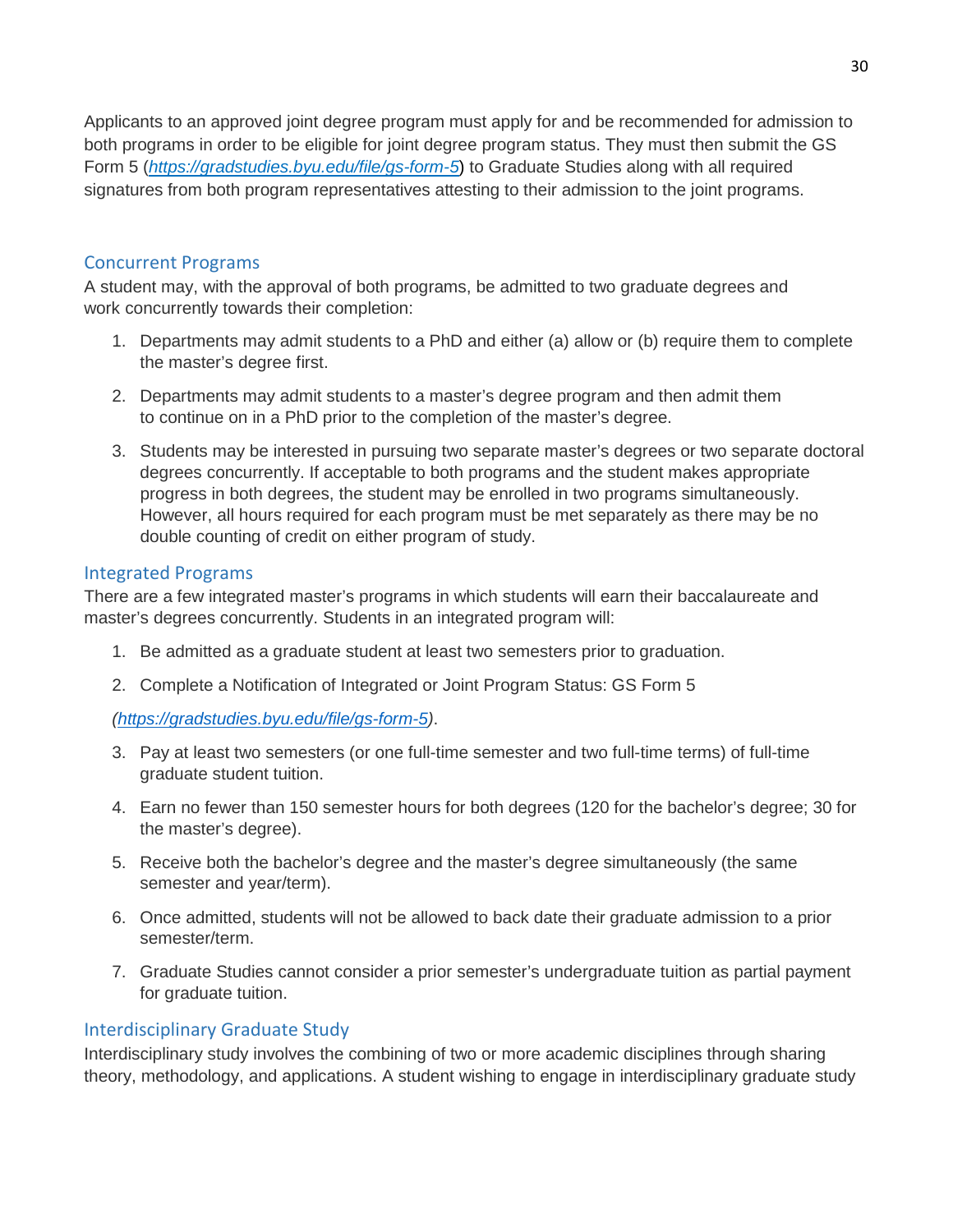must therefore associate with multiple academic units. The following stipulations will govern the administration of interdisciplinary graduate study at BYU:

# <span id="page-31-0"></span>Operational Issues

The request for interdisciplinary graduate study must be initiated by the student, who must seek out faculty members who are interested and willing to serve as advisors. Once such connections are made, the student will need to constitute a formal advisory committee and establish a program of study. Since such arrangements will typically cross departmental and even college boundaries, the coordination and approval of all involved departments and colleges is essential. Establishing coordination requires the following definitions.

Student's home department: The department in which the student resides.

Advisor's home department: The department in which the advisor resides.

Host department: The department that houses the degree program where interdisciplinary study is desired.

The following proposed principles govern the establishment of an interdisciplinary student's advisory committee chair:

- A request for assigning a chair outside the student's home department must originate with the student.
- Each request for interdisciplinary graduate study must be submitted to Graduate Studies as a formal proposal. *A Request for Interdisciplinary Graduate Study* form, ADV Form 1 [\(](http://graduatestudies.byu.edu/sites/default/files/graduatestudies.byu.edu/files/files/forms/adv_form_1.pdf)[https://gradstudies.byu.edu/file/adv-form-1\)](https://gradstudies.byu.edu/file/adv-form-1) must be jointly prepared by the student's home department, the advisory committee chair's home department, and the host department.
- There will be no standing approvals for faculty members to serve as graduate faculty members outside of their home departments.
- A faculty member serving as the advisor of a student not in the advisor's home department must meet the graduate faculty standards of the host department.
- Both the home and the host departments must agree that the faculty member has the expertise to guide the student's research.
- All approvals are mandatory. If anyone objects, the proposal cannot go forward. The procedures will apply among all academic units across the university.

Precedent is not acceptable as justification for trying to accomplish these ends in some way other than as described herein.

The student's program of study must be approved by both the student's home department and the host department. Progress will be jointly assessed by the student's home department and the advisory chair's home department. The home department will enter the evaluations in AIM. The student is not expected to simultaneously meet all requirements of all departments. Rather, it must be recognized that the study is interdisciplinary. Achieving this approval will require the student to submit persuasive justification for the changes from the host department's regular degree requirements. The student must convince the host department that he/she possesses additional breadth and depth from his/her home department that will compensate for the possible lack of breadth and depth relevant to the host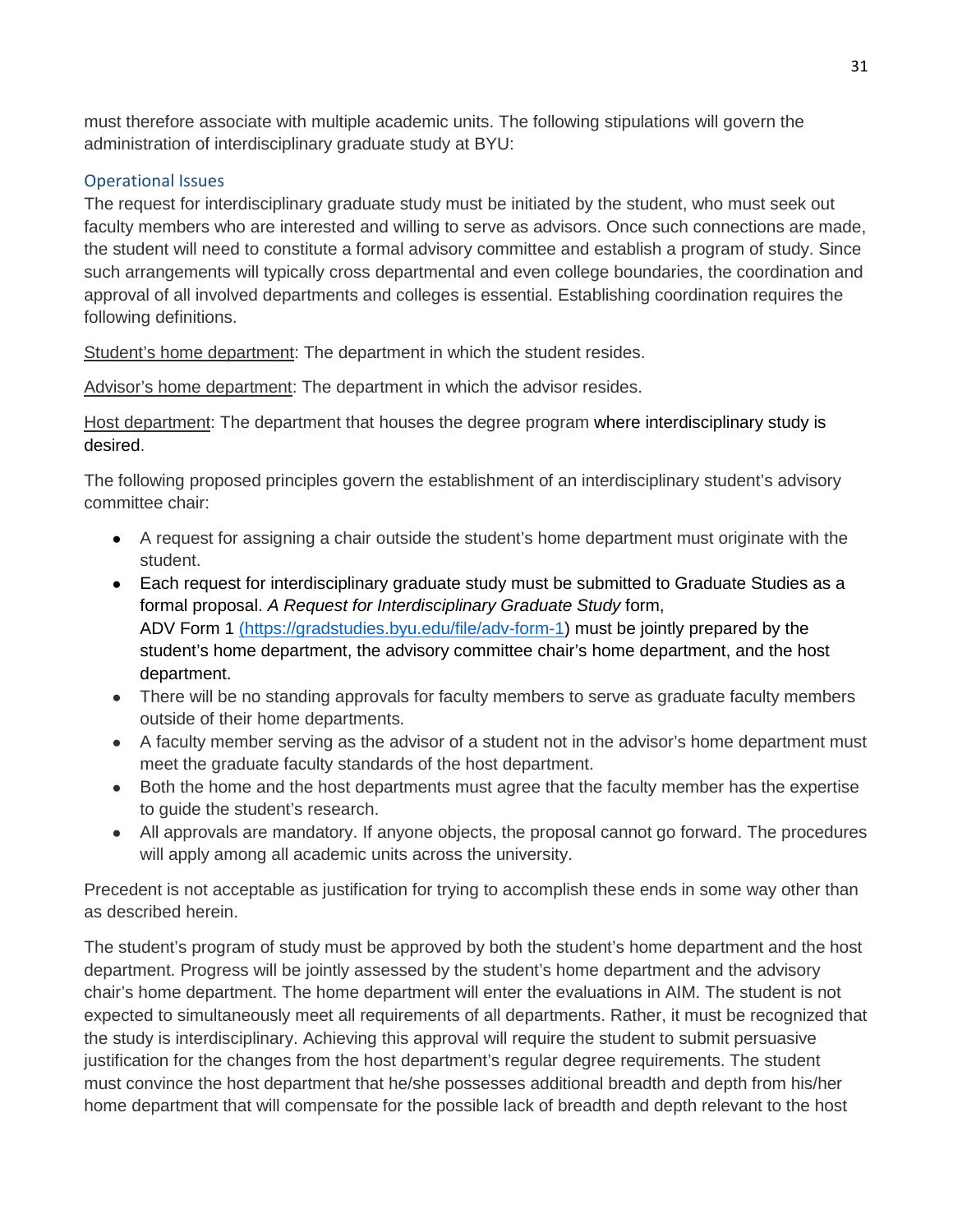department. The host department, in conjunction with the student's home department, may need to compose a special qualifying exam for the interdisciplinary student.

### <span id="page-32-0"></span>Administrative Issues

Allowing students and faculty to function outside their own departments can have consequences that are difficult to predict. To ensure compatibility and accountability, approvals must be obtained for all concerned parties.

The faculty home department will have to consider the workload of the faculty member just as they would when making an additional assignment for a student in their own department.

The host department does not assume any of the valuation of a hosted faculty member for rank and status, salary, etc.

The host department does not assume any of the compensation of a hosted faculty member.

The involved departments will have to agree up front who will cover research costs, student funding, and which department will receive the student count for Graduate Studies/college funding allocations.

The two college deans may use the signature line just for information, or they may impose any kind of criteria they wish.

# <span id="page-32-1"></span>Termination of Graduate Status

A student's graduate status may be terminated for the following reasons:

# <span id="page-32-2"></span>Academic

- Failure to satisfactorily complete the conditions of acceptance.
- Failure to fulfill the university's minimum registration requirement.
- A request to withdraw (with the intent to pursue a degree at another university, for personal reasons, or in response to department recommendation).
- Two consecutive unacceptable evaluations.
- Failure to make what the department or the university deems to be satisfactory progress toward a graduate degree.
- Failure on the departmental comprehensive examination.
- Failure on the final oral examination (defense of dissertation or thesis).
- Failure to comply with the time limit (five years for master's, eight years for doctoral).

A student dismissed or facing dismissal for academic reasons may request review of termination or impending termination. See section titled Student Academic Grievance Policy.

#### <span id="page-32-3"></span>Non-academic

- Violation of the university's standards of conduct or Honor Code. See link for additional information: [https://policy.byu.edu/view/index.php?p=26.](https://policy.byu.edu/view/index.php?p=26)
- Disruptive Student Conduct (Procedures). Students who become involved in disruptive conduct, may be subject to dismissal by the University. See link: [http://policy.byu.edu/view/index.php?p=18.](http://policy.byu.edu/view/index.php?p=18)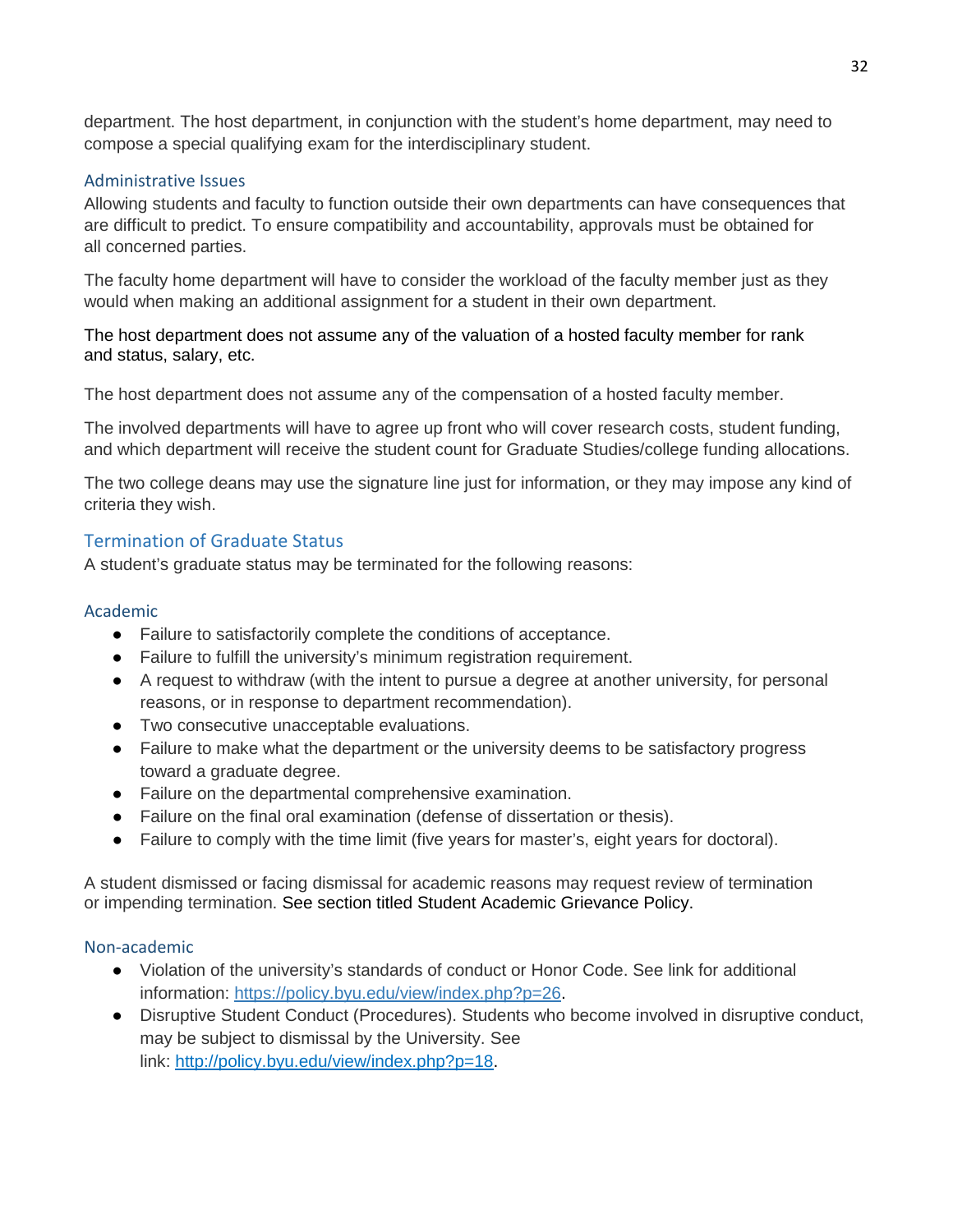# <span id="page-33-0"></span>**Withdrawal**

When a student withdraws from a program or the department wishes to terminate the student's program, the department should submit a Departmental Request to Expire (Terminate) Graduate Status: ADV Form 7 [\(https://gradstudies.byu.edu/file/adv-form-7\)](https://gradstudies.byu.edu/file/adv-form-7).

This notifies Graduate Studies to expire the student's graduate status.

The ADV Form 7 allows the department to indicate how the student's record should officially show the withdrawal. Checking *Academic Suspension* will cause a suspension notice to be placed on the student's transcript, preventing the student from being readmitted to BYU. The other three withdrawal categories do not affect the student's transcript, and the student may be considered for readmission.

The ADV Form 7 need not be submitted in any of the following circumstances:

No Show: The student fails to register for 2.0 credit hours in the first semester of admission.

Minimum Registration Requirement: The student registers for fewer than 6.0 credit hours in an academic year.

Time Limit for Program Completion: The student fails to complete the degree within the specified time limit.

#### <span id="page-33-1"></span>**Discontinuance**

If graduate students need to discontinue from all classes in a semester or term, they must initiate this process online at the Discontinuance

website [https://enrollment.byu.edu/registrar/discontinuance.](https://enrollment.byu.edu/registrar/discontinuance) Students will need to meet the minimum six hour registration requirement for the academic year or the two hour registration requirement if they defend or graduate within that same academic year. However, if they discontinue in a semester or term and still meet the above requirements, they should contact Graduate Studies to see if they are eligible to register.

#### <span id="page-33-2"></span>Granting Graduate Degrees Posthumously

In some cases a graduate degree may be awarded posthumously at the request of the student's family and the department. The general principle underlying the awarding of posthumous degrees is that the student completed most program requirements at the time of death. The following conditions should apply:

- 1. The graduate student completed all coursework requirements and received a "pass" or "pass with qualifications" in the defense of the culminating graduate product (e.g., thesis, project, or dissertation).
- 2. In a non-thesis program the student completed all coursework and applied experiences (practicum, internships) with the exception of a few requirements in the last semester of study.

Procedure: Requests for awarding a degree posthumously must come from the student's academic department to the college dean. The college dean makes a recommendation to the graduate dean, who makes a recommendation to the AVPs.

# <span id="page-33-3"></span>**Chapter 6** Graduate Faculty

Graduate education requires a level of faculty mentoring that guides students to sufficient understanding of their disciplines to permit the generation of new knowledge. In addition, mentoring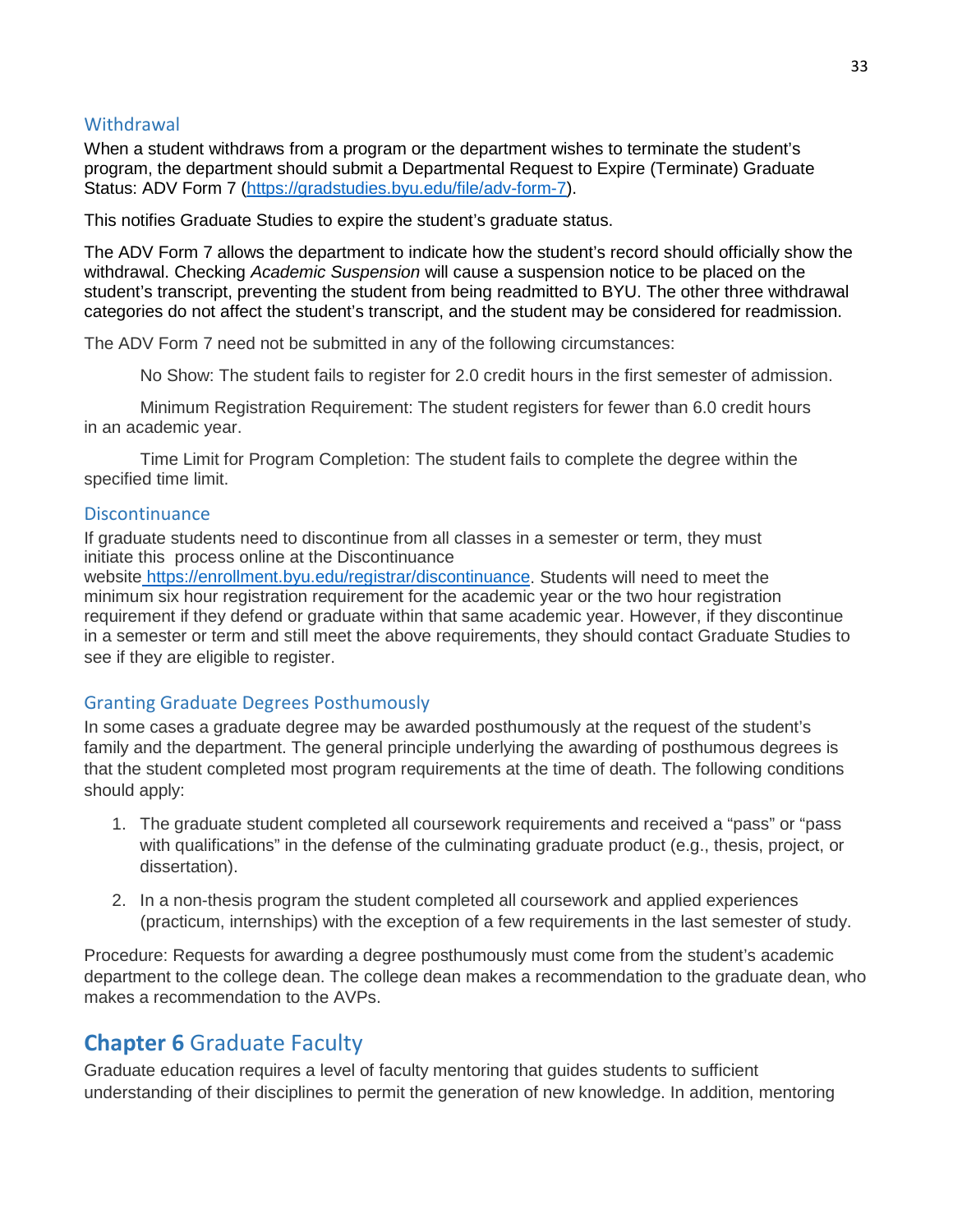must be sensitive to students' needs and illustrate the advancement of world knowledge through the blending of spiritual and intellectual endeavor. In order to assure the kind of mentoring required for excellent graduate programs, colleges and departments designate a graduate faculty.

The strength of each graduate department resides in its faculty. The graduate faculty consists of individuals responsible for designing and implementing graduate programs. University policy for graduate faculty status specifies criteria including full-time status at the university with professorial rank, a terminal degree, a commitment to mentor graduate students, and sustained, substantial, and consequential research efforts or creative endeavors evidenced by regular publications or creative works in visible and influential peer-reviewed or juried forums. Colleges devise appointment criteria appropriate for the disciplines within their departments.

Graduate faculty members are authorized to sit on graduate committees and teach the majority of graduate courses. Graduate faculty members are appointed at the college level on departmental recommendation and approved by Graduate Studies.

All committee members share in the responsibility for conscientiously advising and directing the student concerning coursework, degree requirements, research (thesis and dissertation), and creative work. For example, all will participate in such events as prospectus meetings, comprehensive exams, and dissertation, or thesis defenses and will be responsible for evaluating the student's performance.

The individual contribution of committee members may vary in effort and intensity, but all members must be available for frequent scholarly interaction with the students they advise. Effective committee members comment on thesis drafts and other materials promptly so that students do not experience unnecessary delays in completing their programs

# <span id="page-34-0"></span>College Criteria

Each college has established additional minimum criteria/expectations for faculty to qualify for graduate faculty status. Colleges submit criteria for designating graduate faculty status and a description of the procedures followed to identify graduate faculty to the Graduate Council. Sustained, substantial, and consequential research effort or creative endeavor evidenced by regular publications or creative works in visible and influential peer reviewed or juried forums may be part of their consideration. When a new faculty member is hired, the college dean considers all the criteria and makes a recommendation to the graduate dean, after which the requested member is approved as graduate faculty. The Graduate Council and the Dean of Graduate Studies work with each college to determine that criteria are in harmony with those specified above. Thereafter, departments submit a list of graduate faculty to be included and removed in the graduate catalog each year.

#### <span id="page-34-1"></span>Minimum Requirements for Graduate Faculty Status

- 1. Doctoral or terminal degree in their respective discipline.
- 2. Hold the rank of at least full-time assistant professor and are currently in a track for continuing faculty status.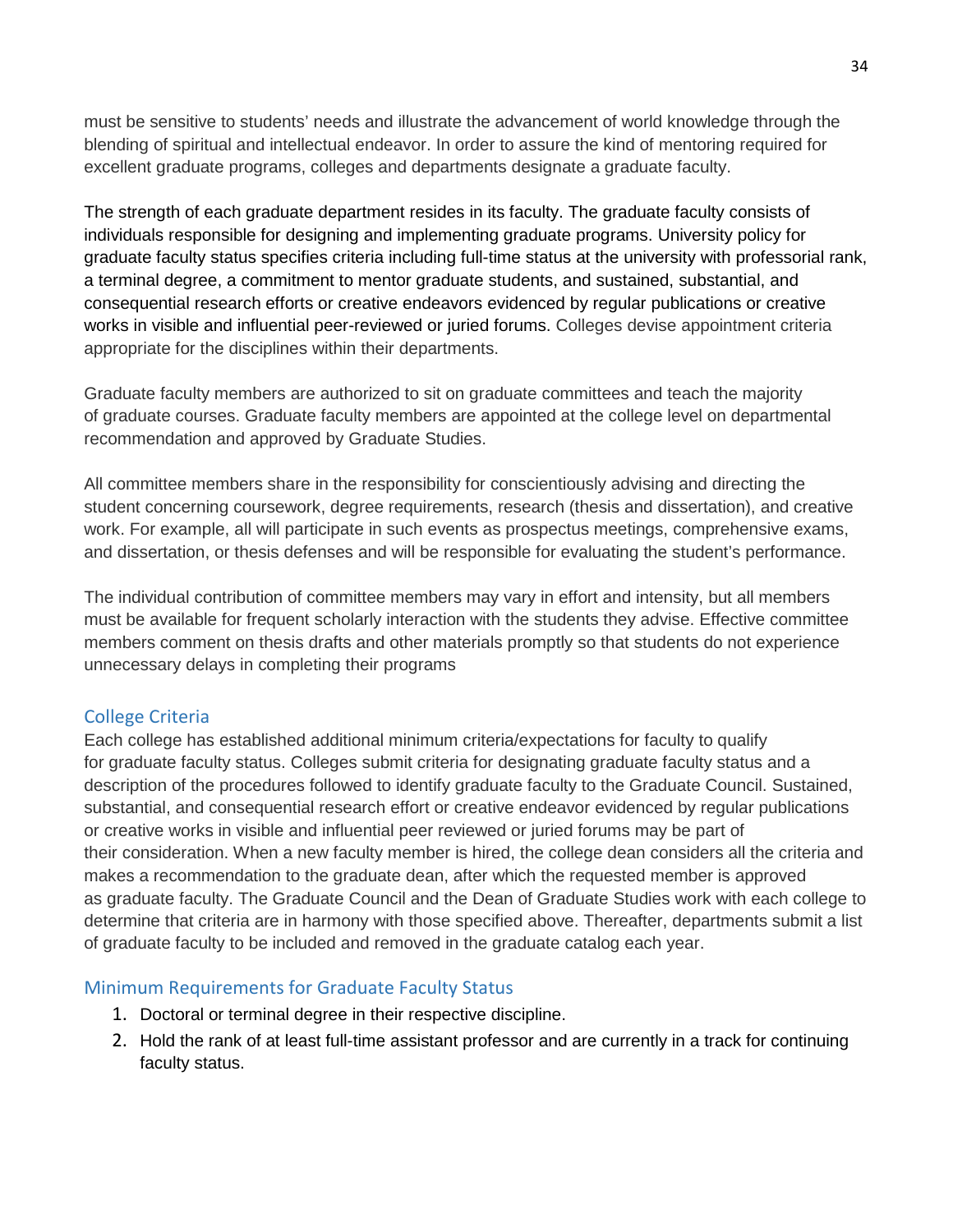- 3. Candidates must possess a comprehensive and continual record of productive research, publication, creative activity, and scholarly activity, appropriate to their respective discipline, as determined by their respective department, college, and Graduate Council. Teaching and mentoring experience is also highly desirable.
- 4. Have the support of and be recommended by the department chair and college dean.
- 5. Final nominations must be endorsed and approved by the Dean of Graduate Studies.

### <span id="page-35-0"></span>Term of Appointment

The term of appointment shall be at the discretion of the respective college dean.    

# <span id="page-35-1"></span>Administrative Appointments

Candidates currently serving in administrative appointments, or returning to the faculty from such appointments, are eligible for GFS conditioned on meeting the aforementioned requirements 1 – 3 prior to serving as an administrator and subsequently being nominated by their respective college dean and the Dean of Graduate Studies.

# <span id="page-35-2"></span>To Request Graduate Faculty Status

The GFS candidate will provide the necessary documentation to the College Associate Dean over graduate programs, who will email [marilee.allred@byu.edu](mailto:marilee.allred@byu.edu) and [atw33@byu.edu](mailto:atw33@byu.edu) with the following information:

- Completed GFS request form certifying that the candidate has met the minimum requirements. <https://gradstudies.byu.edu/file/ogs-form-7>
- CC the College Dean and Department Chair on the email. The text of the email should articulate approval and recommendation for graduate faculty status by the chair and dean of the college.
- A brief justification should be included to support the request.
- Attach the faculty's most recent CV that has been updated to reflect the faculty member's current position and title at BYU.
- Include a brief bio of the GFS candidate that includes their name, recent photo, department, degrees earned & institutions, and research specialties.

BYU Graduate Studies will evaluate these requests and communicate the decisions ("approve", "request more information", "suggest a petition for one time status", or "reject") as quickly as possible.

# <span id="page-35-3"></span>**Chapter 7** Credit Policies

#### <span id="page-35-4"></span>Graduate Credit

Courses at the 600-level and above are reserved for graduate students. In exceptional circumstances, selected post-baccalaureate studies students and undergraduate students may register for a 600-level course with permission from the instructor. This may be the case for students in selected integrated programs.

#### <span id="page-35-5"></span>Senior Credit

In some restricted instances students seeking a master's degree may apply credit taken during the undergraduate experience at BYU toward the degree, but in no instance can this credit apply to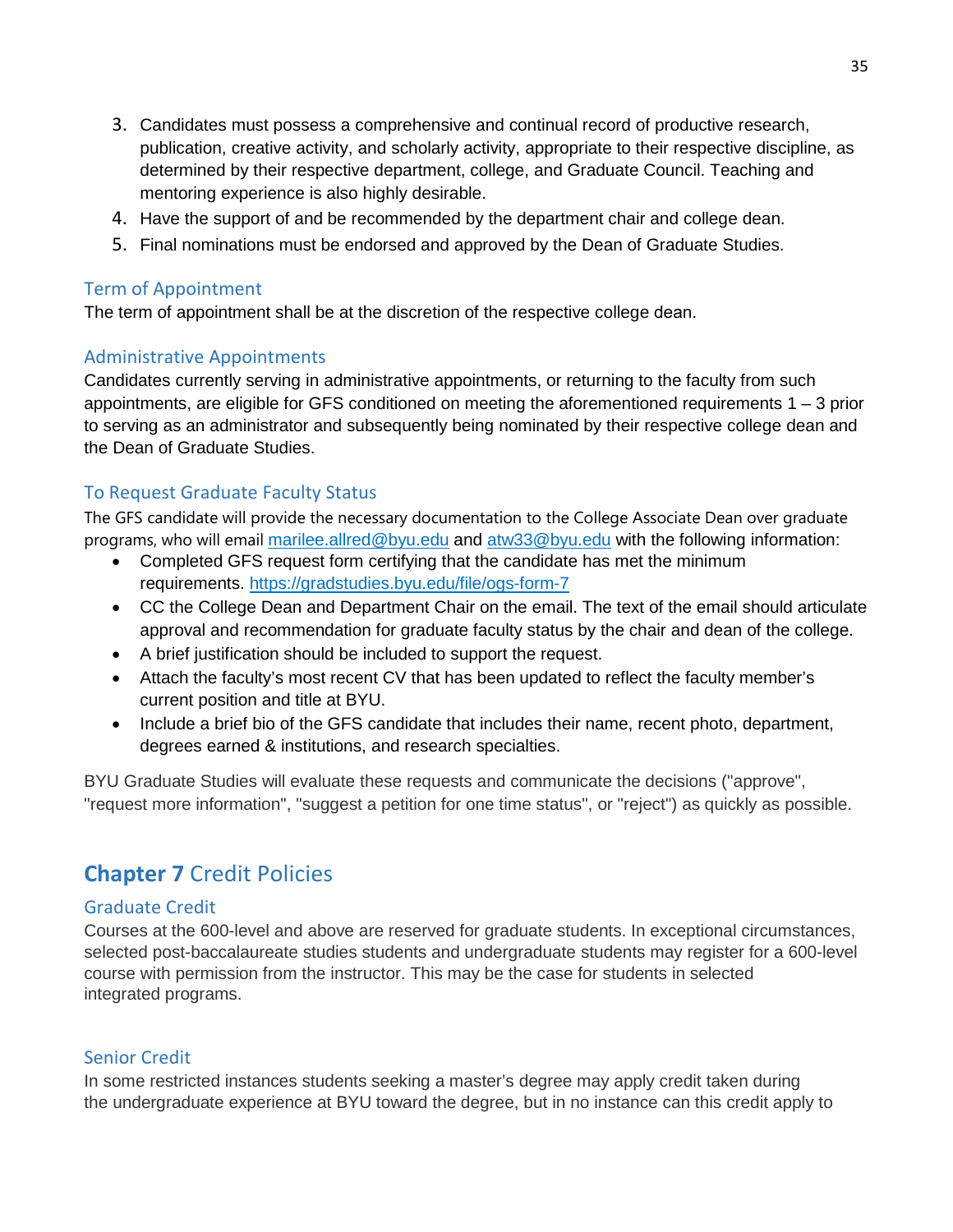both a baccalaureate and a graduate degree. Senior and post baccalaureate credit combined cannot exceed 10 semester hours in a graduate program. Thoroughly qualified undergraduates who are willing and able to meet graduate level standards may enroll in graduate 500-level courses.

# <span id="page-36-0"></span>Post-Baccalaureate Studies Credit

Credit taken after the awarding of a baccalaureate degree without admission to a graduate program is defined as post-baccalaureate studies credit. Students subsequently admitted to graduate programs **should not** expect all post baccalaureate credit to apply to their graduate programs. Similarly, departments should not encourage students to enroll in post-baccalaureate studies courses as a means of gaining admission to graduate programs. In some instances, departments may apply postbaccalaureate credit to a master's or doctoral degree; however, post-baccalaureate credit and senior credit combined cannot exceed 10 semester hours in a master's or doctoral program.

# <span id="page-36-1"></span>Other BYU Credit

In some instances, a limited number of 300 and 400 level courses can apply to a master's degree. However, lower-division courses (100 and 200 level), Independent Study (correspondence) courses, 300 and 400 level religion courses, and education courses numbered 514R **cannot** apply toward a graduate degree. No undergraduate courses may apply toward a doctoral degree (except those already applied to a master's degree).

# <span id="page-36-2"></span>Transfer Credit

Credit taken at other accredited universities in the United States or in Canada may, with approval, be applied toward a graduate degree at BYU under the following conditions:

- Transfer credits must be graduate level.
- The grade for any such course must be B or higher; pass/fail credit is non-transferable.
- Home study, correspondence, and extension courses are non-transferable.
- Courses taken at another university after the student has begun studies at BYU must be preapproved by graduate committee members and the graduate coordinator; the proposed credit must be submitted on the Program of Study (adv08) in AIM.
- Only credit taken within the student's time limit may count towards the degree (8 years for doctoral and 5 years for master's degree).
- Credit cannot have already been applied to another degree.

The number of credits a student may transfer varies according to the number of credit hours required for the BYU graduate program. The maximum number of transfer credits should constitute no more than 25% of the total required for the program, not to exceed 15 credit hours in any program. For example, if senior and/or post-baccalaureate studies credits are used in conjunction with transfer credit, the total may not exceed 15 credit hours.

| Required Program Hours | <b>Transfer Credit Limit</b> |
|------------------------|------------------------------|
| 30                     |                              |
| 36                     |                              |
|                        | 10                           |
| 50                     | 12                           |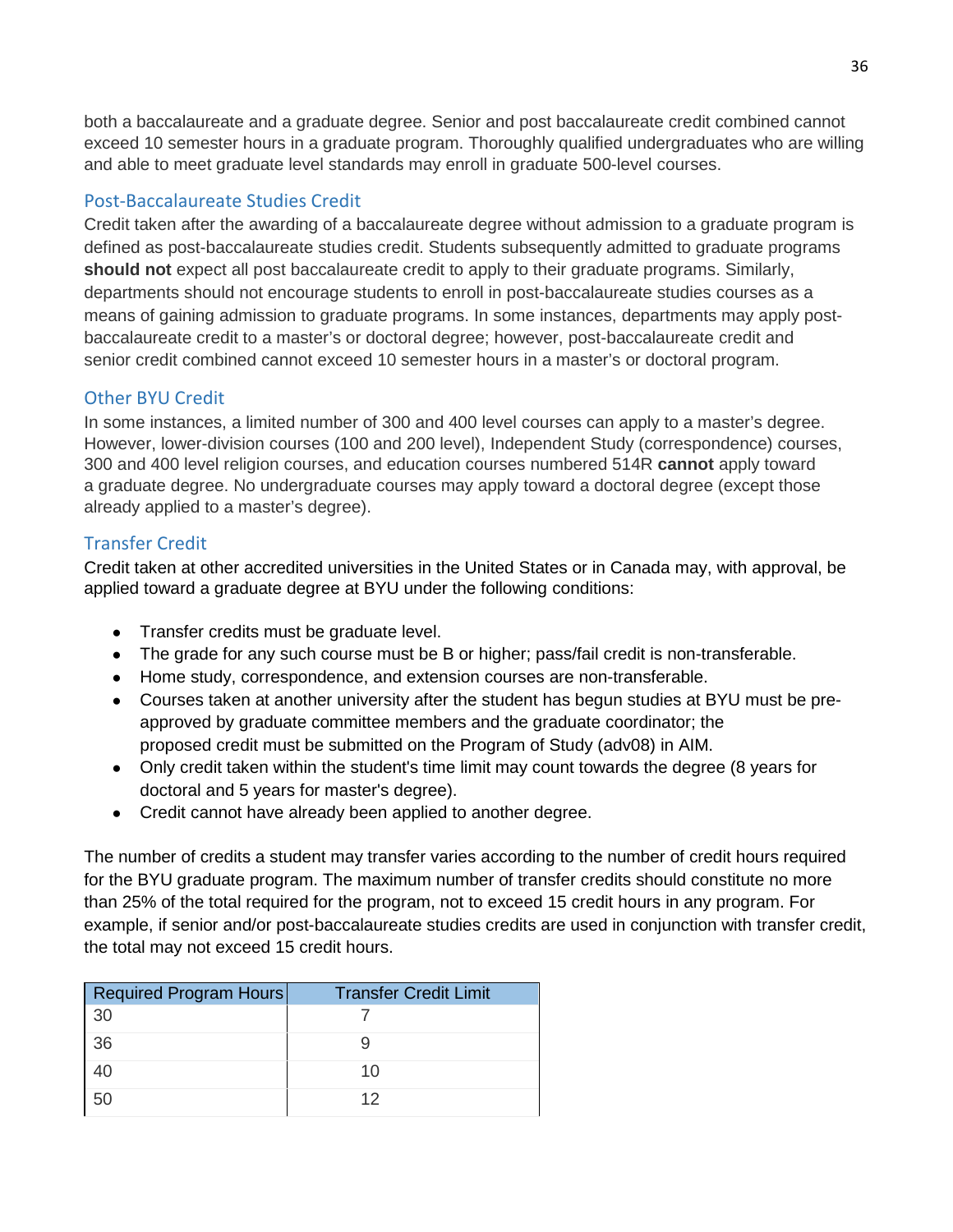NOTE: Transfer credits taken at other universities may be considered for BYU Doctoral Programs as long as they exceed the university minimums (see doctoral degree) and they meet the rules for transfer credit.

# <span id="page-37-0"></span>International Transfer Credit

Under certain circumstances credit from accredited or certified international universities may be considered for transfer if all the conditions required for transferring credit are met and the department submits a written justification assuring the following, before the classes are taken:

- The international university is highly regarded as an institution of higher education and accredited by the International Association of Universities.
- The content, rigor, and applicability of the courses are appropriate for the student's graduate program and will enrich the student's graduate experience.

# <span id="page-37-1"></span>Combined Credit Limit

The number of combined transfer, senior, and post-baccalaureate studies credit hours may constitute no more than 25% of the total hours required for the program and may not exceed 15 credit hours in any program.

| <b>Required Program Hours</b> | <b>Combined Transfer /Senior/ PBS</b><br><b>Credit Limit</b> |
|-------------------------------|--------------------------------------------------------------|
| 30                            | 10                                                           |
| 36                            | 10                                                           |
| 40                            | 10                                                           |
| 50                            | 12                                                           |
| 60                            | 15                                                           |
| 61+                           | 15                                                           |

# <span id="page-37-2"></span>Credits Certified by Challenge Examination

A student may also choose to transfer the credit by successfully completing a challenge examination in the course(s). In rare circumstances, with the approval of the department and Graduate Studies, up to 10 semester hours may be certified by challenge examination. For example:

- A student may wish to transfer normally disallowed graduate credit from a non-accredited institution or from an international university.
- A student may wish to challenge a course on the Program of Study that covers material already mastered.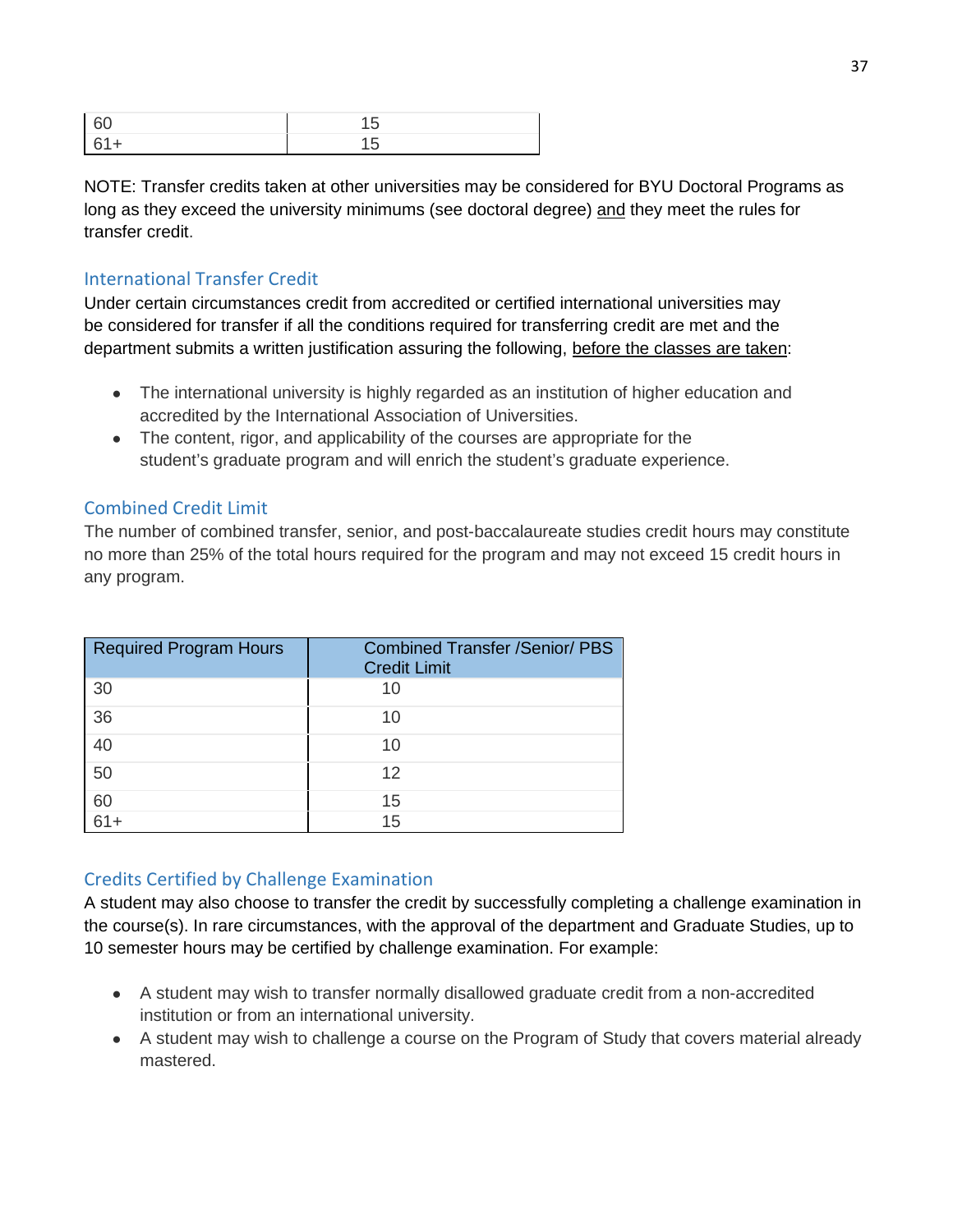A graduate student may challenge only credit specific to the graduate program to which he or she has been admitted. The committee chair determines the appropriate method used to ascertain currency. A student may obtain the Graduate Degree Course Challenge Examination: ADV Form 3d (*https://gradstudies.byu.edu/file/adv-form-3d)*.

#### <span id="page-38-0"></span>Registration Limit

Because graduate study is more rigorous than undergraduate study, students should generally not be required to register for more than 12 credit hours in a semester or 6 credit hours in a term. In many programs, even that may be too much. Graduate students may not register for more than 22 credit hours in a semester or 11 credit hours in a term.

Departments should monitor course loads carefully. Furthermore, registration for thesis or dissertation credit, as well as work on the thesis or dissertation, should be concurrent and reasonable. It would be inappropriate, for example, for a student to register for all 18 dissertation credit hours in one semester or term. Students should consult with their committee chair in determining an appropriate and reasonable credit enrollment.

#### <span id="page-38-1"></span>Time Limit Extensions

Departments and colleges may petition for an extension of up to one year by providing reasonable evidence that extenuating circumstances caused an unavoidable delay in the student's progress toward a degree. To petition for an extension of more than one year, but no more than five years, the department and student must write up a contract with a detailed timeline to degree completion. This contract must include impressive documentation that any outdated credits have been updated by courses retaken, special readings courses in the subjects outdated, or examinations in each of the courses, and it must be signed by the student and all the members of the graduate committee. No credit outdated by more than five years may apply to a current degree, regardless of circumstances.

# <span id="page-38-2"></span>**Chapter 8** Registration

#### <span id="page-38-3"></span>Eligibility and Requirements

**New Students:** Upon receipt of an official notification of acceptance from Graduate Studies, new graduate students are eligible to register. Because acceptance is granted for a specific semester, to maintain graduate status and registration eligibility, new students must register for a minimum of 2.0 credit hours of graduate level courses in the first semester or term for which they have been admitted or the acceptance is forfeited. Departments may not defer an applicant's acceptance to a subsequent semester or term. New students who do not register for their first semester and wish to enroll in a subsequent semester will need to reapply and pay the application fee.

Acceptance in one semester or term does not guarantee acceptance in a subsequent semester or term.

**Current Students**: Continuing graduate students are eligible to register if they have fulfilled the minimum registration requirement (6.0 credit hours per year) in the preceding academic year. Once enrolled, a graduate student is eligible to register for subsequent semesters if the following requirements are met: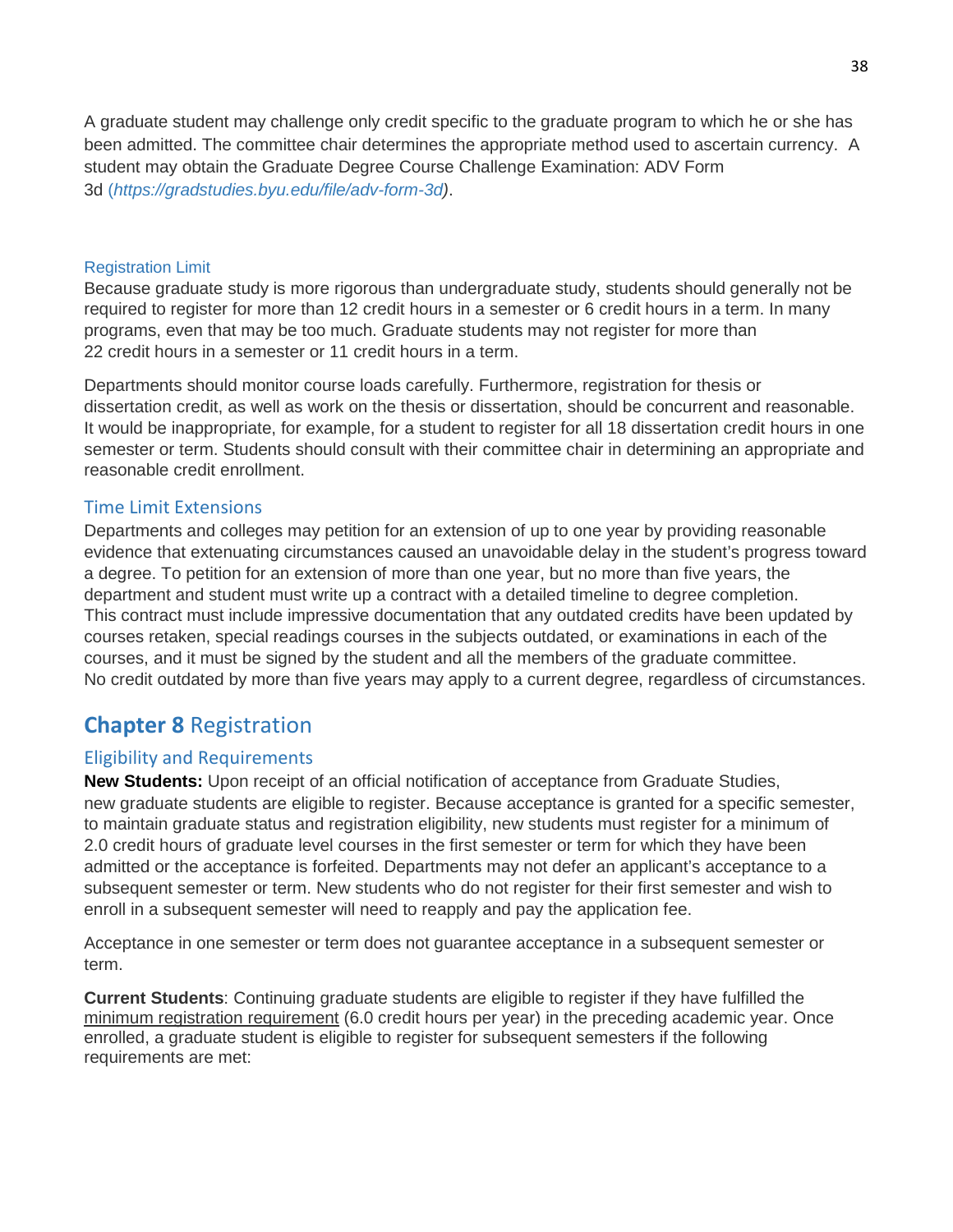- The student has fulfilled the minimum registration requirement (6.0 credit hours with acceptable grades per academic year).
- The student has submitted a Program of Study as required: master's students are to submit by the third week of the second semester after admission, doctoral students by the third week of the beginning of the second year.
- Graduate Studies has received an official transcript showing that the required prerequisite degree has been conferred.
- The student's time limit has not expired.
- The student has not voluntarily withdrawn or been terminated by the department and is making satisfactory progress toward degree completion and has not had two unacceptable evaluations in succession.
- The student has submitted an annual continuing ecclesiastical endorsement.
- The student has complied with the BYU Honor Code and is cleared by the Honor Code Office.
- The student has not completed the current degree program.

Students who are admitted to begin graduate studies in the middle of an academic year or who are graduating must fulfill partial minimum registration requirements as listed below:

- Students who are admitted to begin graduate study in the winter semester are required to register for and receive acceptable grades for at least 4 credit hours over the remaining course of the academic year (winter, spring, and summer).
- Students who are admitted to begin graduate study in the spring or summer term are required to register for and receive acceptable grades for at least 2 credit hours for the term for which they are admitted to begin.

Thereafter, all students are required to register for and receive acceptable grades for at least 6 credit hours over the course of the full academic year (fall, winter, spring, and summer).

Students are required to register for and receive acceptable grades in at least 2 credit hours per semester and 2 credit hours over the course of the spring and summer terms during any period in which they are using university facilities (including faculty time).

**Graduating student registration requirement:** Students must be registered for a minimum of 2 credit hours of a graduate-level course when they defend and graduate. (Except if they graduate in Spring then only 1 hour registration is required.)

| Semester/Term of Graduation | <b>Required Registration</b><br>Rours |
|-----------------------------|---------------------------------------|
| Fall                        | 2 hours                               |
| Winter                      | 2 hours                               |
| Spring                      | 1 hour                                |
| Summer                      | 2 hours                               |

Students who apply for graduation in August and are unable to defend until Fall will be changed to a December diploma and will need to meet the six hour requirement for the previous academic year as well as the two hours required to defend and graduate in Fall semester.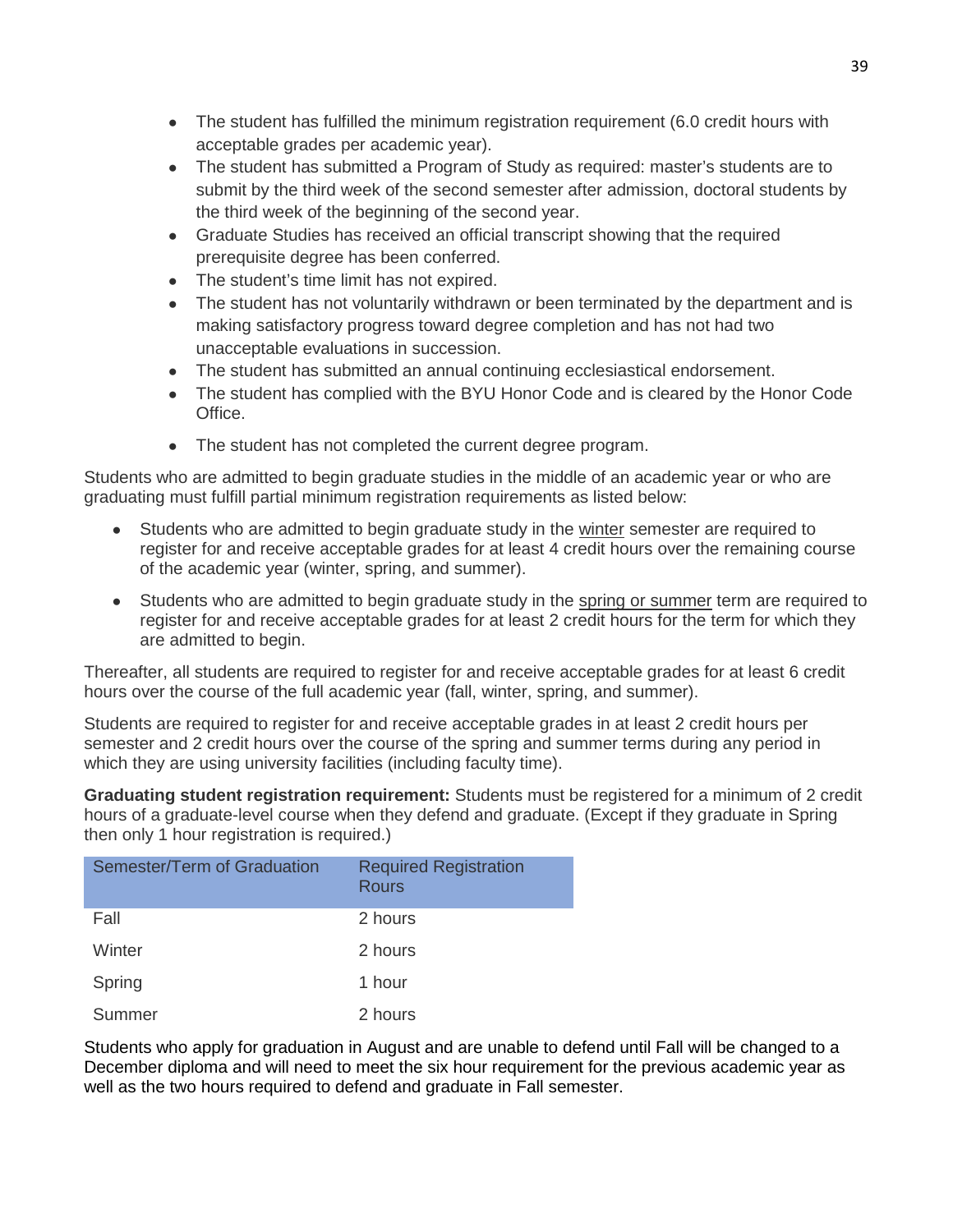Students who do not fulfill the minimum registration requirements are dropped from their graduate programs; they lose their graduate status and must apply for readmission if they decide to complete their graduate degree (see Application to Resume Graduate Studies).

# <span id="page-40-0"></span>Minimum Registration Reporting

In January, Graduate Studies sends a report to each department listing students who have not met the yearly minimum registration requirement after Winter Semester registration. Students on this list must register for the additional credits needed before the end of Summer Term in order to avoid being dropped from their program.

Each year in July a report is sent to every graduate department notifying them of students who have been dropped for failure to meet the minimum registration requirement. Departments have ten days to notify Graduate Studies of any errors before students are notified by email of minimum registration problems. Once a student is dropped, he or she loses graduate student status and may not register for classes nor use BYU facilities.

Graduate students from the United States and international students who are permanent U.S. residents are required to register for at least 2.0 credit hours during any semester or term in which they use any university facilities, consult with faculty, or take comprehensive oral or written examinations. The number of graduate credit hours for which they register must, in the judgment of the faculty advisor, accurately reflect the student's involvement in graduate study and use of university resources such as libraries, laboratories, and computer facilities. In no case will the registration be for fewer than 2.0 credit hours per semester, except for those graduating in Spring.

International students must register for at least 9.0 credit hours in both Fall and Winter Semesters to fulfill U.S. Citizenship and Immigration Services (USCIS) requirements. Questions should be directed to International Student and Scholar Services.

#### <span id="page-40-1"></span>Tuition Requirement

#### <span id="page-40-2"></span>Full Time Requirement

Graduate students are required to pay a minimum of the equivalent of two full-time semesters of graduate tuition. Graduate tuition is calculated from the semester of acceptance into a graduate program. (Students in integrated programs must also pay graduate tuition for the equivalent of two fulltime semesters.)

The student is responsible for complying with any registration requirements established by sponsoring agents for student loans, loan payment deferrals, assistantships, internships, scholarships, and awards. U.S. graduate students receiving assistantships, awards, or internships through BYU must register for at least 2.0 credit hours per semester or for 1.0 credit hour per term. Departmental requirements may exceed these minimums. International students must register for at least 9 semester hours each fall and winter regardless of assistantships, awards or internships.

Only degree-seeking students enrolled in day school are eligible for short-term BYU tuition loans. Since the amount borrowed is applied directly toward the cost of tuition, no minimum level of enrollment is required.

Students should consult with the Financial Aid Office for information on credit hour requirements for obtaining and deferring federal student loans. Only degree-seeking students who are making satisfactory academic progress (SAP) will be eligible for federal financial assistance. The U.S. Department of Education requires students to maintain satisfactory progress toward completing their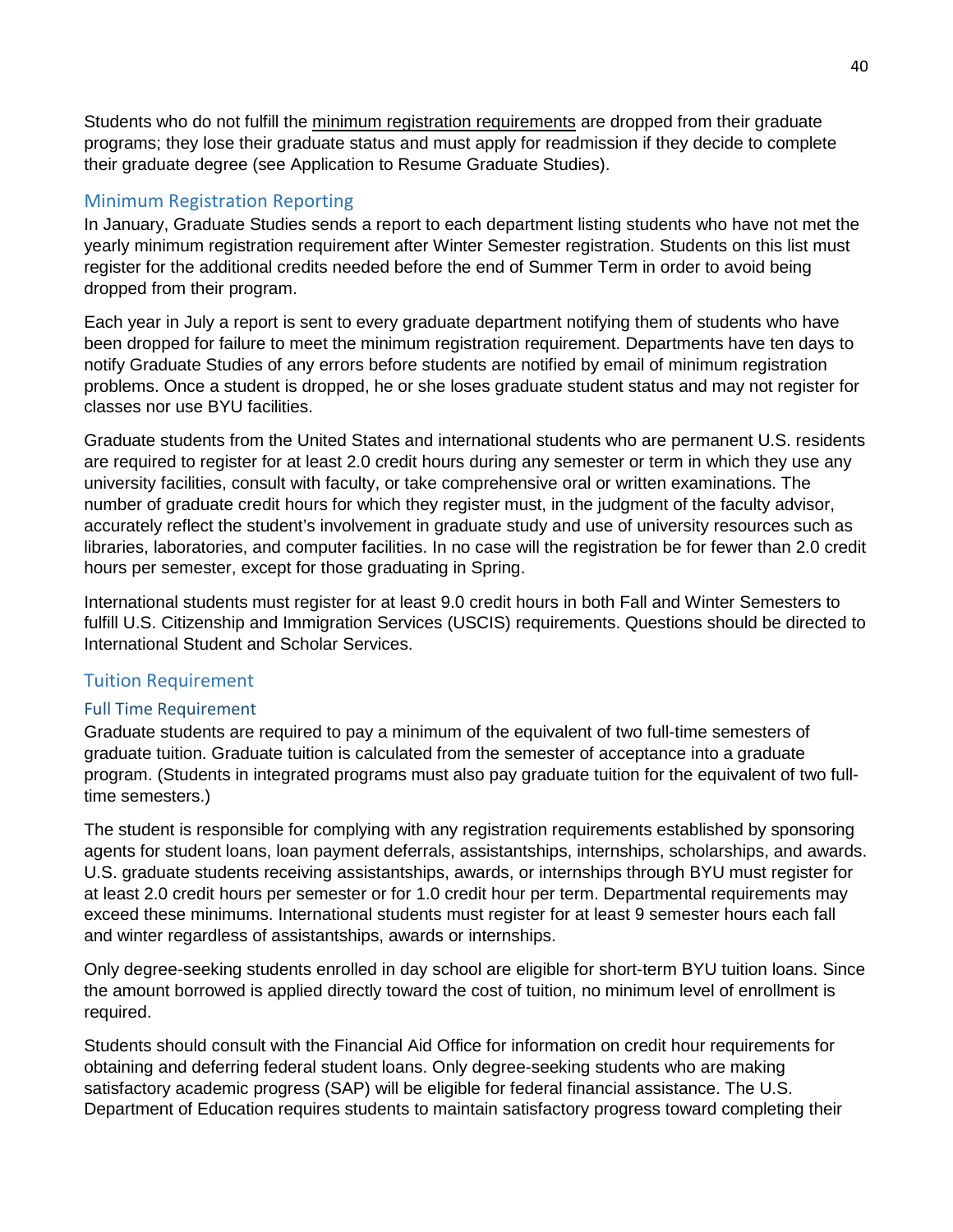degree in order to receive financial aid. See [Satisfactory Academic Progress](https://enrollment.byu.edu/financialaid/satisfactory-academic-progress) for the complete SAP Policy. Evaluations must be recorded on ADV12; failure to enter evaluations may result in the student being turned down for federal financial aid.

# Enrollment Status (Full-time, Half-time, etc.)

**Full-time U.S. citizens and permanent residents**: To be considered full-time for tuition purposes, students who are U.S. citizens or permanent residents must register for at least **8.5 credit hours** in both fall and winter semesters or at least 4.5 credit hours in a term.

**Full-time international students**: International students are required to be registered as full-time students. To be considered full-time for tuition and immigration purposes, international students must register for at least **9.0 credit hours** in both fall and winter semesters or at least 4.5 credit hours in a term.

**Half-time U.S. citizens and permanent residents**: A student enrolled in **between 4.5 hours and 8.0** hours fall or winter semester or between 2.5 hours and 4.0 credit hours a term is considered a halftime student.

Graduate students may request verification of their enrollment status from the Records Office, D-155- ASB [Verifications.](https://enrollment.byu.edu/registrar/verifications)

# <span id="page-41-0"></span>Petition for Graduate Full-Time Status

Part-time graduate students who are enrolled for at least 2.0 hours of acceptable credit per semester or one hour per term can be certified by their department as being engaged full-time in pursuit of their degree and can petition for graduate full-time status using ADV Form 2a *[\(https://gradstudies.byu.edu/file/adv-form-2a\)](https://gradstudies.byu.edu/file/adv-form-2a)*. Requests for such an exception are submitted to Graduate Studies.

Departments determine whether a student is to be certified as engaged full time in pursuit of a degree. In making this judgment, departments must be rigorous and consistent in the criteria they use, since this information determines a student's eligibility for initiating loans and deferring payments on existing student loans. Students must have an approved committee and Program of Study. Students are not granted full-time status certification for semesters in advance. **Full-time** pursuit of a degree means the student is devoting 40 or more hours per week to fulfilling graduate degree requirements during the semester in question. A student's full-time load may include any combination of courses, assistantships, research, or special studies. Petitions for Graduate Full-time Status: ADV Form 2a, *[\(https://gradstudies.byu.edu/file/adv-form-2a\)](https://gradstudies.byu.edu/file/adv-form-2a)* are submitted to Graduate Studies. Valid reasons for a student registering for fewer than 8.5 credit hours per semester or 4.5 credit hours per term and petitioning for full-time status include the following:

- The student has completed all the required coursework for the degree and is working full-time on the dissertation, thesis, project, or internship and is enrolled for at least 2.0 hours of acceptable credit per semester or 1.0 hour per term. Acceptable credit would be dissertation hours (799R), thesis hours (699R), project hours (698R), research hours (697R and 797R), or internship hours (multiple designations) OR
- The department limits the student's enrollment to less than full time because of a required TA/RA assignment. The combination of TA/RA assignment and registration must be equivalent to a full- time load, e.g. half-time assistantship plus 6 credit hours of registration per semester (acceptable credit could be anything listed on the student's program of study).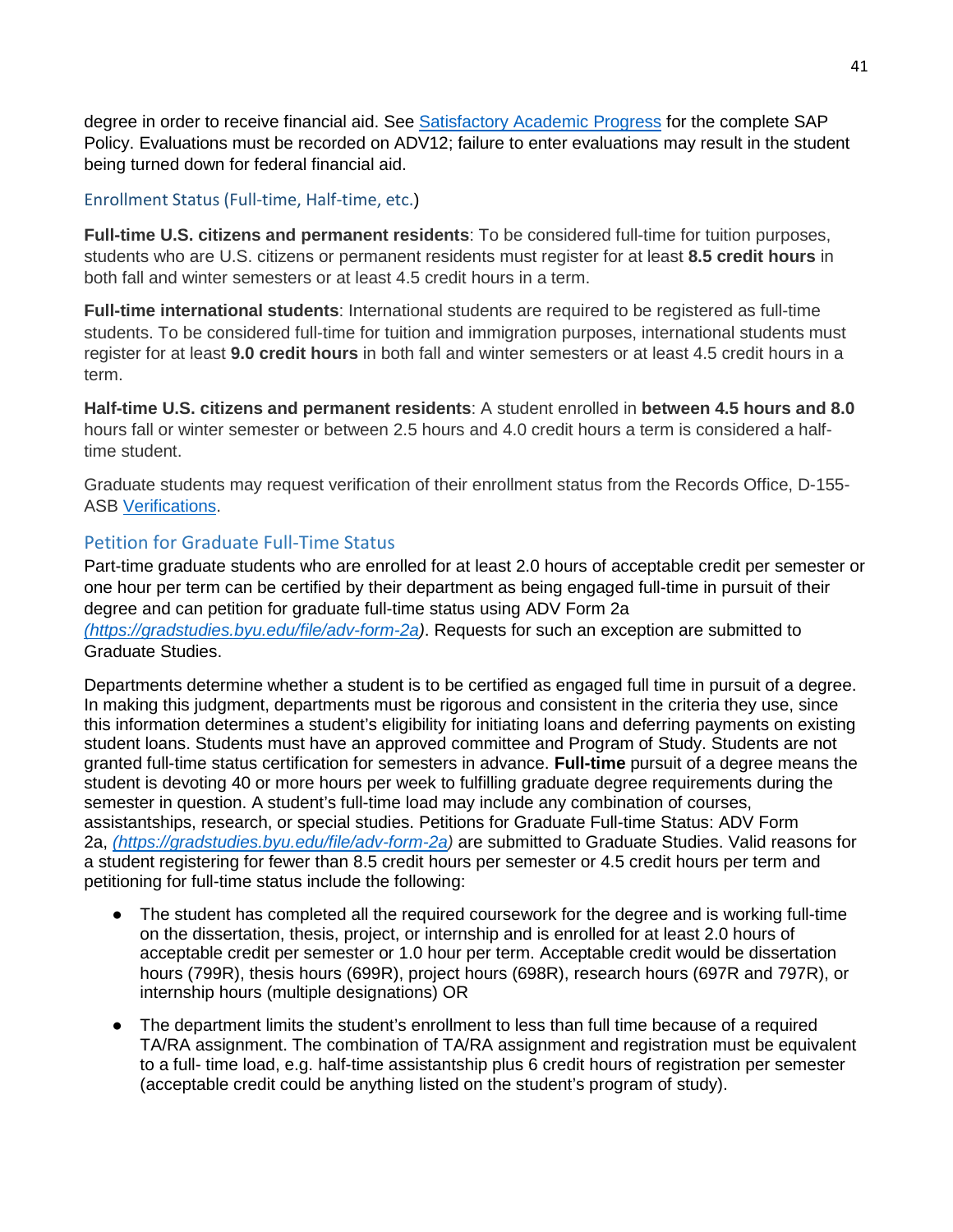Students who are employed full time, are newly admitted (unless the department limits enrollment), or are international students on F-1 or J-1 visas and do not have the approval of International Services are not eligible to submit a petition for full-time status.

# <span id="page-42-0"></span>Eligibility for Campus Services

Graduate students who are registered for at least 2.0 credit hours per semester or 1.0 credit hour per term receive a university ID card and are eligible for all on-campus privileges afforded students who are registered full time (i.e., on-campus employment, student housing, student insurance, intramurals, use of physical education facilities, graduate parking privileges, discount admission to sporting and cultural events, counseling services, free religion courses, and UTA bus pass). Students enrolled in the executive management programs, EMBA and EMPA, are not eligible for all privileges; however, physical education facilities are available to these students for a fee.

# <span id="page-42-1"></span>Free Religion Courses

Graduate students enrolled in a degree-seeking graduate program and registered for at least 2 credit hours in a semester or 1 credit hour in a term are eligible (on a space available basis and with instructor approval) to attend religion courses without incurring any additional tuition costs. TAs and all faculty have the ability to add students as a guest in Learning Suite for a course which will grant all the access they need but will not require that a grade be submitted.

# <span id="page-42-2"></span>Student Health Insurance

Graduate students with at least 9.0 credit hours per semester or 4.5 credit hours per term are automatically enrolled in the Student Health Plan. Graduate students with at least 2.0 hours of credit are eligible for student health insurance but are not automatically enrolled. Rates for all graduate students are not included in the price of tuition and fees but require additional funds. Information describing the Student Health Center and the Student Health Plan is available from the Health Center (1750 North Wymount Terrace Drive) and online at [health.byu.edu.](http://health.byu.edu/)

#### <span id="page-42-3"></span>Graduate Parking

The university has reserved parking spaces for graduate students (G spaces). G parking access allows students to park in designated G and Y stalls when space is available. While these spaces are reserved for graduate students, a parking permit is still required, which can be paid for on the [BYU vehicles and](https://cars.byu.edu/vehicles)  [registration page.](https://cars.byu.edu/vehicles) Students register their vehicle through the parking registration page or on myBYU. A vehicle identification number (VIN) and license plate number are required to register. Paid Parking dates are as follows:

- $\bullet$  Fall Semester: July 1 end of the semester
- Winter Semester: December 1 end of the semester
- Spring and Summer: No charge for parking in Y or G lots, but vehicles must be registered

# <span id="page-42-4"></span>**Chapter 9** Financial Assistance

# <span id="page-42-5"></span>Graduate Student Funding

Departments are encouraged to provide adequate financial support for graduate students. Sources of funds for graduate students include college and department funds, funds allocated by Graduate Studies to departments, and external grants and contracts.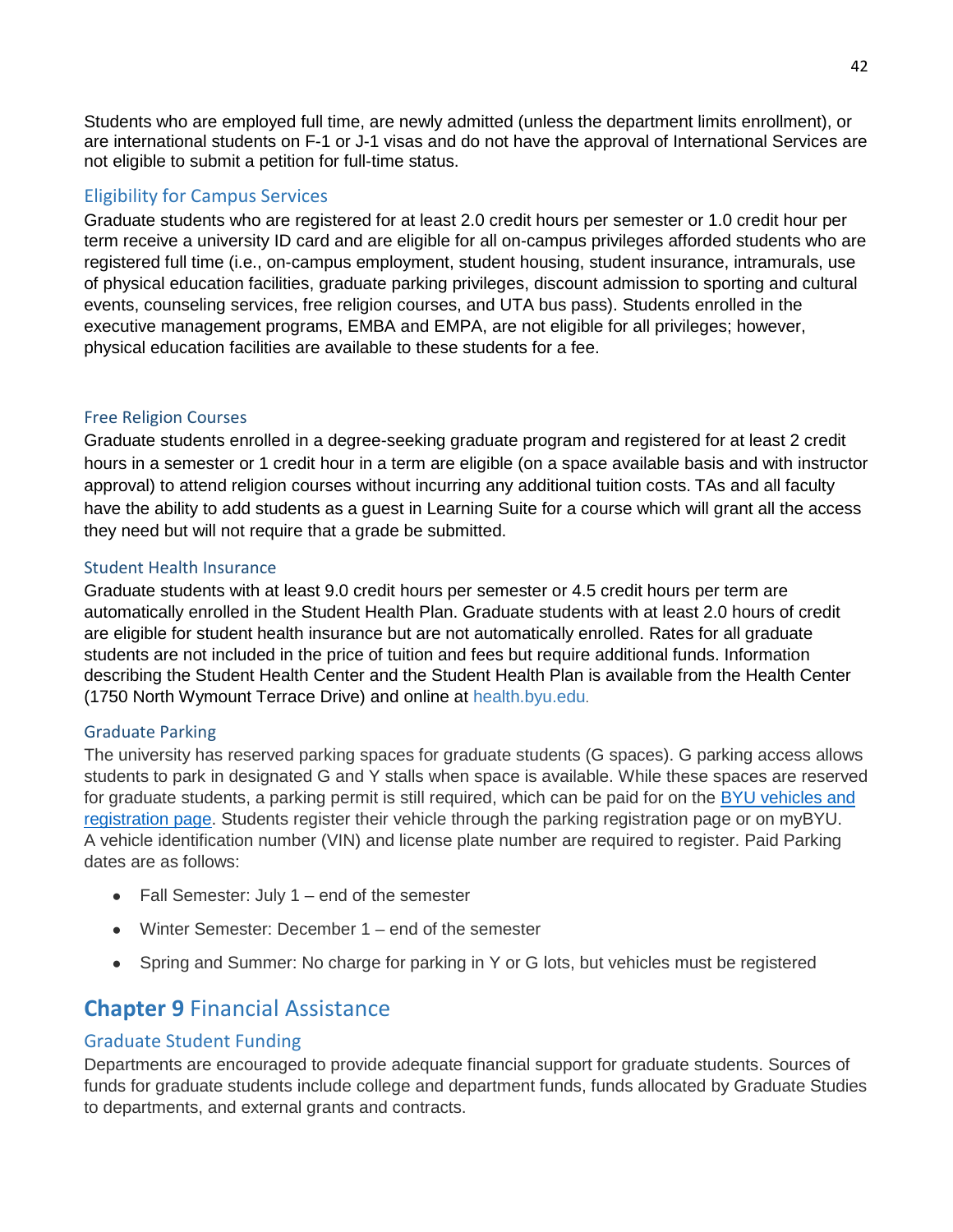Four types of funding are offered through individual departments: assistantships, internships, private scholarships, and supplementary awards. Most graduate awards given by BYU are in the form of teaching and research assistantships because teaching and research are vital components of graduate programs. Supplementary awards can be given as cash, tuition, or travel awards. Audit credit, special examination credit, or independent study courses may not be paid for by a supplementary tuition award.

New students may inquire about departmental graduate funding during the regular admission process by contacting their department. Continuing students can obtain information and applications from their departments. To be eligible for an assistantship or supplementary award, one must be a degreeseeking graduate student in good standing who is registered for at least two credit hours in the semester (or one credit hour in the term) for which the award is granted.

In addition, Graduate Studies lists on its website some funding opportunities available to graduate students. Awards and eligibility vary. Departments should publish information about financial aid opportunities for students in their programs.

#### <span id="page-43-0"></span>Professional Presentation Awards

Graduate students presenting original research at conferences or performing or displaying creative work are eligible to receive a Professional Presentation Award (PPA) of \$500. PPAs are intended to enable graduate students to travel to important conferences or events within their discipline in order to present their scholarly and creative work. PPAs are awarded two times each year and are distributed within two months after the application deadline. The application deadline is in the middle of an award period which allows students to apply who have either already presented their research/creative work or who are planning to within the specified time period. Approximately one-third of the applicants receive an award.

Students may apply for one of two types of PPAs: research or creative work. This distinction between these award types was made to improve the review process for graduate students that intended to travel to conferences and events to perform or display their creative work or develop their talents at a workshop in their discipline. Deadlines are listed below.

| Term   | <b>Applicant Deadlines</b> | Conference Date |
|--------|----------------------------|-----------------|
| Fall   | Nov 1 at 5 pm              | Jul - Dec       |
| Winter | May 1 at 5 pm              | Jan - June      |

#### <span id="page-43-1"></span>Student Loans

Two types of student loans are available to graduate students who qualify: BYU loans (short-term, Law School, and Marriott School) and Federal Stafford Loans. Only degree-seeking students who are making satisfactory academic progress will be considered for loan approval. International students are not eligible for Federal Stafford Loans.

# <span id="page-43-2"></span>On-Campus Employment

Student campus jobs other than assistantships and internships are listed at Student Employment Services. Graduate students wishing to seek on-campus employment must be registered for a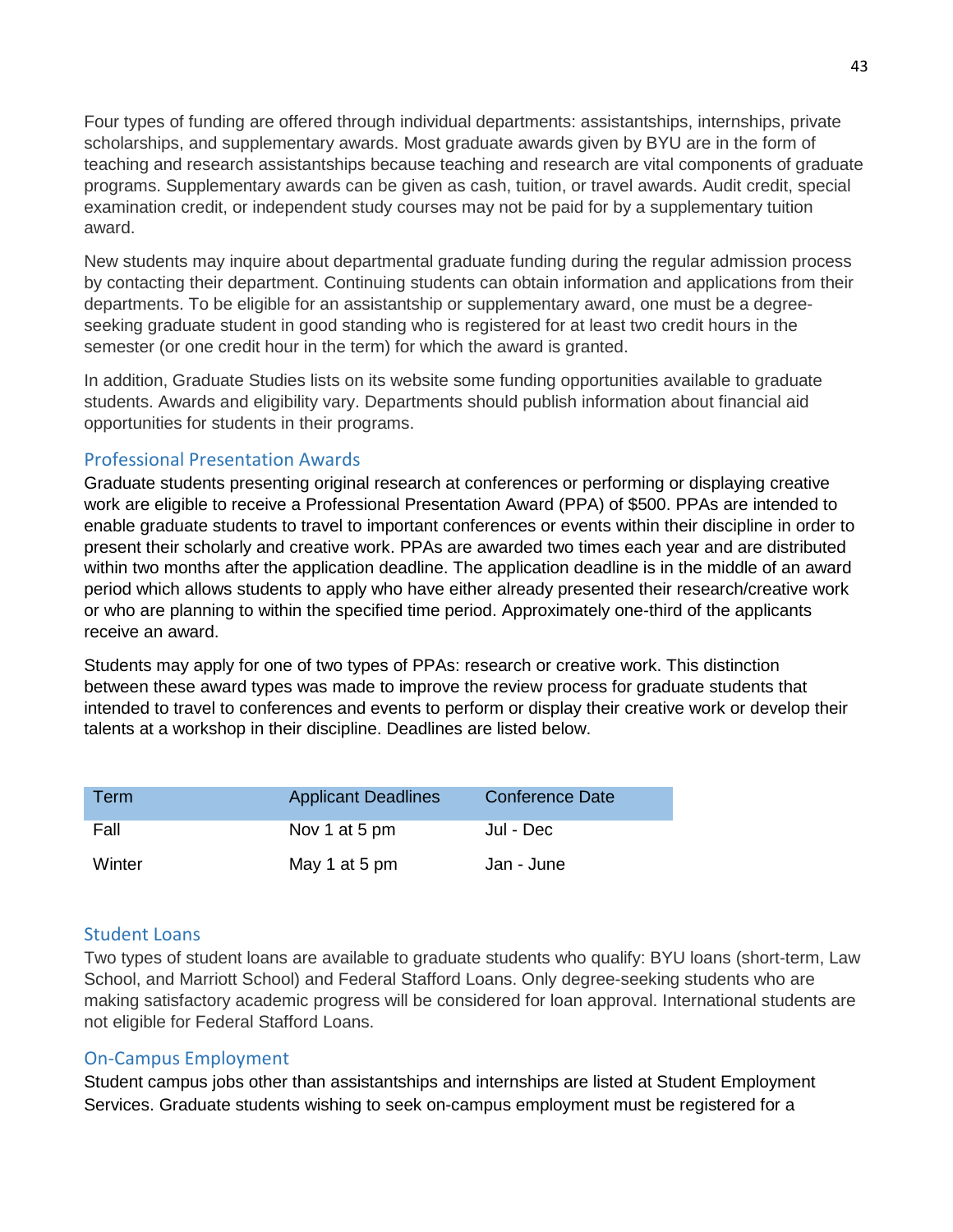minimum of two credit hours. Full-time graduate students are not permitted to work more than 20 hours at on-campus employment outside of their academic departments or 28 hours within their departments. International students must be registered for at least 9 credit hours or have full-time status in order to work on campus. Special employment restrictions may apply to international students. For more information regarding on-campus employment, contact Student Employment Services [https://hrs.byu.edu/student-employment.](https://hrs.byu.edu/student-employment)

# <span id="page-44-0"></span>International Student Employment

International students are eligible to seek part-time employment after receiving approval from International Services. Students with F-1 visas are not permitted to work off campus. F-2 visa holders are not permitted to be employed or to attend the university. For more information students and departments should contact International Services.

# <span id="page-44-1"></span>**Chapter 10** Graduation - All Students

Before applying for graduation, a graduate student should have completed all coursework on his or her approved Program of Study or be currently registered for the remaining courses. During the final semester and/or the semester of final oral and written examinations, a graduate student must register for at least 2.0 credit hours except if graduating in spring term; Spring term graduates must register for 1 hour. In special cases, students may pay an equivalent registration fee through Graduate Studies. Audit and independent study credits are not acceptable. Students who miss the graduation deadlines for any given semester must register for at least 2 hours (preferably project, thesis, dissertation, or internship credit) or pay the equivalent minimum registration fee and will graduate the following semester.

The graduate committee chair (or advisor) should work closely with students as they prepare to complete the final requirements for their degree and apply for graduation. Missed deadlines and misunderstandings about final requirements can lead to serious delays in graduation plans. The graduate committee chair should periodically check the student's record to see what progress is being made and what help may be needed.

All graduate students must have a valid ecclesiastical endorsement to apply for graduation. Graduate students should apply for graduation by the deadlines listed in the Graduation Deadlines for Graduate Students found on the Graduate Studies website: *[\(https://gradstudies.byu.edu/page/adv-form-8\)](https://gradstudies.byu.edu/page/adv-form-8)*.

Applications received after the deadlines will be processed for the next graduation. All students must apply online in AIM (GRADAPP). After the departments have **accepted** the graduation information in AIM, Graduate Studies will remind students by email to review their progress report. Students should report any discrepancies to their departments. Students who do not meet graduation deadlines will be withdrawn from graduation and must reapply.

# <span id="page-44-2"></span>Comprehensive Examinations

Department comprehensive and oral examinations are expected to be demanding and fair. They should require currency in the field, thorough analysis of the questions or problems posed, and synthesis of knowledge in discipline-all at a level appropriate for the degree to be awarded. They should also require skill in expression.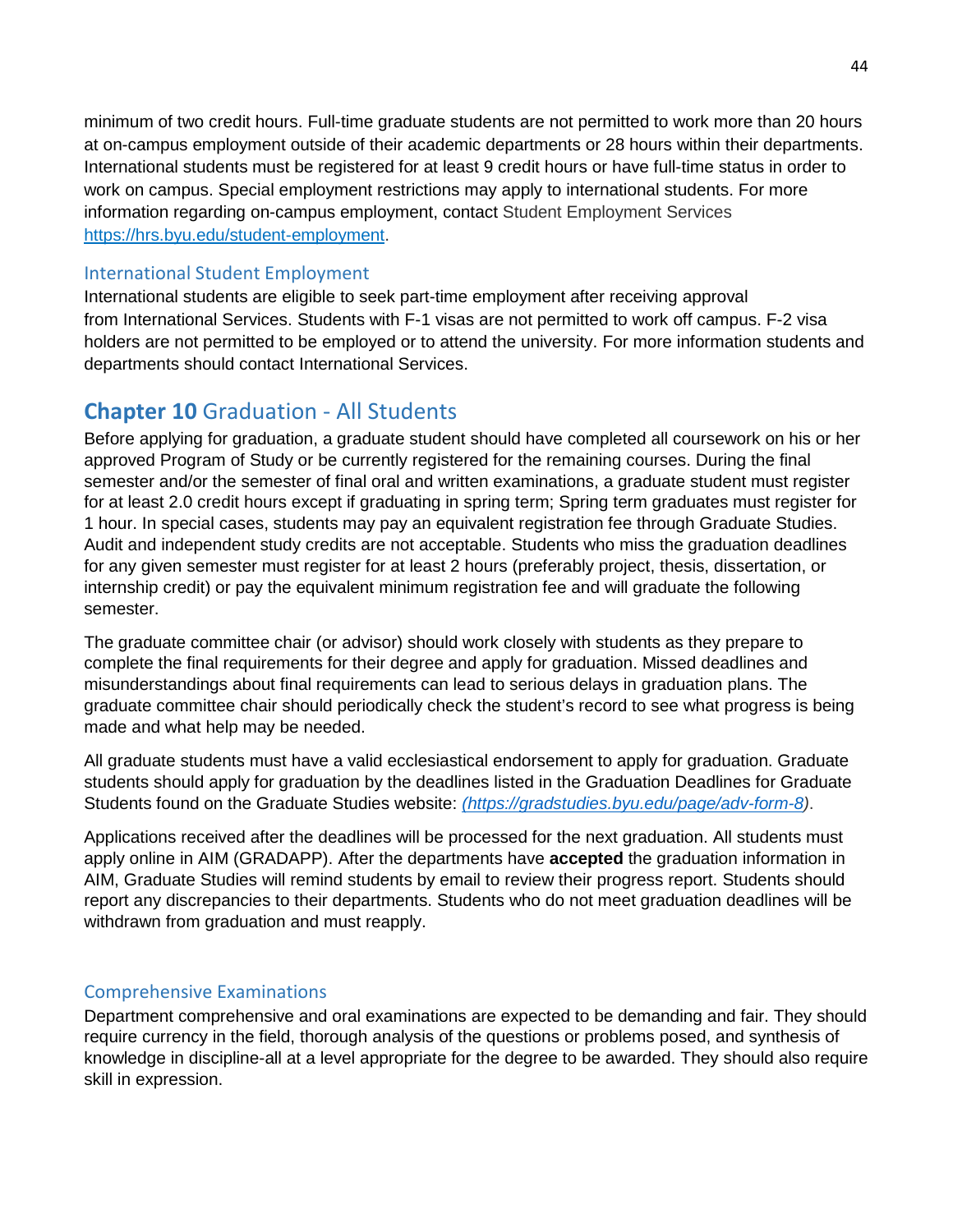Departments should provide published and well-publicized criteria for what constitutes acceptable performance on department oral and comprehensive examinations. The purpose, format, range of content, and nature of examinations should be described. Departments are expected to apply consistent and rigorous standards in evaluating examinations. Departments are required to establish a mechanism for providing feedback and a clear policy on retaking failed comprehensive examinations.

#### <span id="page-45-0"></span>Master's Students

Departments may require students to take an oral exam or master's coursework exam. The examination is normally given when the student has completed the required coursework for the degree. If a student has a declared minor, it is expected that the examination will include subject matter from the minor field. Some master's degree programs require comprehensive exams in lieu of a thesis.

#### <span id="page-45-1"></span>Doctoral Students

Doctoral students must pass a written comprehensive examination or qualifying experience in their field under the direction of the major department. Departments determine whether a written/oral comprehensive exam or qualifying experience assesses doctoral student competency and preparation for degree completion. In the case of a declared minor, it is expected that the examination or qualifying experience will also include subject matter from the minor field.

#### <span id="page-45-2"></span>Culminating Experience

Every department is expected to require a culminating experience of its graduate students, regardless of whether the student is in a traditional or applied program. The culminating experience is usually a research-based dissertation or thesis, but it may be a project or report in a master's program.

# <span id="page-45-3"></span>Final Oral Examination (Defense)

The final oral examination (defense of the dissertation or thesis) must be scheduled by the department in gradprogress at least one day in advance of the defense meeting. Students should be reminded of this deadline by their graduate committee chair as their work nears completion. Final examinations may not be held during the interim periods between semesters or terms. All members of the BYU academic community are invited to attend the final oral examination and ask questions, but only members of the student's graduate committee may examine the candidate and vote on his or her performance. Examination questions are to be carefully framed to require a grasp of discipline essentials and the ability to analyze and synthesize.

The oral examination or defense of the thesis, dissertation, performance, or other culminating product is an important part of graduate education. Accordingly, the Principles and Characteristics of Graduate Education note that exams should be "demanding and fair. They require currency in the field, thorough analysis of the questions or problems posed, and synthesis of knowledge in the discipline, all at a level appropriate for the degree to be awarded" (p.8). In order for students for students to pass the final defense/exam, (with or without qualifications) they must demonstrate a sound understanding of their work and its implications. Programs are encouraged to help students prepare for the defense of the culminating experience by communicating expectations for student performance. Such expectations might include the following:

- 1. A well thought-out, well-organized, cogent summary of the student's work including:
	- a. An explanation of how the current work relates to the student's discipline.
		- b. The rationale behind the project in the context of available literature.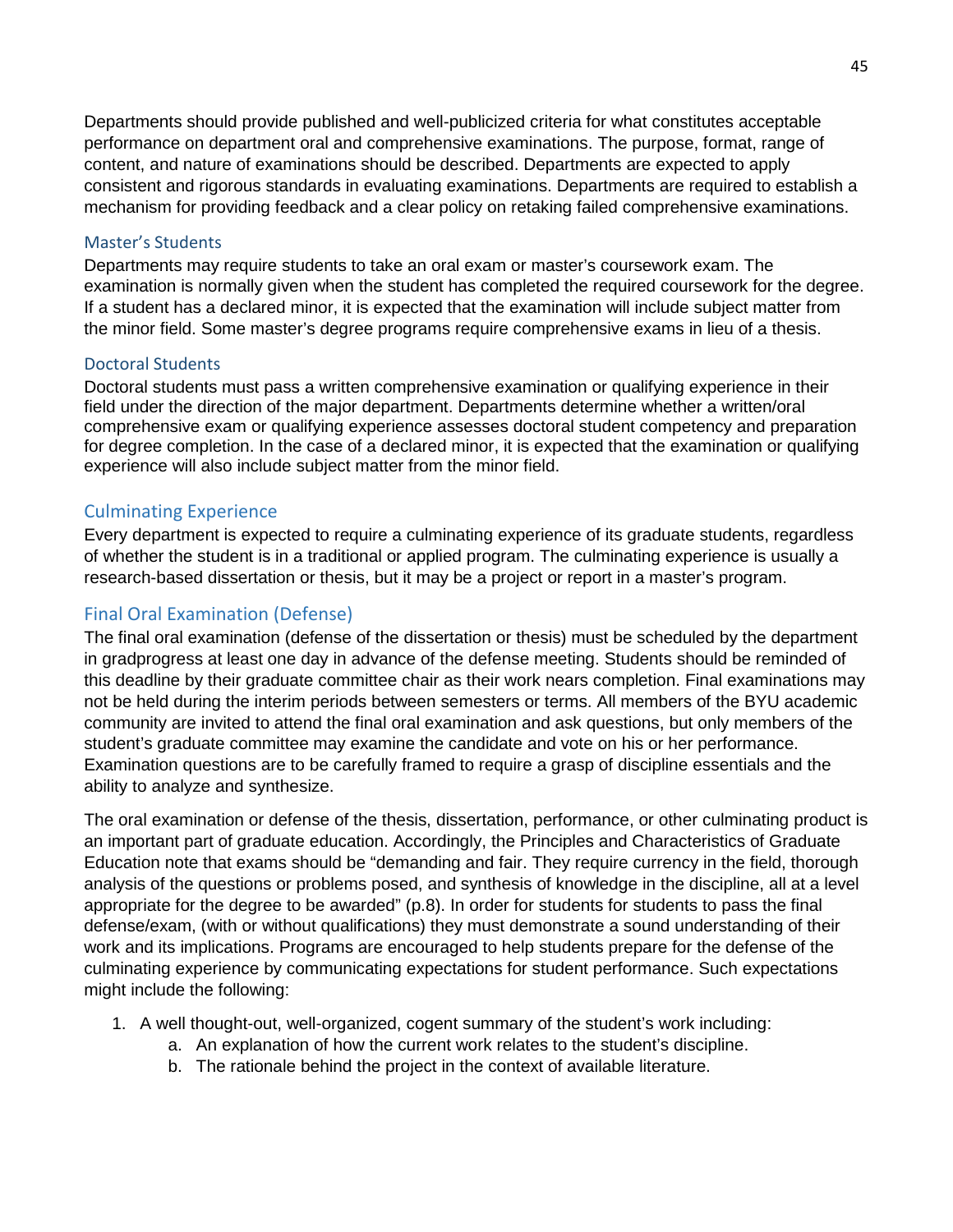- c. If the student has been part of a research team or lab, an explanation of the student's intellectual contribution to the project and a description of how the student's work fits into the broader research conducted in this lab.
- d. The questions or issues the current work has designed to address.
- e. The way the design, method, and/or approach addressed those questions.
- f. The analysis of data gathered.
- g. The results, outcomes, final products, or performance.
- 2. An interpretation of results, findings, contributions, insights, and conclusions and their significance. What does this work add to existing knowledge?
- 3. A discussion of implications the work suggests for future research or creative endeavor.
- 4. A discussion of any applied or clinical implications suggested by the work.
- 5. Thoughtful, well-founded responses to all questions the committee members might ask.
- 6. Student defenses are held in person with student, chair, and committee members in attendance. Departments may request accommodations for committee members (not committee chairs or students) under the following circumstances:
	- a. A member of the graduate student's committee is employed at another university, and the student has worked in that professor's lab/studio during the graduate program. An accommodation may be requested for the committee member to participate in the defense via video conferencing (Zoom).
	- b. A committee member has left the university during the student's program but has continued to work actively with the committee and the student. An accommodation may be requested for the committee member to participate in the defense via video conferencing. Accommodations require the approval of the student's department, the college dean, and the graduate dean.
	- c. A pandemic during which remote examination accommodations are allowed with department approval.

Accommodations require the approval of the student's department, college dean and Graduate Studies.

7. Student defenses are held in person with student, chair, and committee members in attendance. In-person defenses are the expectation and the standard; exceptions to this standard should be exceptional.

In extenuating circumstances (not just inconvenience, but to avoid real hardship) the committee chair may request for the Graduate Program Manager to initiate a petition for an exception to this standard, using the existing petition platform and approval flow [\(https://gs](https://gs-petition.sim.byu.edu/)[petition.sim.byu.edu/\)](https://gs-petition.sim.byu.edu/).

If it is deemed necessary to hold the student defense as a hybrid in-person/remote event and approval is granted via the aforementioned petition process, the following best practices should be followed:

- o Virtual venues should be chosen carefully to minimize distractions and provide a professional environment for the defense
- o The Committee Chair should be a host/co-host of the meeting, using a BYU Zoom account
- o Remote participants should have their camera on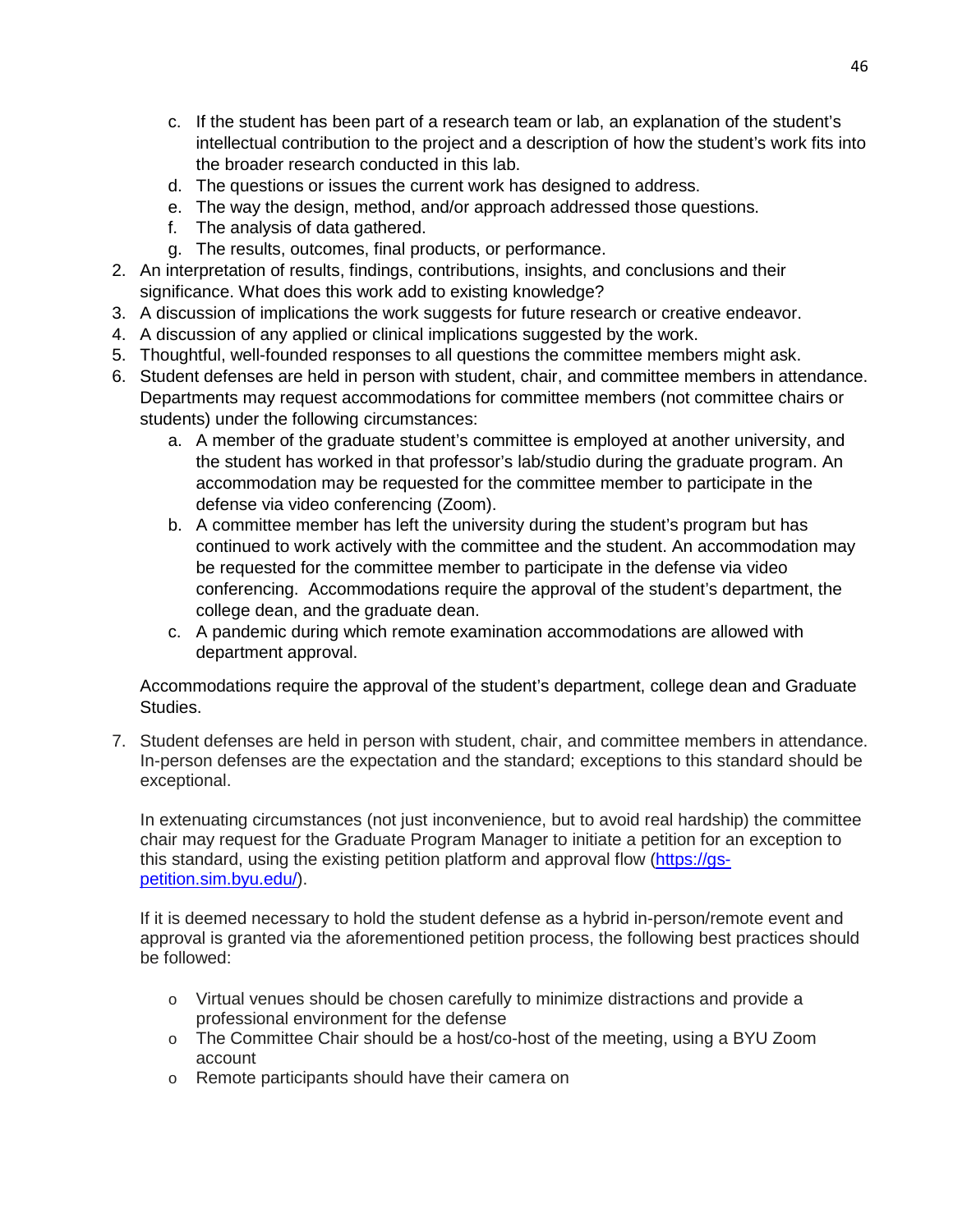- $\circ$  In-person participants should be in a room with suitable A/V capabilities, so remote participants can be seen and heard, and remote participants can see and hear in-person participants
- o A/V technology should be thoroughly tested in advance to ensure sufficient bandwidth and proper function of presentation technologies
- o Participants should have the microphone muted except when speaking
- o The Committee Chair should control the chat feature to keep distractions to a minimum
- $\circ$  If the degree candidate participates virtually, the student should be placed in the Zoom waiting room during committee deliberations
- o Family and friends may be invited to the student presentation over Zoom as directed by the Committee Chair

The graduate committee may vote to pass, pass with qualification, recess, or fail the student. If the decision is to pass, no further work is required.

If the decision is to pass with qualification, the committee may require minor revisions of the dissertation or thesis or may request that the candidate strengthen his or her preparation in subject matter areas, or both. When these qualifications are cleared and the committee chair has properly recorded the clearance in Grad Progress, the student is judged to have passed the examination.

If two or more examiners vote to recess, the examination is recessed. The committee will provide a detailed summary to the student, the department and to Graduate Studies of the expectations for improvement in the subject matter, and/or changes required in the dissertation or thesis before the examination will be reconvened. A memo with the committee expectations must be sent to Graduate Studies. With the approval of the Graduate Committee, the candidate may schedule a second and final examination. The new examination cannot be held sooner than a month after the recessed examination.

If two or more examiners vote to fail, the examination is failed and the graduate degree program of the student is terminated. Because examination results of recess or fail may lead to termination of graduate status, the department is required to submit a memo to Graduate Studies including the reasons for the decision.

#### <span id="page-47-0"></span>Thesis and Dissertation Students

Students should take their department's course in research methodology before they begin the culminating writing experience. The student's graduate committee should carefully direct the culminating writing experience, including the research design, the prospectus preparation, the research itself, and the preparation of the written document. The topic should be one of consequence that makes substantial contributions to some aspect of the discipline, and one that the graduate committee chair is well prepared to direct. The prospectus is a critical aspect of the student's project that precedes intensive research; careful departmental review of the prospectus should eliminate any major problems. By their excellence and uniqueness, these research and writing experiences impressively demonstrate the achievements, knowledge, and skills of the students at the time the graduate degree is completed. The final product should be well written and should lead directly to a publishable piece of work. Faculty mentors should encourage students to publish their work and should assist in that effort. The Dean of Graduate Studies, as part of the university review of academic programs, selects dissertations, theses, and projects or creative works for external review.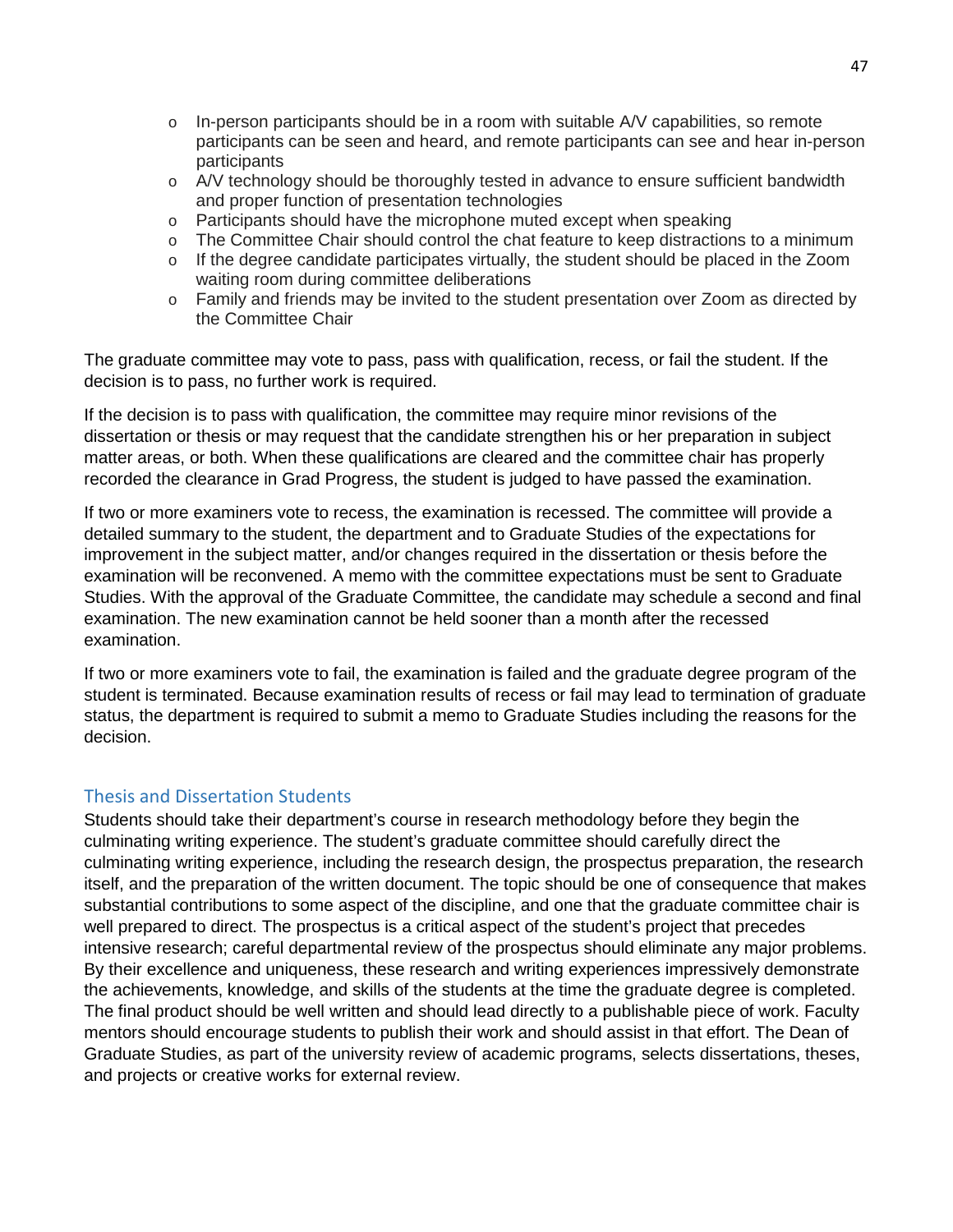#### <span id="page-48-0"></span>Minimum Standards for Submitting Dissertations and Theses

BYU Graduate Studies no longer dictates style standards for the chapters of a thesis or dissertation (e.g. line spacing, fonts, pagination).

#### <span id="page-48-1"></span>Thesis and Dissertation Formatting Policy

BYU Graduate Studies requires that a title page, abstract and table of contents be included in each thesis and dissertation. The format of the title page must comply with University style standards as communicated [here.](https://gradstudies.byu.edu/file/adv-form-11a)

Formatting of the abstract and table of contents is at the discretion of the college style standards. If needed, default formatting guidelines for each of these pages, the thesis body, and sample documents are available [here.](https://gradstudies.byu.edu/file/adv-form-11c)

#### <span id="page-48-2"></span>*BYU Graduate Studies Requirements*

#### *Formatting*

To ensure that each thesis and dissertation is legible and accessible in printed and digital format, BYU Graduate Studies requires:

- US Letter size pages (BYU Print and Mail suggests margins of at least  $\frac{3}{4}$ " to ensure quality of printed and bound documents)
- All fonts embedded in the PDF
- Bookmarks for each chapter and heading that is present in the Table of Contents section in the PDF

#### *Article-Based Chapters*

BYU Graduate Studies is supportive of article-based formatting of chapters in theses and dissertations when consistent with disciplinary norms and College style standards. If applicable, accepted or published articles on which the student is a primary author may be inserted as chapters in the thesis or dissertation. Submitted articles are subject to college formatting requirements. *Article-based chapters using accepted or published articles must include a complete citation and the following statement: "I hereby confirm that the use of this article is compliant with all publishing agreements."* BYU Graduate Studies will examine theses on a regular basis to ensure reasonable levels of quality and consistency.

#### <span id="page-48-3"></span>*College Requirements*

In addition to the requirements stated above, each thesis and dissertation must meet standards for content and formatting that is consistent with national/international disciplinary norms, as determined by the graduate program and the College. The program and College are responsible for establishing and enforcing adherence to their standards.

Questions should be sent to the Advisement Intern or Denise Stanton.

#### Advisement Intern

- o [gsadvisemetnintern@byu.edu](mailto:gsadvisemetnintern@byu.edu)
- o Phone 801-422-1677

Denise Stanton, Advisement Administrator

o [denise\\_stanton@byu.edu](mailto:denise_stanton@byu.edu)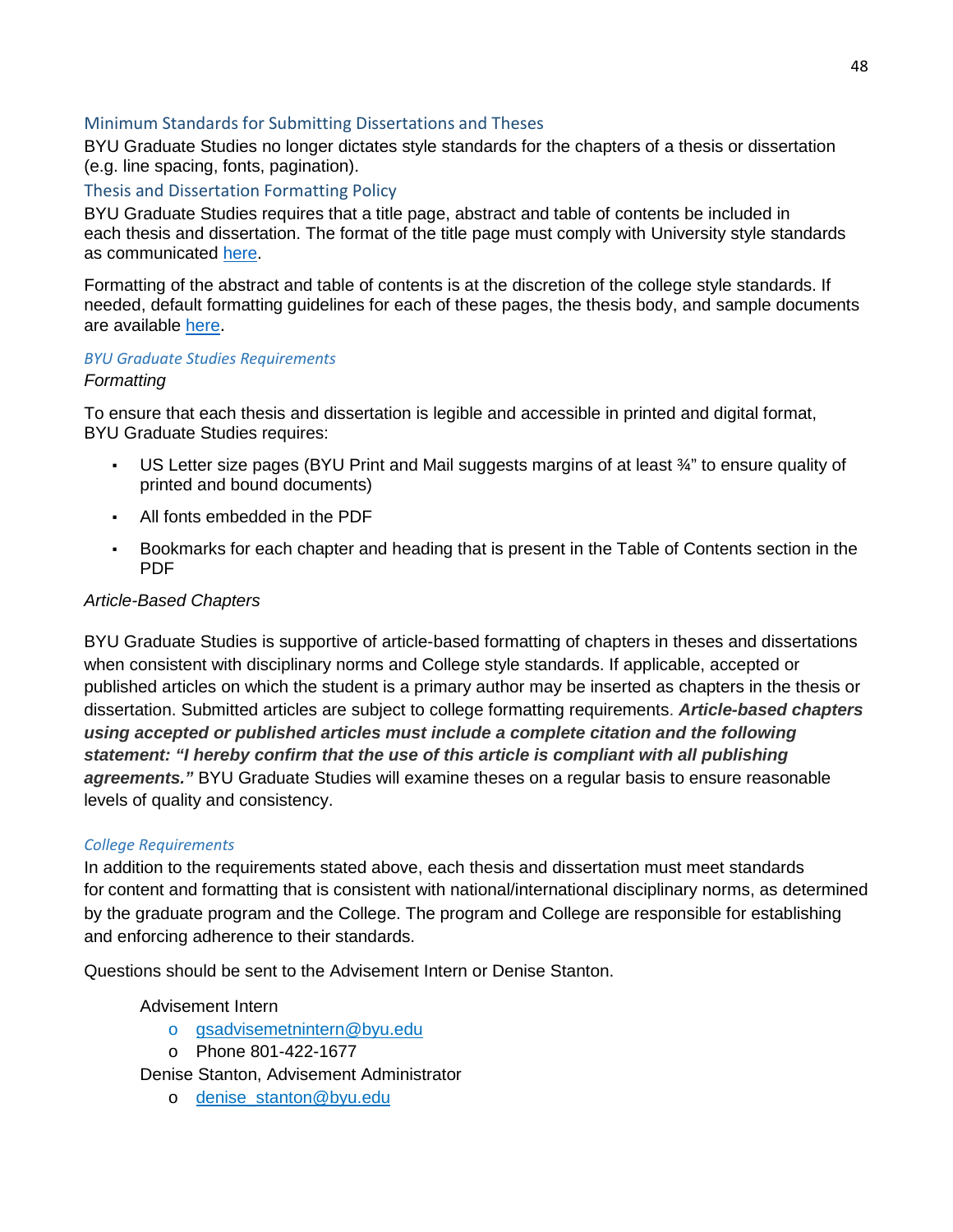o Phone 801-422-4541

# <span id="page-49-0"></span>ETD Release Options

Student authors select a release option at the appropriate stage on the Grad Progress page. The level of access should be considered carefully, taking into consideration patent, publishing, and other proprietary issues. Students should ask the BYU Technology Transfer Office for advice and discuss this with their chair if a patent is involved. If intending to work with a publisher regarding journal or book publications, the student should understand any policies and agreements he or she would sign.

BYU allows the four following levels of access:

Immediate Release. This allows worldwide access to the entire work through the internet and is recommended by the University. This option makes the information freely available.

Delayed Release. This delays release of the entire work for up to one year for publication or other proprietary reasons. After the one year delay, the work will be released for world wide access in the digital library.

Secure Access. This secures/embargoes the entire work for patent OR export control reasons. The University Technology Transfer Office will determine, with guidance from the student and advisor, whether the embargo is for patent or export control restriction purposes. At the end of the secure period the work will be released for cataloging in the digital library. This secure option requires approval of Graduate Studies.

Creative Work Embargo. This option is only available for English Creative Writing MFA students who wish to delay release for a period longer than one year. This option requires approval of the graduate coordinator.

#### <span id="page-49-1"></span>Grade Change Authorizations

Graduate students typically take dissertation, thesis, or project credits (799R, 699R, or 698R) throughout their graduate program. Nevertheless, until the dissertation or thesis has been successfully defended, only a *T* (coursework in progress) grade is assigned for these credits. Some 698R courses may require a letter grade while others receive a T grade. After the student successfully defends the dissertation or thesis and clears any qualifications, the committee chair enters Pass in Grad Progress. The T grades should automatically change to P for 799R (dissertation) or 699R (thesis) courses. Please note that a grade change will be required for students who register for 699R or 799R AFTER the student has passed their defense.

# <span id="page-49-2"></span>**Chapter 11** Academic Standards

# <span id="page-49-3"></span>Curriculum and Coursework

Graduate programs should be able to articulate the following:

- 1. What defines a "Program of Consequence" in your field?
- 2. How do you measure "Consequence" based on your definition?
- 3. What data outcomes support this measure?
- 4. How is the program essential to the mission; how does it impact the undergraduate experience?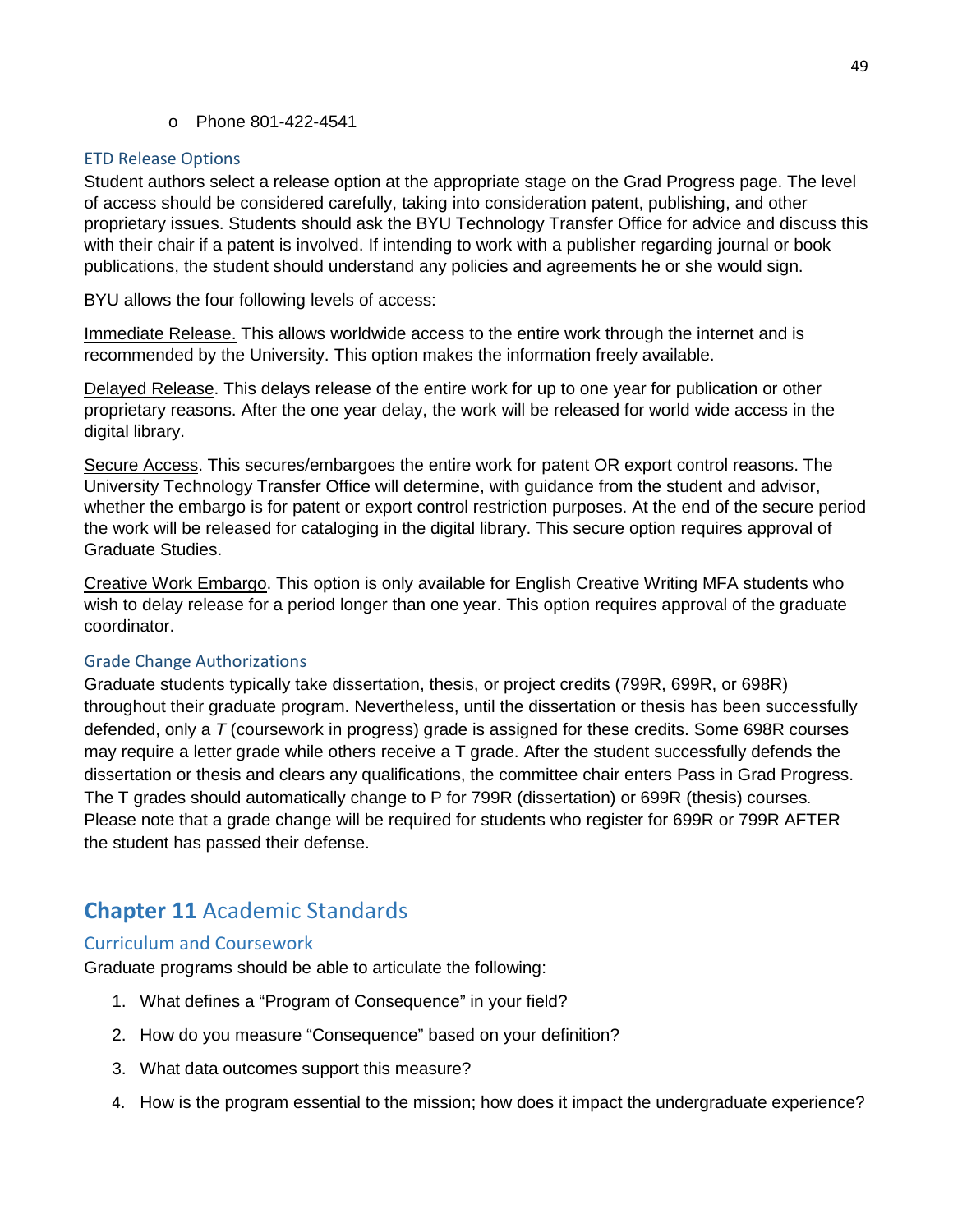Graduate curricula should be well designed and up to date, leading to strong preparation of students. Departments should offer enough courses to support a full graduate program, and not list courses that are "on the books" but rarely taught. The curriculum should be appropriate for the preparation and specialties of the faculty and should reflect leadership in the discipline. The classroom experience should be qualitatively different from courses in the undergraduate program. Departments should not double-list courses by undergraduate and graduate numbers (such as 400 and 600) and should avoid all practices that dilute the classroom experience for graduate students. A master's Program of Study should consist largely of 600 level courses while doctoral programs should consist largely of 600 and 700 level courses.

# **Guiding Principles**:

- Graduate courses and programs should differ qualitatively from undergraduate programs and courses.
- An excellent undergraduate experience should not require enrollment in graduate level courses, except in the case of an integrated bachelor/master's program.
- Exceptional undergraduates who are willing and able to meet graduate level standards may enroll in any 500 level courses that are not restricted to graduate students.
- For all 500 level courses, the expectation for all students is the same.
- Advanced graduate-level courses should be numbered at the 600 and 700 levels.

#### Approved uses for 500 level courses:

1. As introductory, foundation, or elective graduate courses.

2. As courses that require 400-level prerequisites.

3. As advanced undergraduate elective courses that must exceed upper-division (300-499) level.

4. As foundational or introductory post-baccalaureate courses leading to professional certification or licensure.

5. As courses essential to programs that bridge between five-year undergraduate programs and graduate foundation studies.

#### Inappropriate Uses of 500 level courses:

- Cross listing of similar undergraduate and graduate courses.
- Mixing graduate and undergraduate students because of inadequate department resources.
- Permitting a small class environment for *undergraduate-level* mentoring.
- For advanced graduate-level courses.

Departments are expected to enrich their graduate curriculum with presentations by visiting lecturers, colloquia, and other opportunities for learning outside the regular curriculum, even within the disciplines of other departments.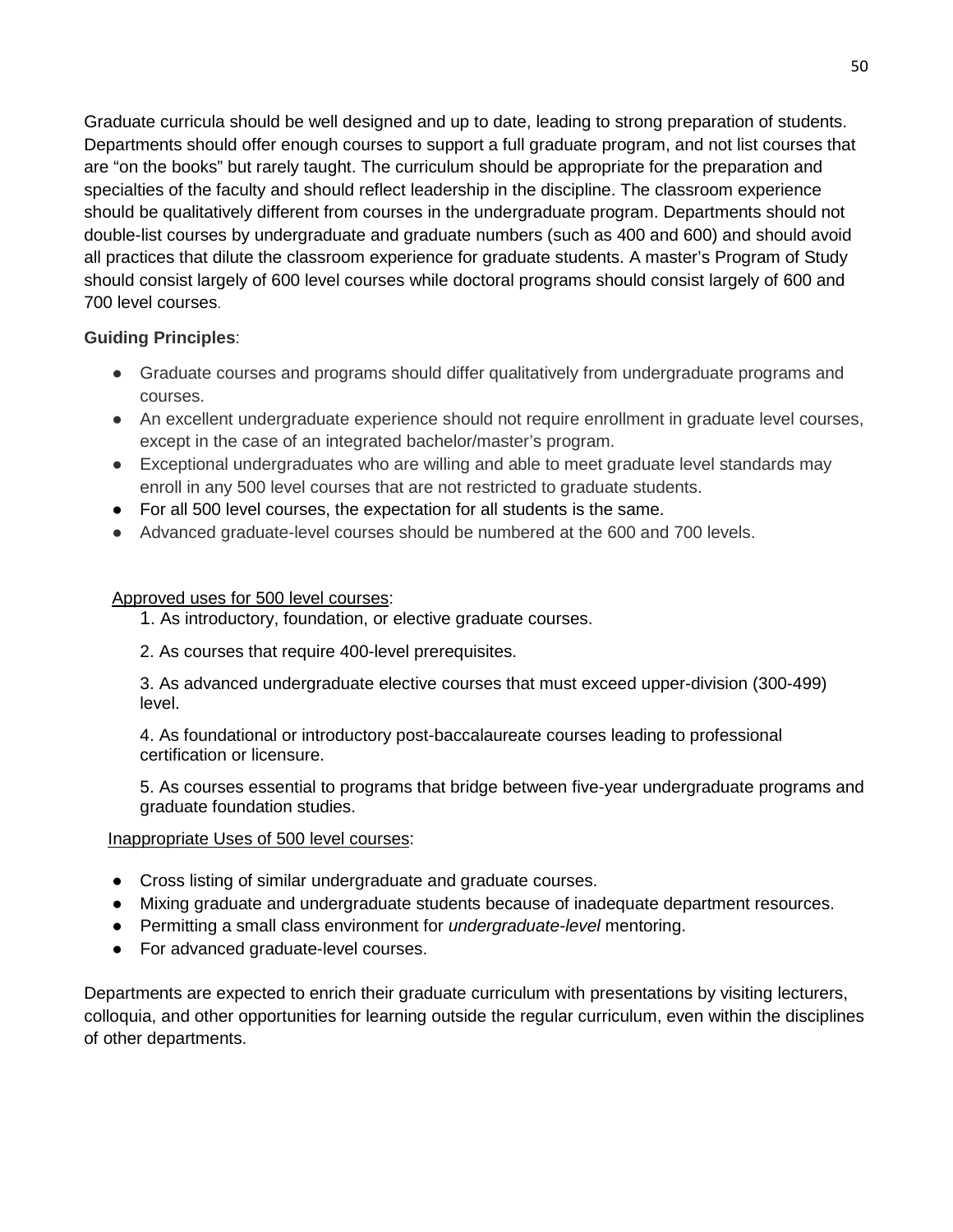Every graduate course should have a course outline and syllabus in which the instructor's expectations are clearly stated and the course description is comprehensive and clear. Courses are to require extensive writing assignments of substance and consequence that train students to think critically.

Student papers should adhere to high standards of composition, and they should be carefully criticized and assessed, sometimes by both instructor and peers. All courses, even those considered to be applied courses, should have a strong theoretical foundation based on current research. They should require investigation beyond classroom experiences and textbooks. Where possible, they should include demanding essay examinations. Graduate course grades should accurately reflect student achievement and should not be inflated. It is recognized, however, that graduate courses are usually graded on the basis of competency rather than on a competitive model.

Credits earned through directed readings, independent or off-campus projects, or employment-related projects should be kept to a minimum; such courses must be approved by the department and should be as rigorous and demanding as regular courses. For credit to be applied, the instructor and student formulate an agreement of requirements and expectations and file that "contract" with the department office. The student will receive credit only when the agreement has been fulfilled.

# <span id="page-51-0"></span>Graduate Program Policies:

Minimum standards for graduate degrees have been established by the university; department requirements often exceed these standards.

| <b>Program Type</b>            | Minimum<br>hours | Other hour requirements |
|--------------------------------|------------------|-------------------------|
|                                | <b>Masters</b>   |                         |
| <b>Thesis</b>                  | 30               | 6 Thesis hours          |
| Project                        | 30               | 0-6 Project hours       |
| Non-Thesis                     | 30               |                         |
| Minor                          | 9                |                         |
|                                | <b>Doctorate</b> |                         |
| <b>Without Master's Degree</b> | 54               | 18 Dissertation hours   |
| With Master's Degree           | 36               | 18 Dissertation hours   |
| Minor                          | 12               |                         |

# <span id="page-51-1"></span>**Chapter 12** Curriculum

# <span id="page-51-2"></span>Course Catalog Numbers

The teaching area (5 character limit abbreviation) and a 3-digit number (which may have a letter suffix) are used to designate each course.

Course Number and Type of Course

1 to 99 Preparatory and remedial (non-credit)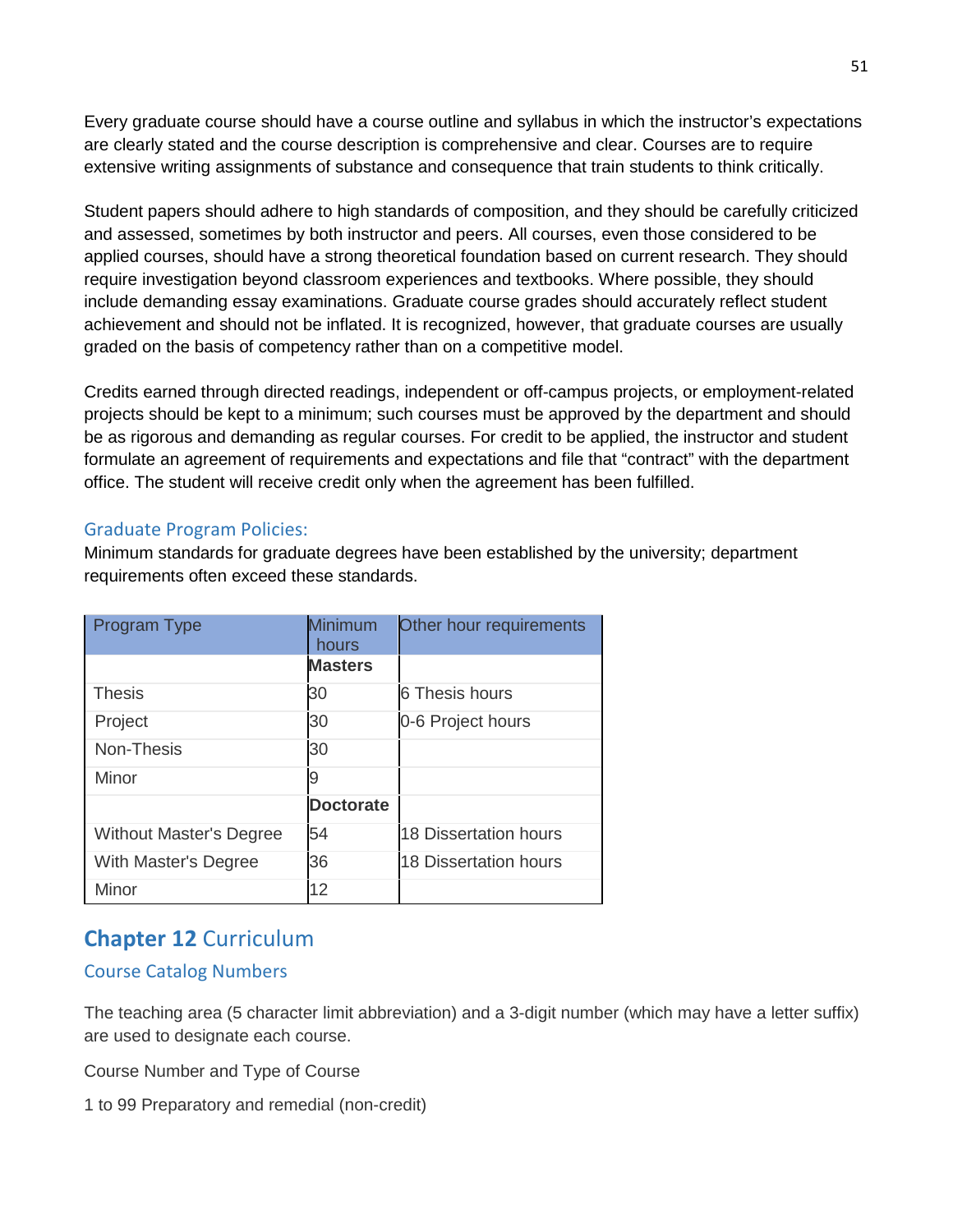100 to 299 Lower-division

300 to 499 Upper-division

500 to 599 Graduate courses that will allow advanced undergraduate (90 hours completed and/or departmental approval)

600 to 799 Graduate courses Reserved Numbers

599R, 688R — Internships

589 — In-service course with school districts

698R and 798R — Field project in lieu of thesis and dissertation

699R — Master's thesis research and writing

799R — Doctoral dissertation research and writing

#### <span id="page-52-0"></span>Course Descriptions

Course descriptions should be written clearly, in language that is understandable by prospective students. Following are guidelines for writing a course description:

Be concise.

Use active voice.

Delete articles wherever possible. Restrict adverbs and adjectives. Use parallel structure.

Don't repeat information contained in the course title.

Avoid unnecessary introductory phrases (e.g., A course in . . .; A study of . . .; etc.).

Avoid jargon. Remember that those outside your field of study need to know what this course is — not just those trained in the field.

Observe the standard word limit of 35.

Descriptions submitted for a course will be edited to ensure there is consistency in voice and structure throughout the catalog.

#### <span id="page-52-1"></span>Program Requests/Changes

Departments may submit graduate program or course curriculum changes (core requirements, program hours, etc) in Kuali for their college curriculum representative to review at any time, but they should consider the timing of the change in relation to the admissions cycle. Such changes may include addition, deletion, or alteration of any of the course offerings. The college curriculum representative in turn submits the proposal through Kuali to the Graduate Curriculum Council for review and approval. The GCC, which is composed of associate deans from all colleges on campus, is responsible for approving all changes in graduate curricula.

Proposals may be submitted any time during the academic year but will be reviewed by the GCC in accordance with the deadlines established by the University Curriculum Council. Proposals are approved by the Graduate Curriculum Council, the Graduate Dean, and then directed to the Associate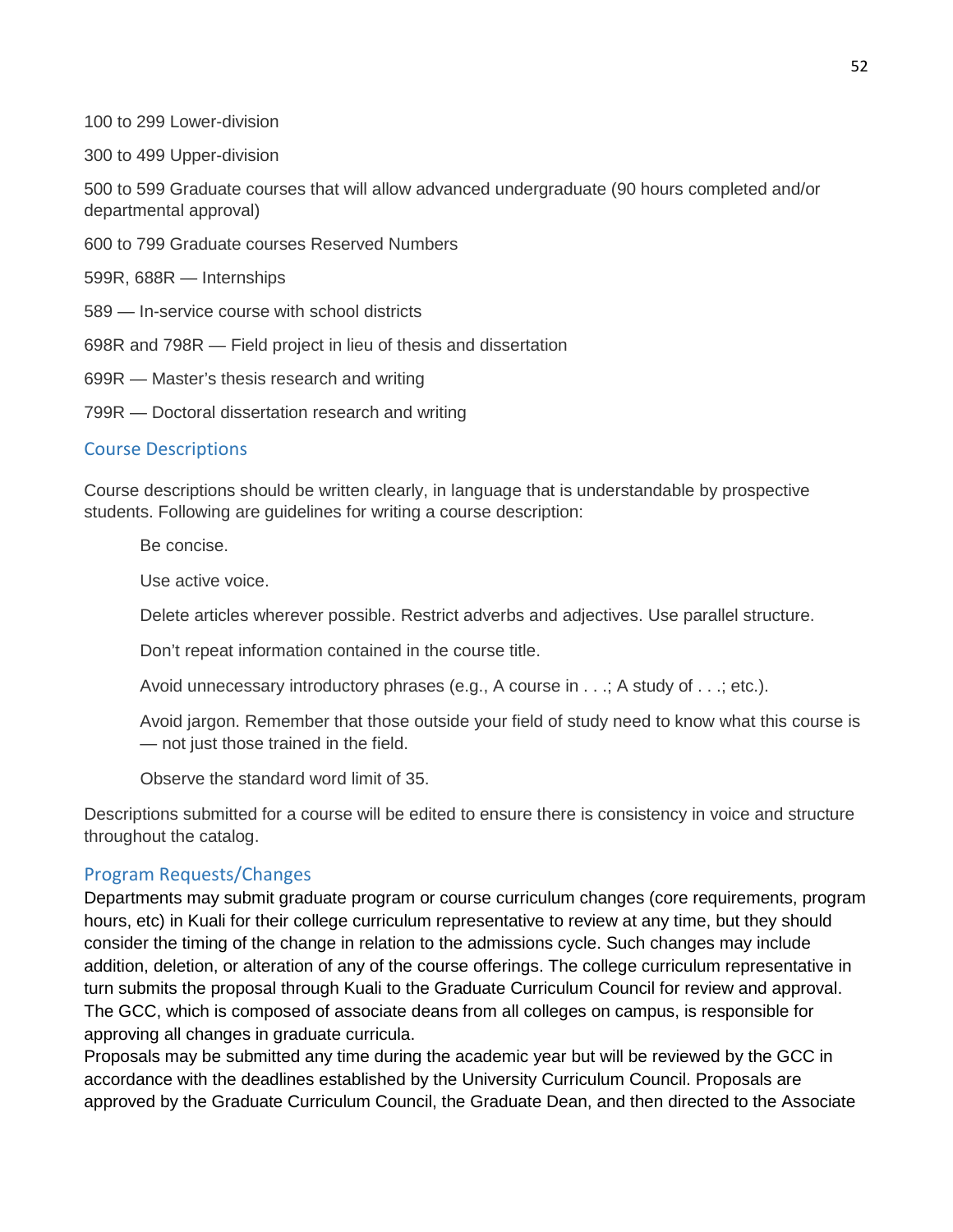Academic Vice President who will present it to the Academic Vice President, the President's Council, and in some cases the Church Commissioner of Education and the Board of Trustees and the Northwest Commission of Colleges and Universities (NWCCU).

# <span id="page-53-0"></span>New Program Proposals

Graduate Studies welcomes new program proposals. Key questions to consider when proposing a new graduate program:

- Will this proposal support the current program-level learning outcomes?
- What are the positive and/or negative impacts of this proposal (i.e., time-to-graduation)?
- What are the potential resource implications?
- Will this proposal affect other departments?

Departments should prepare documentation regarding the new proposed program that responds to all of the questions/statements in the instructions found here [\(New Graduate Program Proposal Guide\)](https://gradstudies.byu.edu/page/new-graduate-program-proposal-guide). All documentation should be submitted through Kuali for the proper levels of review and approval before it is submitted to the AVPs and Presidents Council, and on to the Board of Trustees.

# <span id="page-53-1"></span>Joint Program Proposals

Multiple departments seeking to offer a joint graduate degree program should consult with their respective program counterpart/s to ensure that the guiding requirements of the program, department, and relevant accreditation organizations are satisfied. The departments should also determine if there will be restrictions on the number of applicants that will be admitted as joint graduate degree students. Once these determinations have been established, the respective departments must submit their proposed joint graduate degree proposal to Graduate Studies through Kuali for initial evaluation. Proposed joint graduate degrees will be subject to evaluation and approval through the BYU Board of Trustees level. Joint graduate degrees may not be advertised until official approval is received.

# <span id="page-53-2"></span>Department/Program Requirements

Departments requesting a joint graduate degree program must provide the following information in their request:

- 1. A statement articulating the benefit to students to participate in the proposed joint graduate degree program.
- 2. A list of the required credit hours for both programs.
- 3. The number of shared credit hours (with a maximum of 20% of the total combined coursework hours) for the completion of both degrees.
- 4. A list of courses that will be accepted as shared credit by both programs.
- 5. The number of students that can be accepted as joint graduate degree program participants.
- 6. An explanation of all changes in resource requirements that will result from the proposed joint graduate degree program (including money, faculty time, physical space, etc.).
- 7. A clear plan for how the degrees will be awarded upon completion.

This information should be submitted with the joint graduate degree program form  $6$  including the above information to Graduate Studies for evaluation.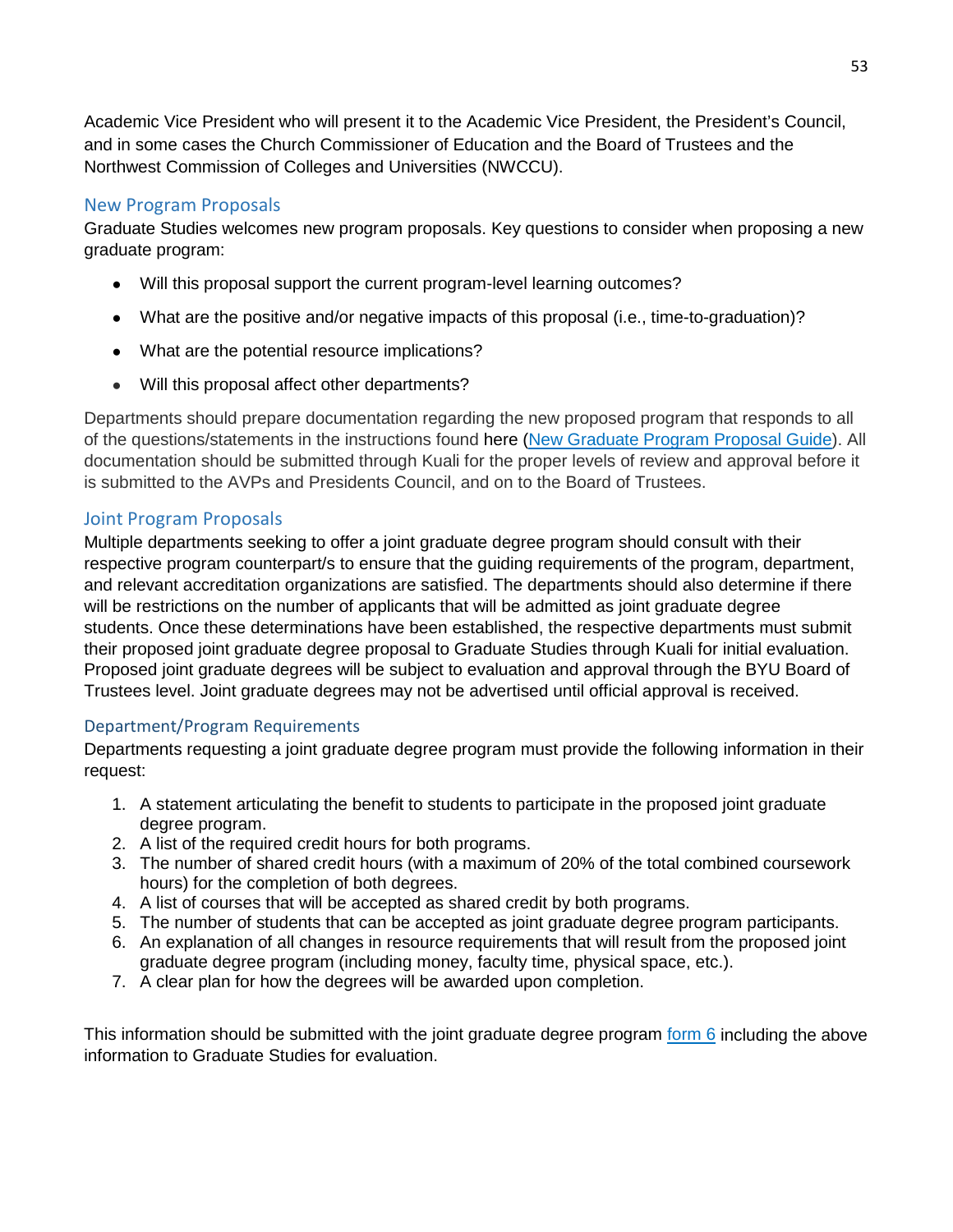Once approved, both programs may advertise the joint graduate degree program. Departments should inform the student wishing to complete a joint graduate degree program that they must fill out GS Form 5 <https://gradstudies.byu.edu/file/gs-form-5> prior to beginning their 2nd graduate degree program. Joint graduate degree program students must be evaluated twice each year in each program in which they are enrolled. For example, if a student is taking courses in program A and program B concurrently they would be evaluated twice each year by program A and twice each year by program B. Programs must share the student evaluations with each other and ensure that the student is on track to graduate and making satisfactory progress in all aspects of the joint graduate degree program.

# <span id="page-54-0"></span>Student Requirements

Students applying for a joint graduate degree program are subject to the following requirements:

- 1. Students can apply and participate only in formally approved joint programs.
- 2. When both degree programs require a culminating graduate experience, the student must complete a separate experience for each degree.

3. Standard restrictions on time spent in the program will apply. Admitted students are not required to finish both degrees at the same time, although it may be required by the departments as part of the joint graduate degree program agreement.

4. International students should carefully examine federal immigration requirements and obtain any special permissions that may needed to participate in joint programs.

# <span id="page-54-1"></span>Course Change Procedures

# <span id="page-54-2"></span>Curriculum Review

The curriculum review of courses and programs are actively discussed and approved by the Graduate Curriculum Council (GCC) from September through mid-February. Proposals are generally approved for the following academic year. The mid-February deadline is necessary to meet publication timelines, make database changes, and to allow time for graduate departments and Graduate Studies to implement approved changes.

#### <span id="page-54-3"></span>Course Creation

- 1. New course requests are submitted through Kuali for review and approval.
- 2. The course proposal should indicate the resource impact of the course. The department and college will need to negotiate any necessary resource adjustments.
- 3. To add a new course to a degree program, submit a program request. The request should make clear any changes in total program hours.
- 4. As the justification for creating a new course, explain why the course should be offered. Questions to consider:
- 5. New course requests should include specific learning outcomes that are linked to program learning outcomes.
	- a. How will the course add value to the degree for the student?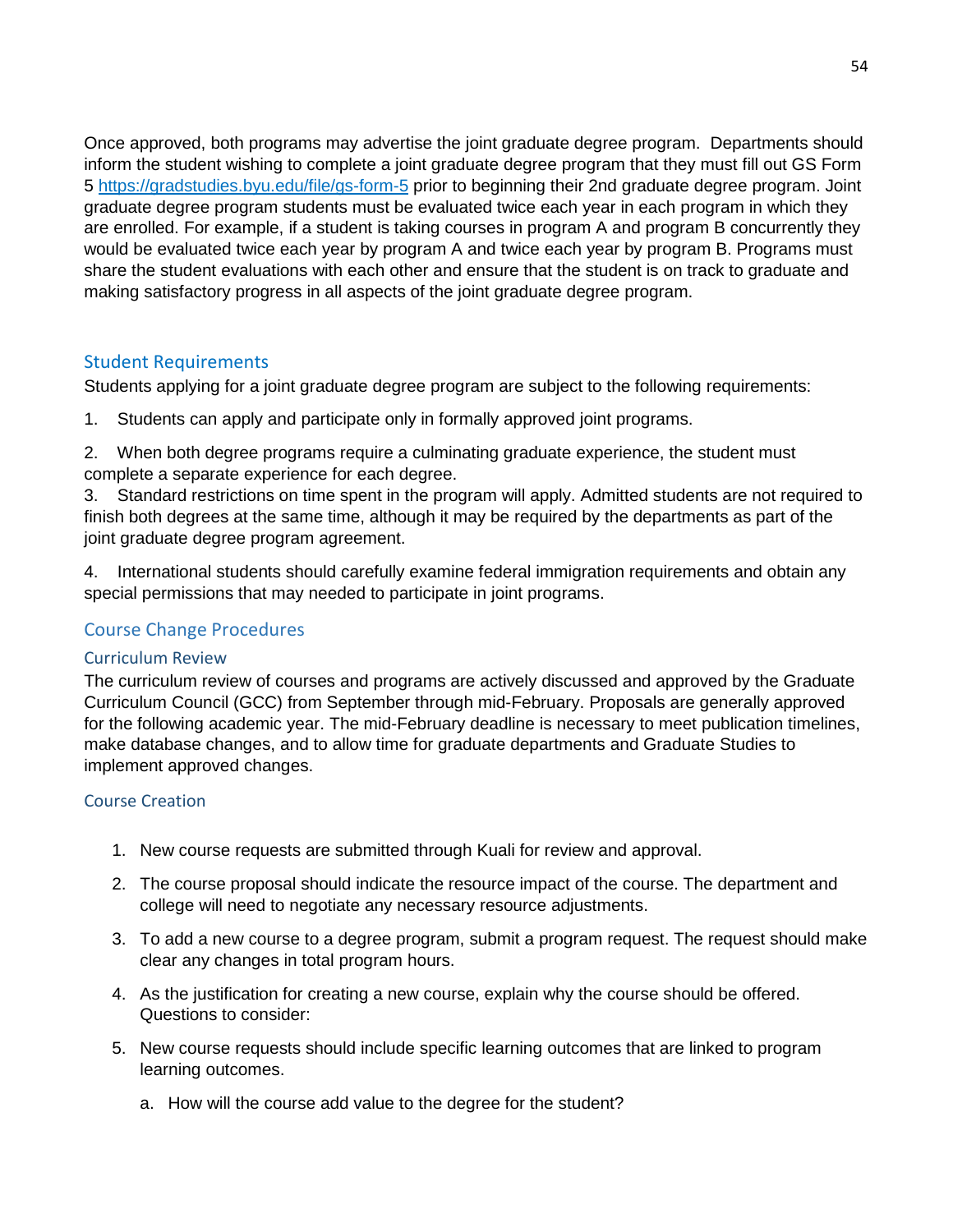- b. How will the course help students adapt to changing standards in the field of study?
- c. How will it better prepare students for the job market?
- 5. New course requests should include specific learning outcomes that are linked to program learning outcomes.

#### <span id="page-55-0"></span>Course Changes

- 1. Course changes are submitted through Kuali for review and approval.
- 2. If changes to the course title, description, and/or credit hours are extensive, the course should be submitted as a new course and not a change to an existing course.
- 3. If the course is used by other departments as a prerequisite course or as part of their degree programs, contact the departments so they are aware of the change and can give approval as necessary.
- 4. If the course is cross-listed with another course, and the same curriculum index number is used for both courses, both departments must agree on the changes being made.

Curriculum changes that affect undergraduate program requirements or dependencies, typically course prerequisites, will need to be reviewed and approved by the University Curriculum Council (UCC) in addition to the GCC.

Matriculated graduate students are allowed to follow the degree requirements in effect when admitted but are given the option of changing to new degree requirements if desired.

# <span id="page-55-1"></span>Course Expiration

- 1. Course expiration proposals are submitted through Kuali or review and approval.
- 2. If the course is used by another department as a prerequisite or part of their degree program, consult with the department to ensure that student needs are met through another course or avenue.
- 3. If the expired course was part of a degree program in the department, submit a program request to the GCC to account for the course's removal.

# <span id="page-55-2"></span>**Chapter 13** Academic Program Temporary Discontinuance

Circumstances may arise where the best course of action is to stop admitting new students to a graduate program for a period of time. For example, there may need to be some (1) restructuring, (2) improvements, or (3) new faculty hired before the program can continue providing a compelling academic experience for graduate students.

# Temporary Discontinuance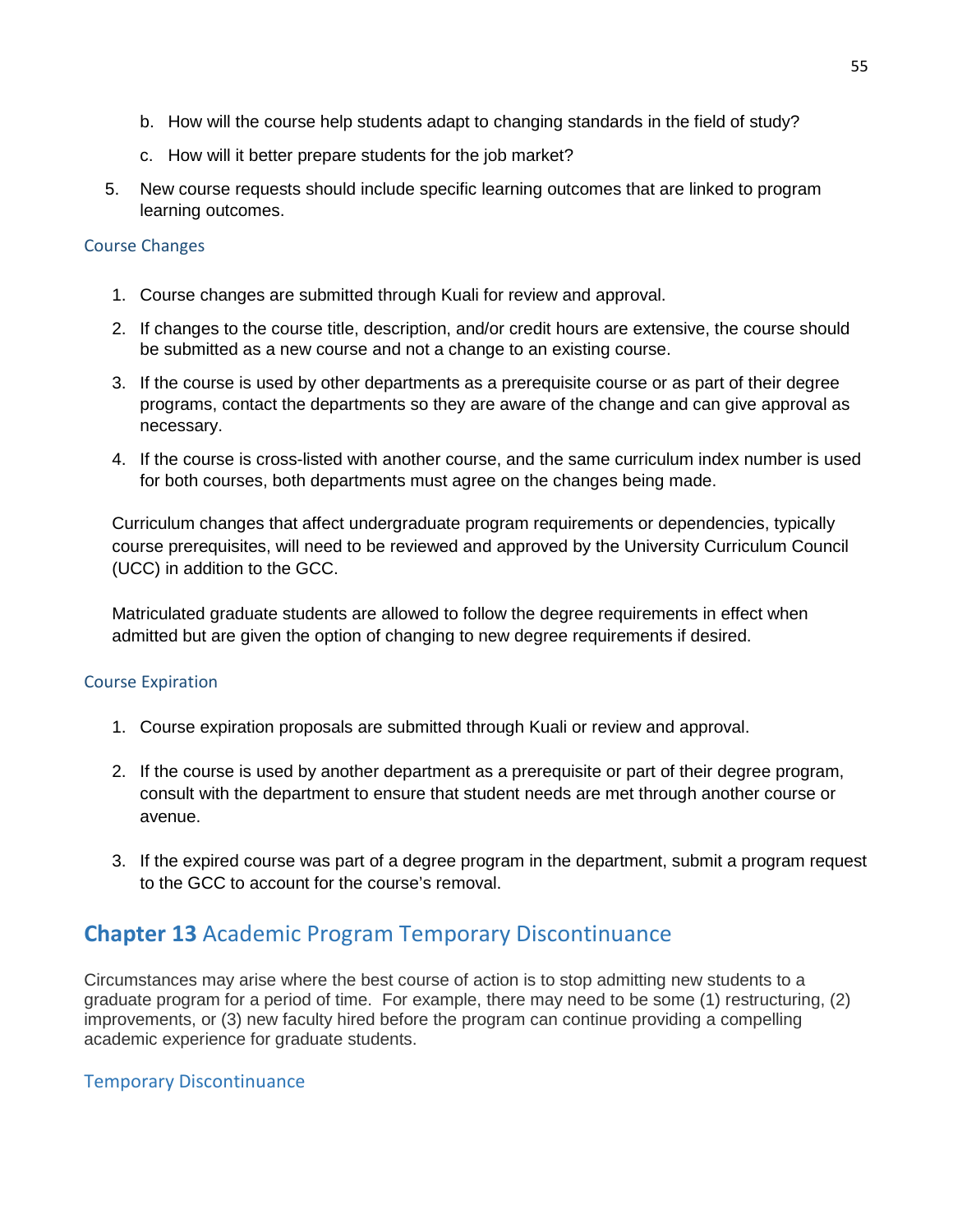When a department determines it is necessary to stop admitting graduate students to a graduate program for up to 12 months, a Temporary Discontinue is requested by submitting OGS Form 5, Temporary Discontinuance of Graduate Program to the Dean of Graduate Studies for approval. A Temporary Discontinuance can be granted for up to one year.

If a department determines that more than one year is needed to make changes to a graduate program, they should submit a new OGS Form 5, Temporary Discontinuance of Graduate Program request for approval.

Note: If a Temporary Discontinuance of Graduate Program request is denied, departments must admit students to their program or take steps to expire the program.

# <span id="page-56-0"></span>Academic Program Expiration

If a department desires to expire a program, a Program Request is submitted through Kuali for approval. The request will be reviewed by the Graduate Dean, Graduate Curriculum Council and will require final approval from the AVP's, President Council, and the Board of Trustees. Notification will also be sent to NWCCU.

# <span id="page-56-1"></span>**Chapter 14** Graduate Academic Grievance Policy

Despite the well-meaning efforts of students and faculty, there may be occasions when a graduate student feels that his or her work has been unfairly or inadequately evaluated. Usually such differences can be amicably resolved between the student and faculty member. The following procedures are designed to encourage satisfactory resolution of academic grievances with a minimum of formal procedure.

The grievance must be initiated by the graduate student no later than four months from the last day of the examination period of the semester in which the alleged unfair or inadequate evaluation occurred.

The graduate student should initially address the grievance to the involved faculty member for review and resolution. If for any reason the faculty member is unavailable or the student believes the matter will not be fairly dealt with or may result in retribution, the student may direct the grievance to the department chair. If there is no department chair, the grievance shall be directed to the graduate coordinator or other person designated by the dean of the college to consider such matters (hereinafter referred to as the department chair). The faculty member or department chair shall have the right to consult others regarding the matter as reasonable, with due regard for the graduate student's right to privacy under the *Family Educational Rights and Privacy Act*.

If the grievance originated with the faculty member and is not resolved satisfactorily, the student may submit a written request for review to the department chair. Decisions of the department chair, including matters originated with the department chair, shall be given in writing to both the student and the faculty member within 45 days of the student's written request for review. If no further request for review is taken, as described in the following paragraph, the decision of the department chair will be implemented.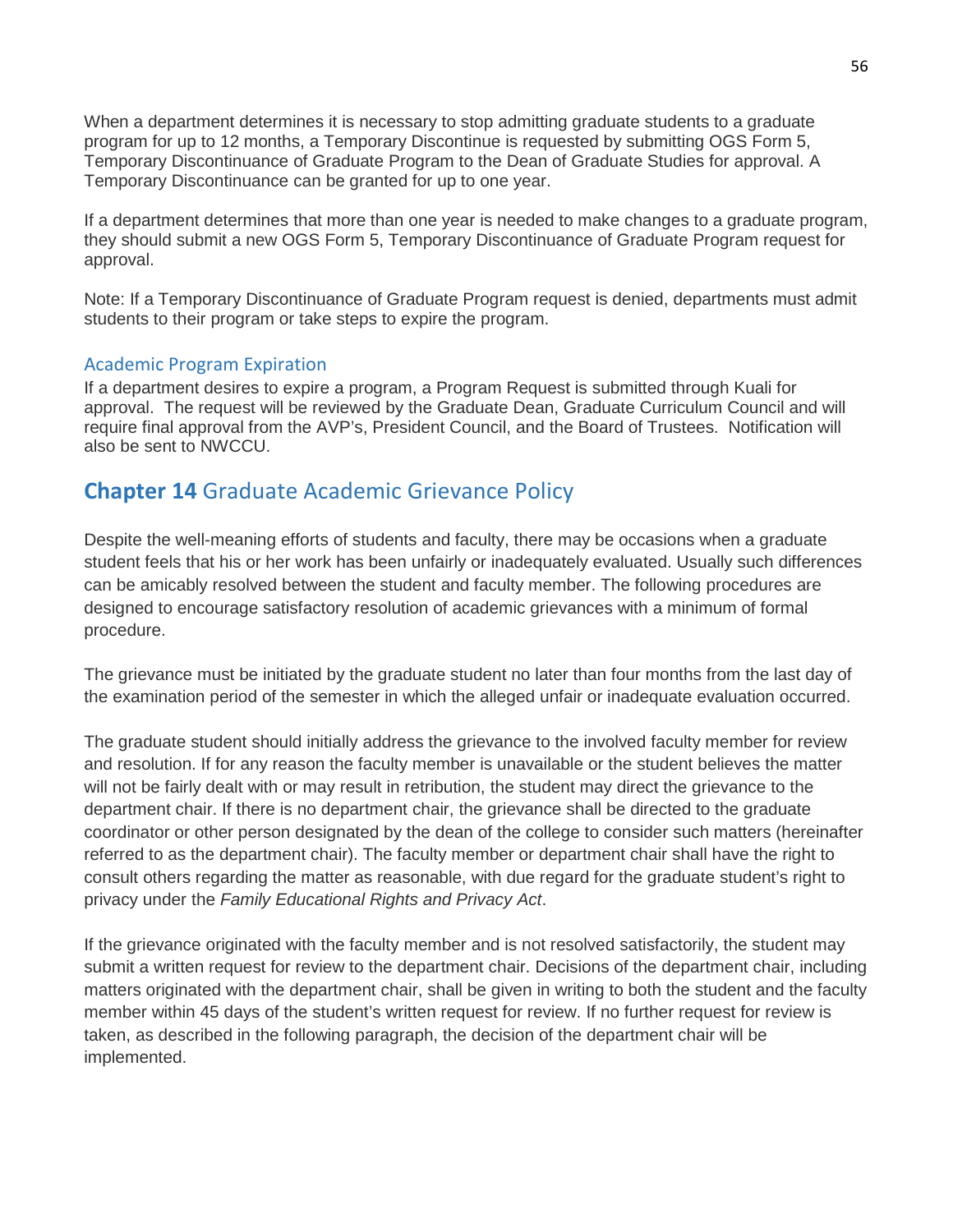If the matter is not resolved to the student's satisfaction by the department chair, the student may submit a written request for review to the dean of the college or school, outlining the grievance, explaining its disposition, and setting forth facts supporting the student's request. The request for review must be made within 45 days of the date of the written disposition by the department chair. The college dean will conduct a review and will communicate his/her decision in writing to the student and to the department chair within 30 days of receipt of the graduate student's request for review.

If the matter is not resolved to the graduate student's satisfaction by the college dean, and it involves terminating the student from the graduate program, the student may submit a written request for review to the Dean of Graduate Studies. The written request for review should contain an outline of the grievance and its disposition and should set forth facts supporting the student's request for review. The request for review must be made within 45 days of the date of the written disposition by the college dean.

The Dean of Graduate Studies will convene a formal administrative review of matters that have not been resolved at the department or college level if terminating a graduate student from his/her graduate program is involved. Following the proceeding, which takes place under "Administrative Proceeding Format" as described below, the review panel will deliberate in a closed session and make a formal recommendation to the Dean of Graduate Studies, whose decision is final and cannot be appealed. A member of the Graduate Council chairs the administrative review and may ask questions but is not a voting member of the three-person review panel. Review panel members will consist of two graduate faculty members and one graduate student from departments outside that of the graduate student requesting the review. Review panel members will be appointed by the Dean of Graduate Studies.

# <span id="page-57-0"></span>Administrative Proceeding Format

The format for an administrative proceeding is as follows:

- 1. Chair's introduction, summary of issues, and process overview.
- 2. Graduate student's (grievant's) presentation of issues (15 minutes maximum).
- 3. Department representative's presentation of issues (15 minutes maximum).
- 4. Optional presentation by witnesses (limited to three per side and a maximum of 15 minutes per side).
- 5. Graduate student's rebuttal (limited to 10 minutes).
- 6. Questions by panel members.
- 7. Opportunity for the department representative and the grievant to make a final statement (limited to 5 minutes), grievant following the department representatives.
- 8. Dismissal of presenters and witnesses.
- 9. Deliberation by panel members.
- 10. Written recommendations to the Dean of Graduate Studies (within 30 calendar days, unless extended by the panel by written notification to the Dean of Graduate Studies and to the grievant and the department).
- 11. Written decision by the Dean of Graduate Studies (within 30 days of receipt of the written recommendation of the panel, unless extended by the Dean of Graduate Studies with written notice of the extension to all parties).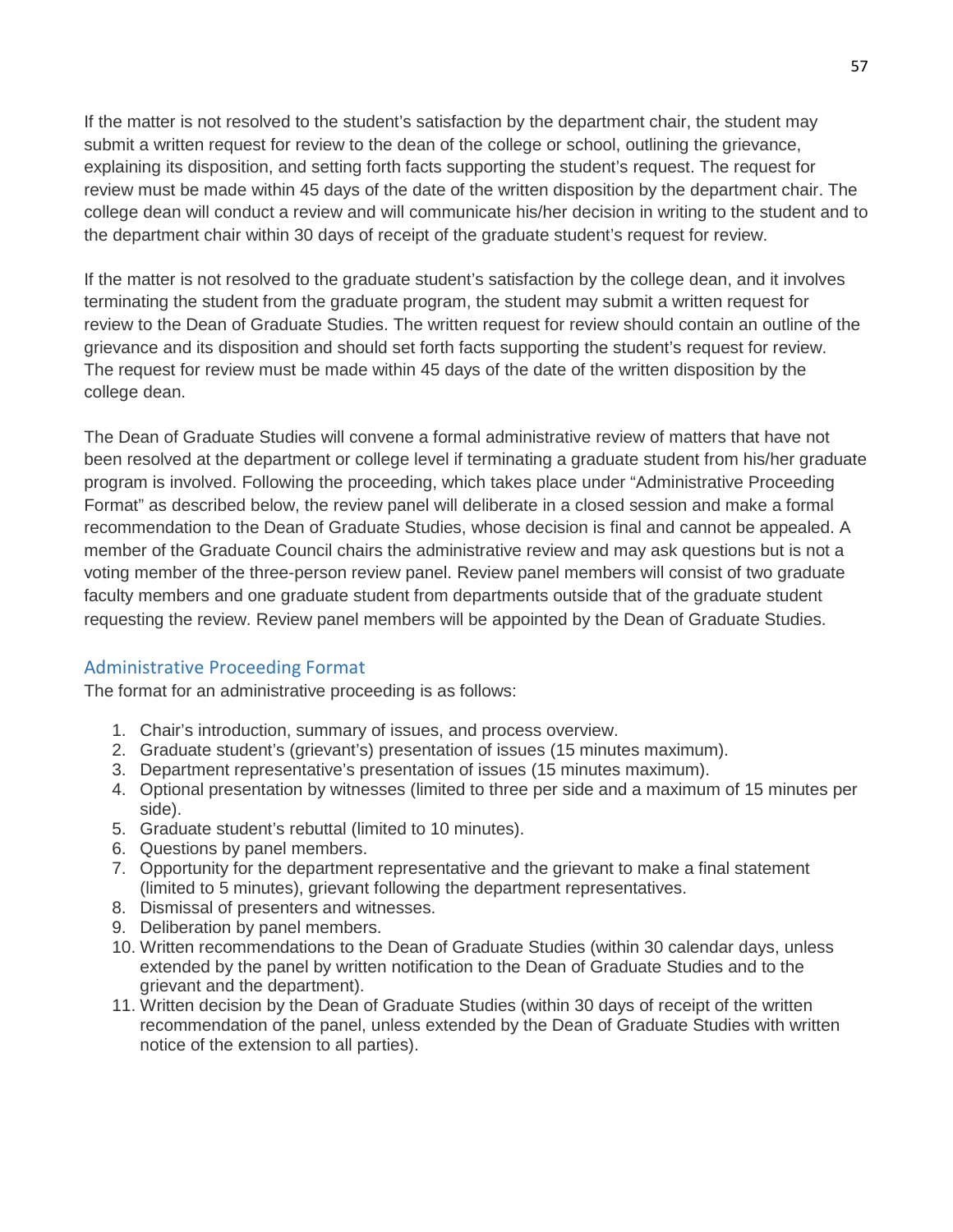#### <span id="page-58-0"></span>Preparation for the Administrative Proceeding

All materials, including a list of witnesses with a short summary of the content of their presentations and a short statement (not to exceed two pages) of the issues and facts to be considered by the review panel, must be submitted to Graduate Studies at least two weeks (14 days) in advance of the administrative review. Materials will then be distributed to the grievant(s), to the chair of the department against which the grievance has been filed, and to the members of the review panel. Thereafter, if any of the parties wish to have additional materials or witnesses considered by members of the review panel, such materials or witness names must be received by Graduate Studies no later than one week in advance of the administrative review, at which time all materials will be distributed to the parties as well as to the members of the review panel.

Graduate Studies will pay for reasonable reproduction costs, but the cost of reproducing packets in excess of 50 pages will be charged to the submitting party (graduate student or department). No audio/visual equipment will be allowed at the administrative review unless a written request for equipment is received by Graduate Studies at least one week before the scheduled date of the administrative review. The requesting party is responsible for providing the requested audio/visual equipment.

The chair of the review panel may, at his or her discretion, convene a planning meeting with the department representative and the grievant to discuss the material and witnesses submitted, in order to expedite the review by eliminating redundant and irrelevant information and by defining the precise issues that will be considered by the panel.

Presentation of the issues should be concise and relevant. The chair of the review panel shall be responsible for conducting the administrative review and making decisions regarding applicable procedures. The points of dispute may be summarized or illustrated by anecdote. Experience suggests that the best approach is to carefully tailor the formal presentation to the pertinent issues and to allow the panel members time for questions.

#### <span id="page-58-1"></span>Attendance at the Administrative Proceeding

Attorneys are not allowed to attend at any point in the review process. The grievant, however, may bring one or two additional persons to the administrative review for support and counsel. The grievant will be solely responsible for his or her presentation. The review panel described in this document operates as part of an academic administrative review, not a judicial proceeding. The graduate student must notify Graduate Studies, in writing, at least two weeks before the scheduled date of the administrative review if he/she wishes to have one or two additional persons present. The presence of these additional person(s) does not change the proceeding, as they will not be able to examine witnesses, ask questions, advocate, or otherwise take part.

#### <span id="page-58-2"></span>Honor Code Violations

Honor Code violations are handled through the Honor Code Office and are not subject to the same procedures as academic grievances. For more information regarding Honor Code policies and procedures, contact the Honor Code Office.

# <span id="page-58-3"></span>Chapter 15 Records Management and Retention

Graduate Studies maintains student records pertinent to graduate study at BYU, including applications and official transcripts received from other universities. All U.S. student application files are imaged, as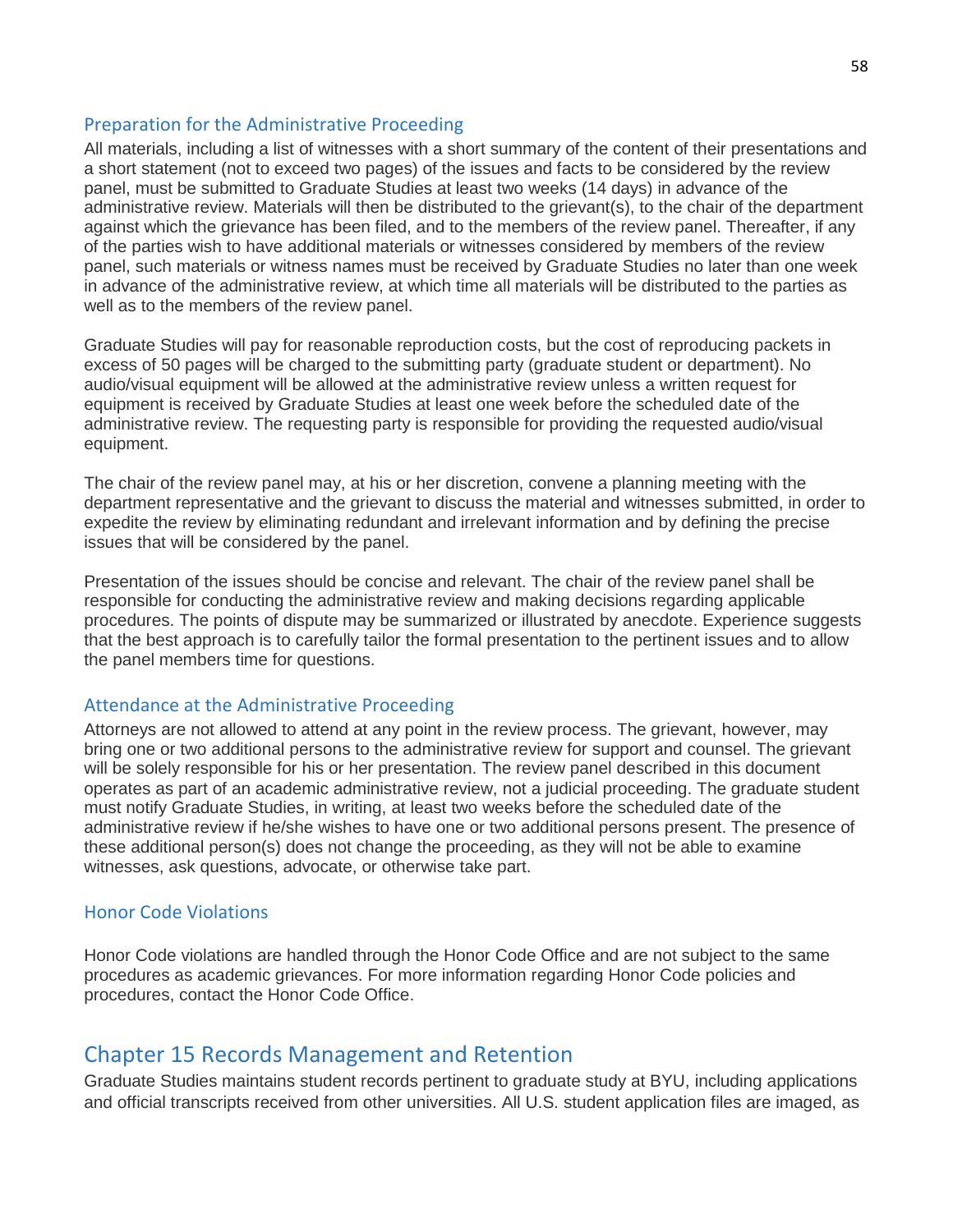are the credential evaluations for international students who are admitted. The imaged applications of students who are admitted but fail to finish their degree are destroyed after ten years. Records of students who are admitted and complete their degree are maintained in imaging for permanent storage.

Departments are encouraged to archive their records of graduate student applications.

The BYU policy concerning confidentiality of student academic records reflects a reasonable balance between the university's obligation for the instruction and welfare of the student and the university's responsibility to society. Every possible effort is made to maintain student academic records in confidence by withholding information from individuals who are not authorized to receive it. Faculty and administrative officers who have a legitimate need to use students' records will be allowed access as needed without prior permission from the student. Because all student records and reports contain confidential information, it is necessary to purge and delete them. The Confidentiality of Records Policy is detailed in the *University Handbook* and the *BYU Undergraduate Catalog*.

Some of the information in this document was obtained from the pamphlet entitled *Principles and Characteristics of Graduate Education*. For information on national policies and standards for graduate study, you may contact the Council of Graduate Schools (CGS), One Dupont Circle, N.W., Suite 230, Washington, DC 20036-1173, or telephone at (202) 331-7157, or visit the CGS website at [http://www.cgsnet.org/.](http://www.cgsnet.org/) CGS publishes numerous handbooks and policy statements relating to various aspects of graduate study.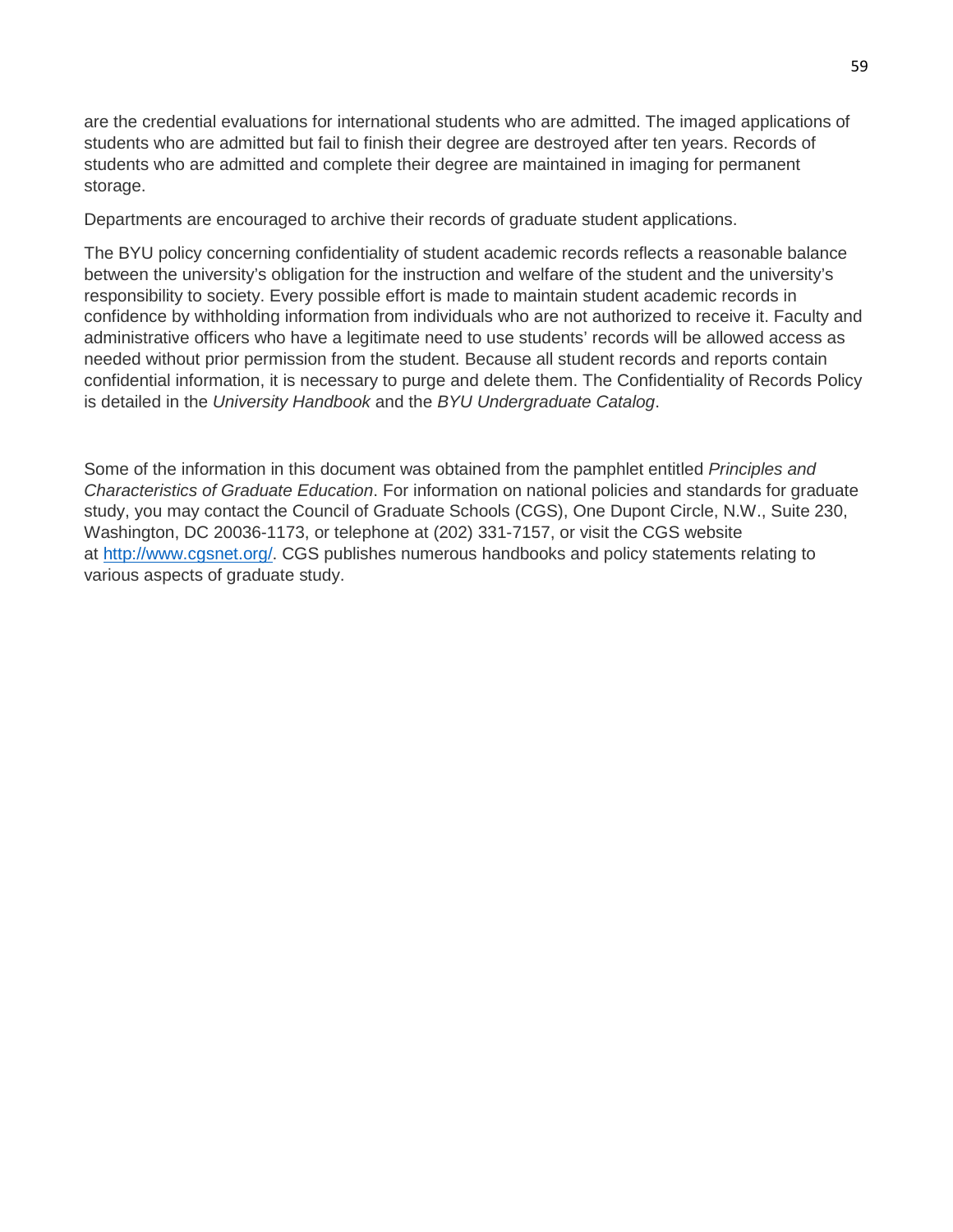# <span id="page-60-0"></span>**Chapter 16** Glossary

.

.

<span id="page-60-1"></span>Terms Related to Graduate Studies at BYU

**Access –** authorization to view or update fields in AIM or Slate.

**Administrative Proceeding –** the final hearing of a student academic grievance.

**Admission Ceiling –** the maximum number of students that may be admitted to a particular program each year.

**Admit –** 1) to accept an applicant into a particular program; 2) an individual admitted to a graduate program; 3) the designation in AIM given to an applicant who has been accepted to a program.

**AIM –** (Academic Information Management) BYU's student information system.

**Applicant –** one who is applying for admission to a BYU graduate program.

**Assistantship –** an academic position given to a graduate student by a department that usually carries a stipend and involves part-time teaching or research.

**BYUGSS –** Brigham Young University Graduate Student Society. University-wide organization that includes all BYU graduate students.

**Challenge Examination –** an examination to evaluate if a graduate student may receive graded credit for a course without enrolling in and taking the class.

**Commencement –** university graduation ceremony held in April

**Comprehensive Examination –** examination to assess the competency of a student within his/her program.

**Convocations –** college or school graduation ceremonies held in April.

**Copyright –** legal ownership right afforded original creative works including dissertations, theses, and projects.

**Courses –** classes or seminars in which a student may enroll.

**Credit –** official recognition that a student successfully completed a course.

**Credit Certified by Challenge Examination –** graded credit given to a student for successful completion of a challenge examination.

**Credit Limit –** a limit determined by departments on the number of credits for which a student is allowed to register for in an academic semester or term. University maximum for graduate students is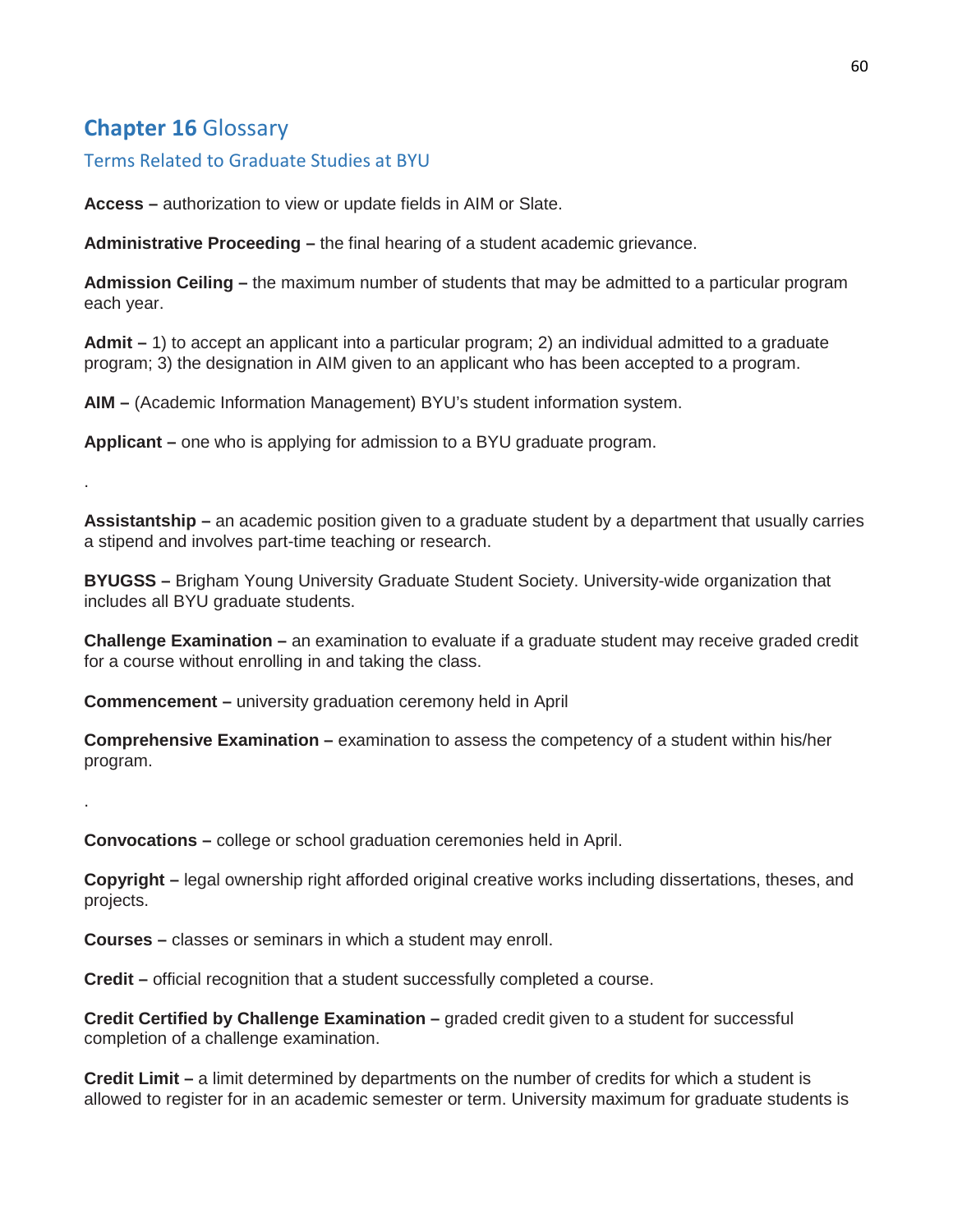22 for a semester and 11 for a term.

**Defense –** (Final Oral Examination) culminating examination experience which usually includes a presentation and justification of a dissertation or thesis. All members of the BYU community are invited to attend the final oral examination, but only members of the graduate committee question the candidate and vote on the candidate's performance. The final oral examination is scheduled in Grad Progress at least one day before the defense. The examination result is "pass", "pass with qualifications", "recess", or "fail".

**Degree –** academic title conferred on a student after completing all graduate program requirements.

**Deny –** decision to recommend that a student not be admitted to a graduate program.

**Department Chair –** faculty member in each department responsible for department administration.

**Dismissal –** (Termination of Graduate Status ) a student may be terminated from a graduate program for the following reasons: 1) failing to satisfactorily complete conditions of acceptance; 2) failing to meet the annual minimum registration requirement; 3) requesting to withdraw; 4) failing to make satisfactory progress toward a degree; 5) failing the comprehensive examination; 6) failing the final oral examination; 7) violating the standards of the Honor Code; 8) exceeding the time limit; 9) receiving a marginal or unsatisfactory rating in the annual department evaluation and being unable or unwilling to comply with the conditions for continuance outlined by the department.

**Dissertation –** formal scholarly treatise written by a doctoral candidate.

**Doctoral Residency –** requirement of doctoral students to register for at least two consecutive 6 credit hour semesters on the BYU campus.

**Doctoral Skill Requirement –** requirement of doctoral students related to a particular skill such as developing proficiency in a foreign language, computer programming, mathematics, or statistics.

**E3PT -** test taken by prospective applicants whose native language is not English and who have not earned a baccalaureate degree from an English-speaking country.

**Ecclesiastical Endorsement –** two levels of endorsement are required for graduate applicants. The endorsement interview for LDS applicants is to be completed by the applicant's bishop and stake president. Non-LDS applicants can either bring a paper copy of the endorsement to their ecclesiastical leader and complete their second level of endorsement with the University Chaplain OR they may interview with an LDS bishop and the University Chaplain.

Continuing graduate students need one level of endorsement from their bishop each year as well as when applying for graduation.

**Eligibility –** (Registration Eligibility) access to register in AIM for a specific semester or term.

**Emphasis –** focus or track within a degree program. Emphasis does not appear on the transcript.

**Enrolled –** student currently registered for classes.

**Enrollment Status –** a designation (full-time or part-time) given to a student based on the number of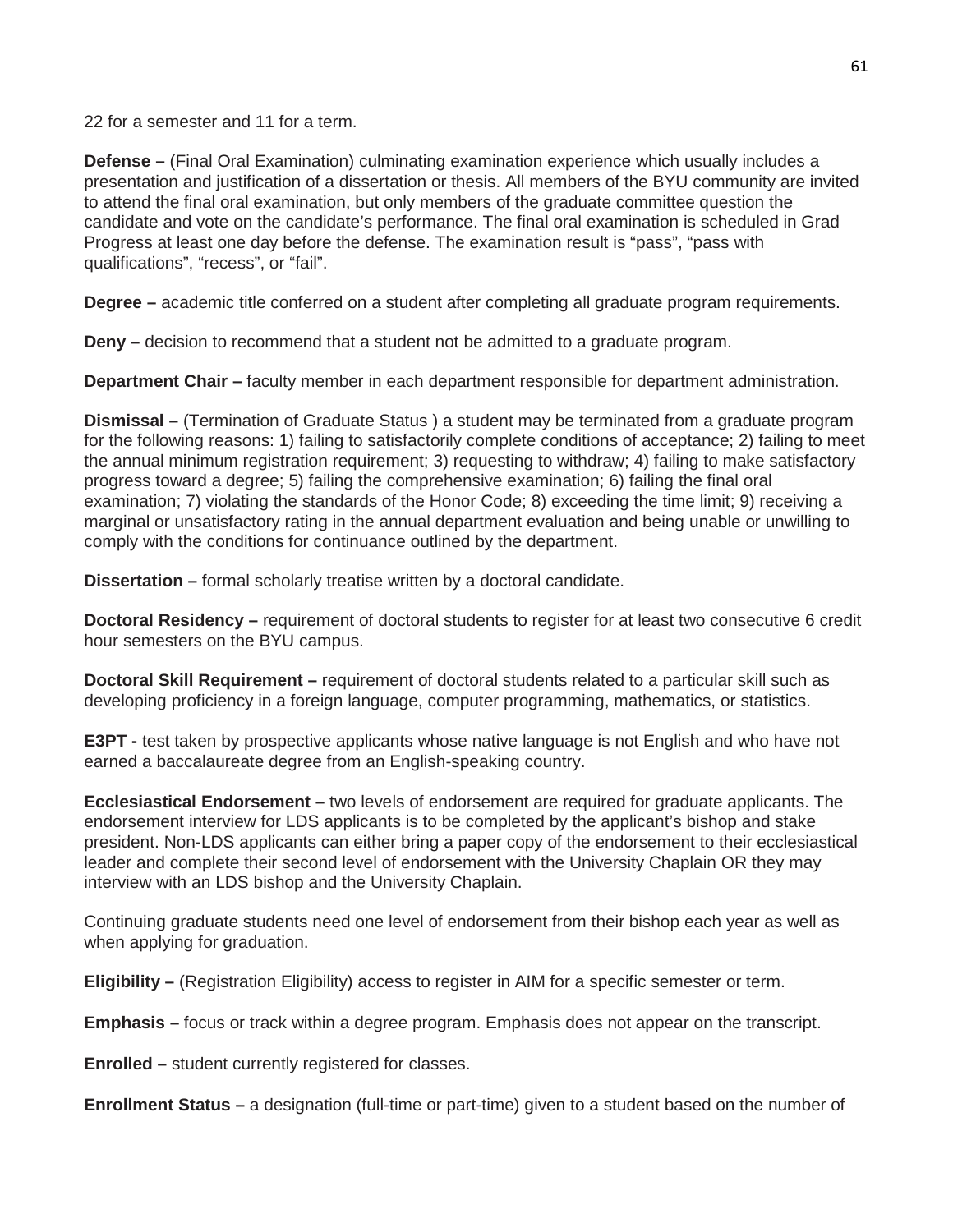credit hours for which he/she is registered; full-time status is 8.5 credits per semester (9.0 credits for international students) and 4.5 credits per term.

**ETD –** (Electronic Thesis or Dissertation) electronic dissertation or thesis submitted to Graduate Studies ETDs are available in the digital library

**ETS –** (Educational Testing Service) organization responsible for administering entrance examinations including the Graduate Record Examination (GRE) and the Test of English as a Foreign Language (TOEFL).

**Expire** – the action taken to make a student's graduate program inactive.

**Fellowship –** money granted for advanced study or research.

**FERPA – (**Family Educational Rights and Privacy Act of 1974) under this act, students who have not waived their right of access possess the right to see comments written about them only after they have been admitted and are enrolled. FERPA does not apply to unsuccessful applicants and admitted applicants who do not enroll.

**Final Oral Examination –** culminating examination experience which includes a defense of a dissertation or thesis. All members of the BYU community are invited to attend the final oral examination, but only members of the graduate committee question the candidate and vote on the candidate's performance. The final oral examination is scheduled in Grad Progress at least one day ahead of the exam. The examination result is "pass," "pass with qualifications," "recess," or "fail."

**Financial Aid –** financial assistance with education. Financial aid at BYU includes department fellowships, scholarships, and assistantships, short term loans, and Federal Stafford Loans.

**GMAT –** (Graduate Management Admission Test) examination taken by prospective graduate applicants for particular graduate programs including business management, accounting, and public administration.

**G-Parking -** privilege given by the BYU Traffic Office to graduate students. Eligible students register and pay online to gain access to park in both "G" and "Y" lots.

**GPA Requirement –** graduate students are required to maintain a 3.0 GPA on their Program of Study courses. If a graduate student's (Program of Study) GPA falls below 3.0, the student will not be allowed to graduate and may be dismissed from the graduate program. No D credit may apply toward a graduate degree.

**Graduate Advisor –** the term refers to a temporary graduate advisor assigned to a student before the student has chosen a graduate committee chair. The Graduate Advisor may become the Graduate Committee Chair.

**Graduate Catalog –** online listing of graduate programs, available courses, and graduate faculty. The is part of the Graduate Studies website.

**Graduate Committee –** chosen graduate faculty members who have agreed to direct and advise a graduate student through his or her degree requirements including coursework and research (the dissertation, thesis, or project).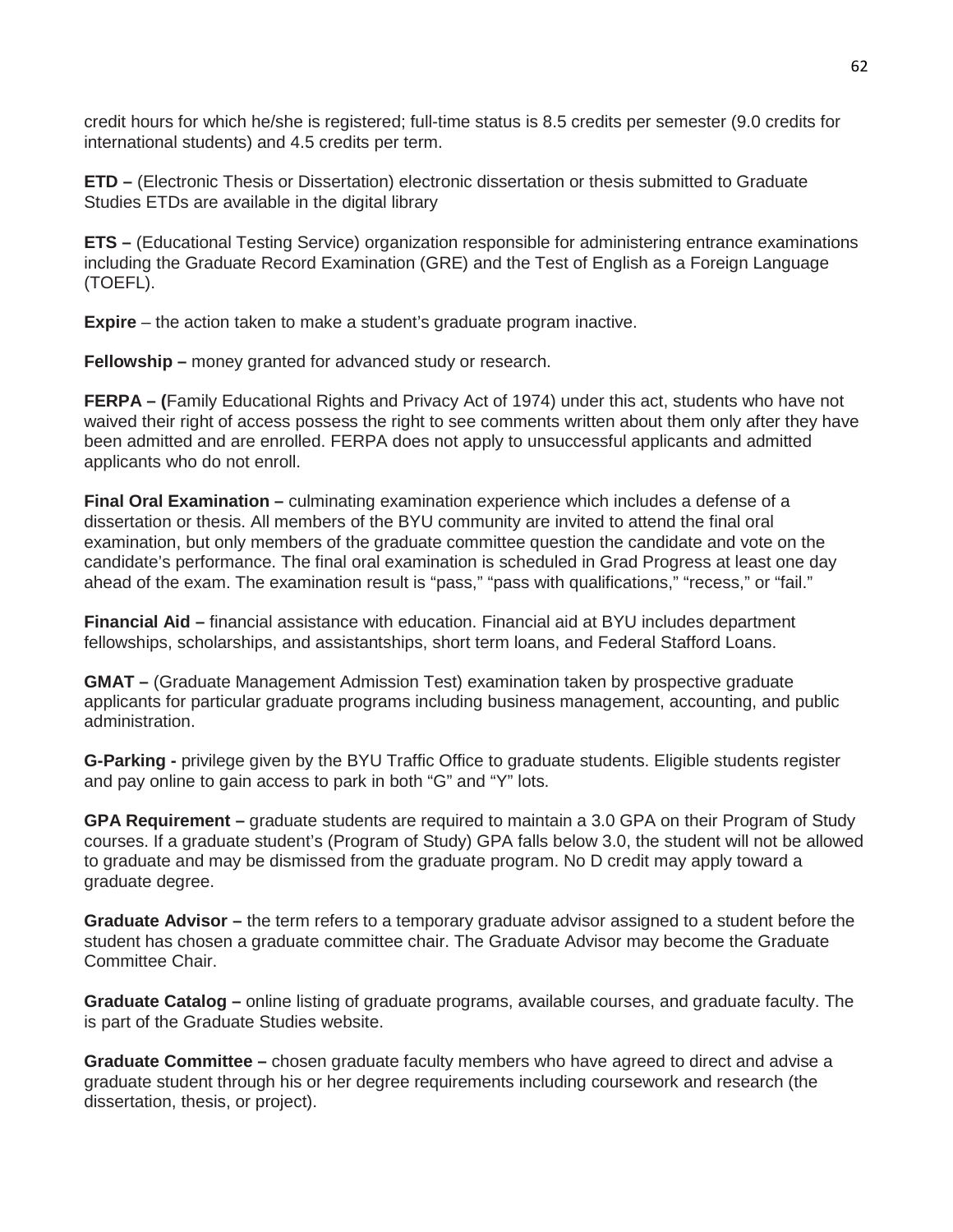**Graduate Committee Chair –** head of the graduate committee that directs and advises a student through all aspects of his/her graduate program.

**Graduate Coordinator –** a designated graduate faculty member responsible for department graduate program administration.

**Graduate Council –** council, chaired by the Dean of Graduate Studies, responsible for establishing policy and maintaining standards of quality in graduate education.

**Graduate Curriculum Council** – committee responsible for approving new graduate curriculum or curriculum changes.

**Graduate Faculty Status –** designation given to faculty members who have met established university and college criteria. Graduate faculty members design and implement graduate programs and direct graduate students' scholarly and creative work.

**Graduate Handbook –** online or written document detailing department policies and guidelines related to graduate study.

**Graduate Minor –** a degree component earned by completing graduate-level courses usually outside of the student's major department.

**Graduate Program Manager –** department program manager working with the Graduate Coordinator to handle procedural issues related to student graduate programs.

**Grad Progress** - Online secure system for students, faculty, and program administrators to request and give approvals for committees, Program of Study, thesis defenses, and ETD submissions.

**Graduate Student Society (GSS) –** (BYUGSS) university-wide organization that includes all BYU graduate students.

**Graduate Studies –** office that takes care of the central procedures concerning university admissions to graduate programs and includes advising on policy and procedure, clearing students for graduation, facilitating graduate student evaluations, and monitoring graduate student progress.

**Graduation Deferral –** a change in the year or term of graduation.

**GRE –** (Graduate Record Examination) examination taken by prospective graduate applicants consisting of three sections: verbal reasoning, quantitative reasoning, and analytical writing.

**GRE Subject Test –** examination taken by prospective graduate applicants on a particular subject. Subject tests exist in the following areas: Biochemistry; Cell and Molecular Biology; Biology; Chemistry; Computer Science; English Literature; Mathematics; Physics; and Psychology.

**Grievance –** (Student Academic Grievance) an academic complaint issued by a student and governed by the Graduate Student Academic Grievance policy.

**Honor Code –** code of conduct which emphasizes being honest, living a chaste and virtuous life,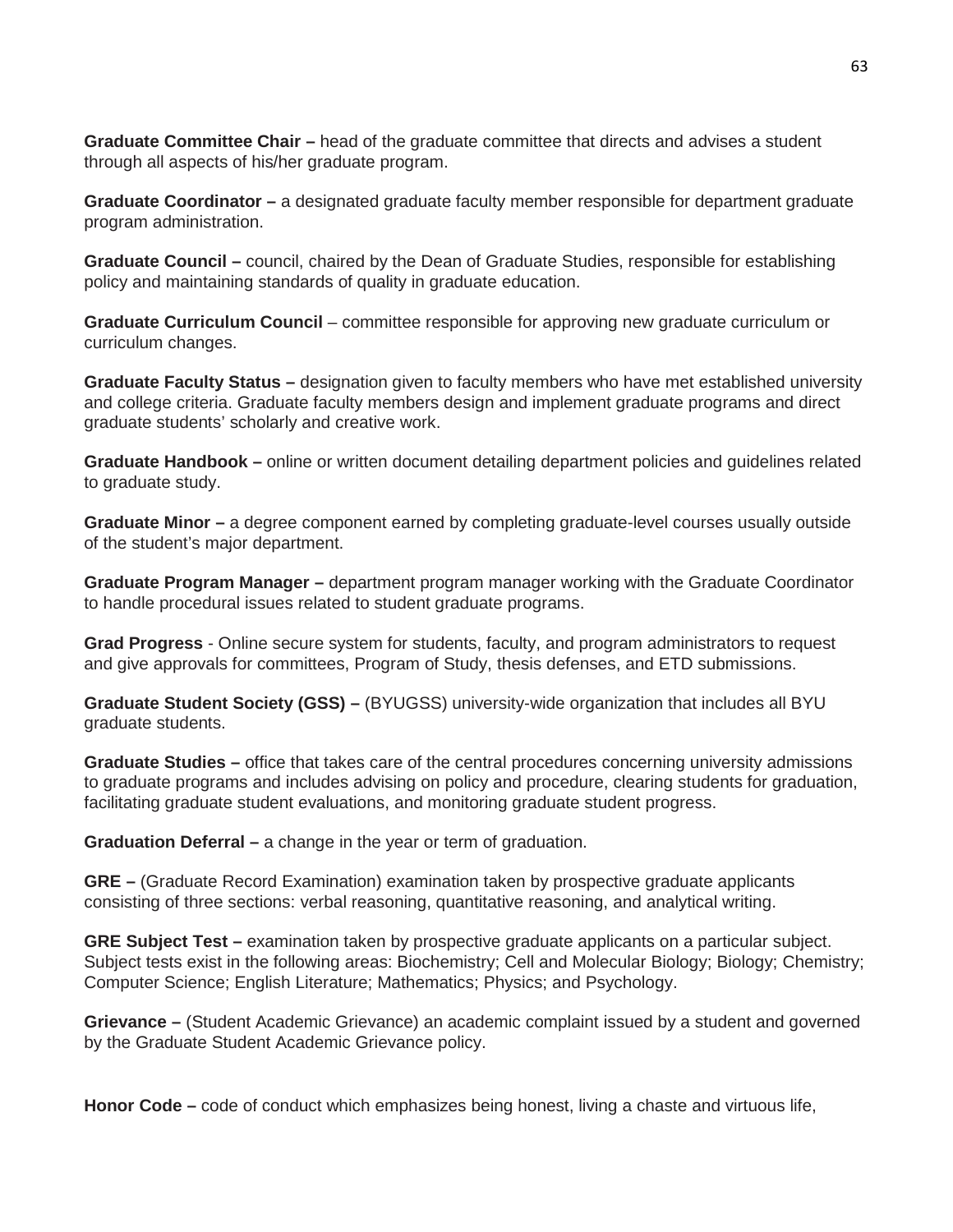abstaining from alcohol and tobacco, using clean language, and following other values encompassed in the doctrines of The Church of Jesus Christ of Latter-day Saints. The code is supplemented by additional guidelines on dress, grooming, and housing. All BYU students agree to live by the honor code. Students and applicants attest their willingness to comply with the Honor Code by completing their ecclesiastical endorsement.

**I-20 –** Certificate of Eligibility for Nonimmigrant (F-1) Student Status, issued by the U.S. Department of Homeland Security after all admission requirements are cleared. Obtaining an I-20 does not guarantee the granting of an F-1 visa.

**IELTS - (**International English Language Testing System) Test administered to prospective applicants whose native language is not English and who have not earned a baccalaureate degree from an English speaking country.

**Imaged –** final designation given to a document that has been digitized by Imaging.

**Imaging –** 1) system used to view imaged documents; 2) the BYU organization responsible for digitizing documents including non-BYU transcripts, application components, and other forms.

**In-Process –** designation given to an application while it is under consideration.

**Interdisciplinary Study** - combining multiple disciplines by sharing theory, methodology, and applications. At BYU this requires approvals at the department and college level.

**Internship –** paid or unpaid applied experience designed to augment academic training. Internships may or may not be taken for credit. Internships may be completed on or off campus.

**International Applicant –** an applicant who requires an international student visa (F-1 or J-1) to attend BYU.

**J-1 Visa –** visa for non-immigrants to come to the U.S. for teaching, studying, researching, consulting, demonstrating special skills or receiving training.

**Late –** designation given an application when it is received after the university application deadline. Departments may choose to designate applications late if they are received after the department application deadline, or if the application is not complete by department deadline.

**Letter of Recommendation –** letter of endorsement written in behalf of a graduate applicant or admitted student.

**LSAT –** (Law School Admission Test) examination taken by prospective law school applicants.

**Major –** approved graduate-degree granting program.

**Matriculated Student** – student who is active in a graduate degree program and eligible to register for classes.

**Matriculation Target –** target for the number of students matriculated in a particular program.

**Missionary Deferral –** deferring the admission start time of an admitted but not enrolled graduate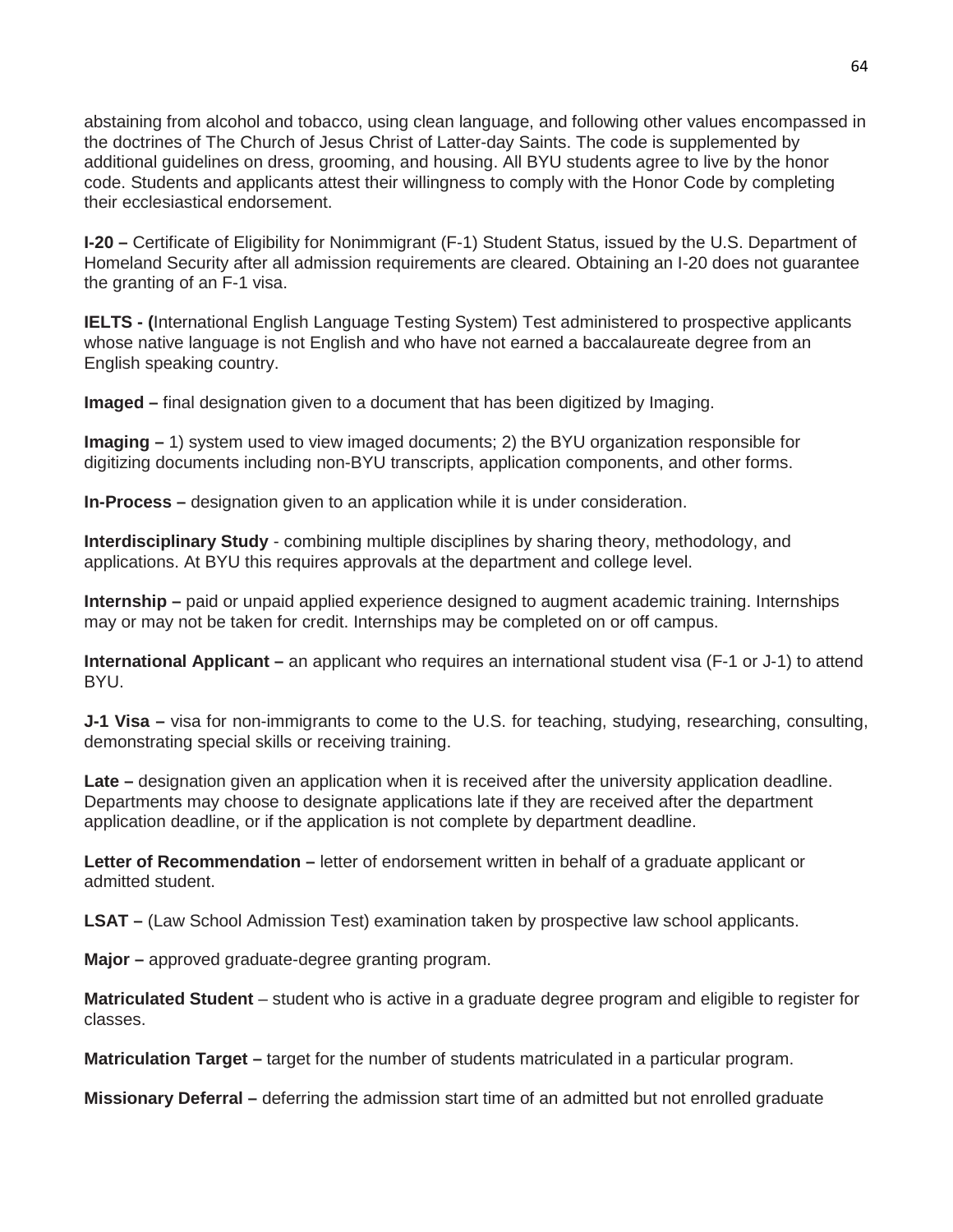student who is currently serving a mission.

**Non-Degree Seeking Students –** see Post-Baccalaureate Studies.

**Non-Degree Credit –** see Post-Baccalaureate Studies Credit.

**Oral Defense –** (Final Oral Examination) the culminating examination experience which usually includes a defense of a dissertation or thesis. All members of the BYU community are invited to attend the final oral examination, but only members of the graduate committee can question the candidate and vote on the candidate's performance. The final oral examination can be scheduled at least one day ahead in Grad Progress. The examination result is "pass," "pass with qualifications," "recess," or "fail."

**Outdated Credit –** credit taken outside the time limit for a degree (eight years for doctoral degrees and five years for master's degrees). Outdated credit cannot be applied to a graduate degree except under special circumstances through a petition for exception.

**Pearson Vue –** organization responsible for administering the GMAT test.

**Petition for Exception** – petition completed by the graduate committee chair/department on a student's behalf requesting an exception to a Graduate Studies policy or procedure.

**Petition for Full-Time Graduate Status –** petition for a part-time student who meets specific criteria to be granted full-time status.

**Post-Baccalaureate Studies Student –** student not currently admitted to a graduate program who is taking courses for credit after earning a baccalaureate degree.

**Post-Baccalaureate Studies Credit –** credit received by an individual who is not in a graduate degree program after a bachelor's degree is earned.

**Prerequisite Course –** required class or classes that must be passed before a student may register for a specific course.

**Prerequisite Degree –** earned degree required in order for an applicant to be admitted to a graduate program. A baccalaureate degree or equivalent is the prerequisite degree for all graduate programs at BYU. Departments may require a master's degree for doctoral degree programs.

**Program –** approved graduate-degree granting major.

**Program Administrator –** Graduate Studies' employee familiar with BYU's graduate policies and procedures.

**Program Code –** unique six-digit number used to designate a field of study (program/major).

**Program of Study –** list of courses a graduate student must complete and pass in order to fulfill the coursework component of the graduate program.

**Progress Report –** account of a student's academic progress in their program available in AIM.

**Project –** final culminating practical learning experience required by some departments.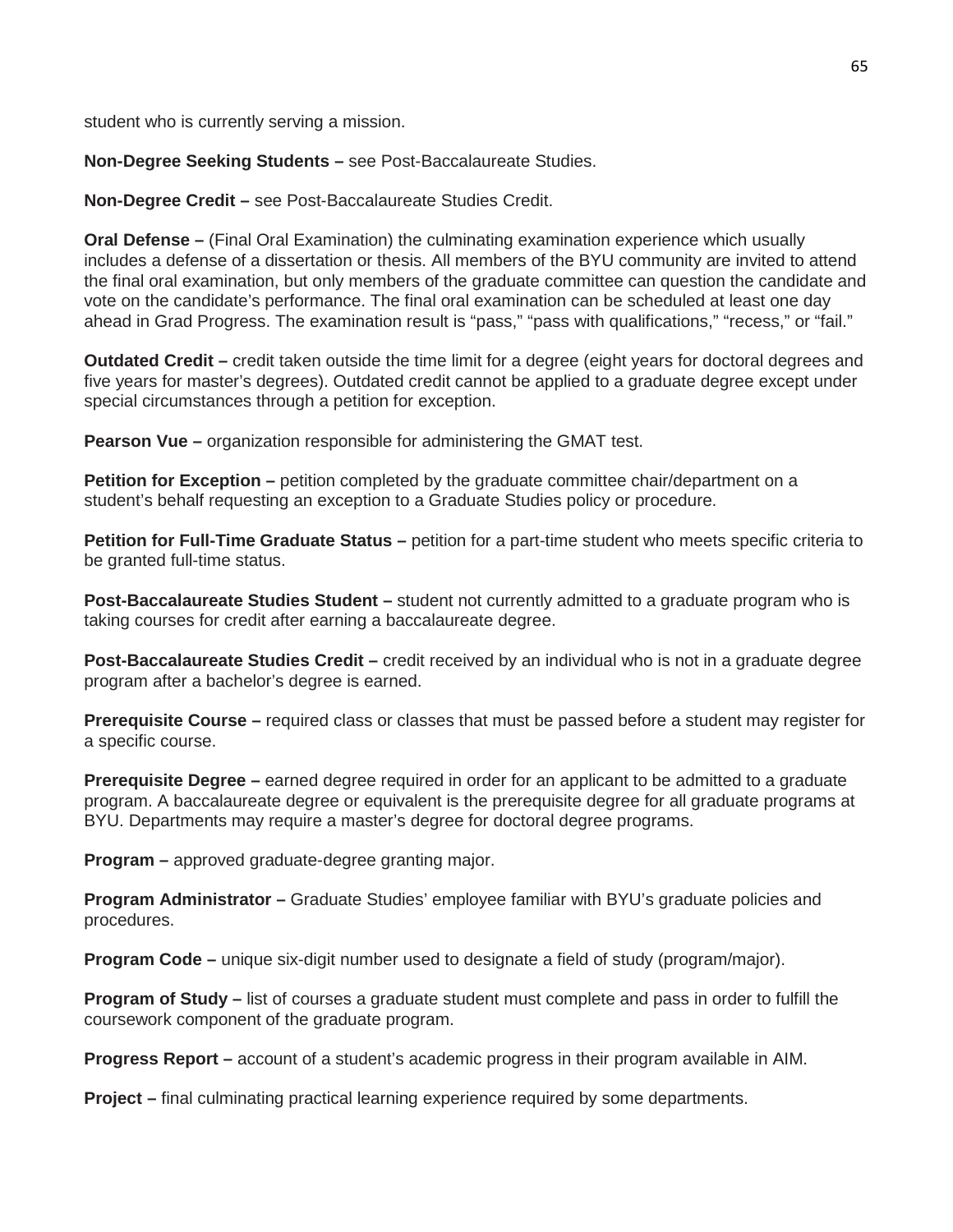**Prospectus** – written plan to complete the dissertation, thesis or project. A student's prospectus must be approved by the graduate committee on Grad Progress before the dissertation, thesis or project work formally begins.

**Registration Eligibility –** designated access to register for a specific semester or term.

**Professional Presentation Award (PPA) –** financial reimbursement award from Graduate Studies for qualified graduate students who travel to present research (administered through BYUGSS).

**Reader –** this is a level of access granted to faculty members to review and rate applications in Slate

**Residency –** see Doctoral Residency or Master's Residency.

**Scholarship –** financial aid provided by a department to a student typically based on academic merit.

**Secure –** designation given to a dissertation or thesis that is not immediately released to the public for patent or proprietary or export control purposes.

**Senior Credit** – credit earned prior to receiving the bachelor's degree. In some cases, up to 10 hours of senior credit may be applied to a graduate program, but in no instances may credit apply to both an undergraduate and a graduate degree.

**Short Term Loan –** loan given by BYU for tuition only which must be repaid during the same semester/ term it is borrowed.

**Skill Course –** course specified by a department to fulfill part of a doctoral skill requirement.

**Slate –** the system used for managing and communicating with prospects, applicants, admitted and enrolled applicants

**Specialization –** specialty area within a major or program. A student's specialization appears on the official transcript.

**Specialization Code –** unique six-digit number used to designate a specialization.

**Stafford Loan –** a loan facilitated by the U.S. government to cover educational expenses. There are two types of loans: 1) subsidized, where the loan is given on the basis of need and the government pays the interest while a student is in school; 2) unsubsidized, a loan where the student pays all the interest, but payments may be deferred until after graduation.

**Statement of Intent** – personal statement written as part of the application process.

**Student Evaluation –** evaluation of a graduate student's progress in his/her graduate program. Must be completed twice a year.

**Student Visa –** (F-1 Visa) international student visa issued by U.S. consulates or embassies.

**Supporting Financial Documents –** official (original, certified, attested, or notarized) documents verifying the monetary amounts listed as support for an international admit and I-20.